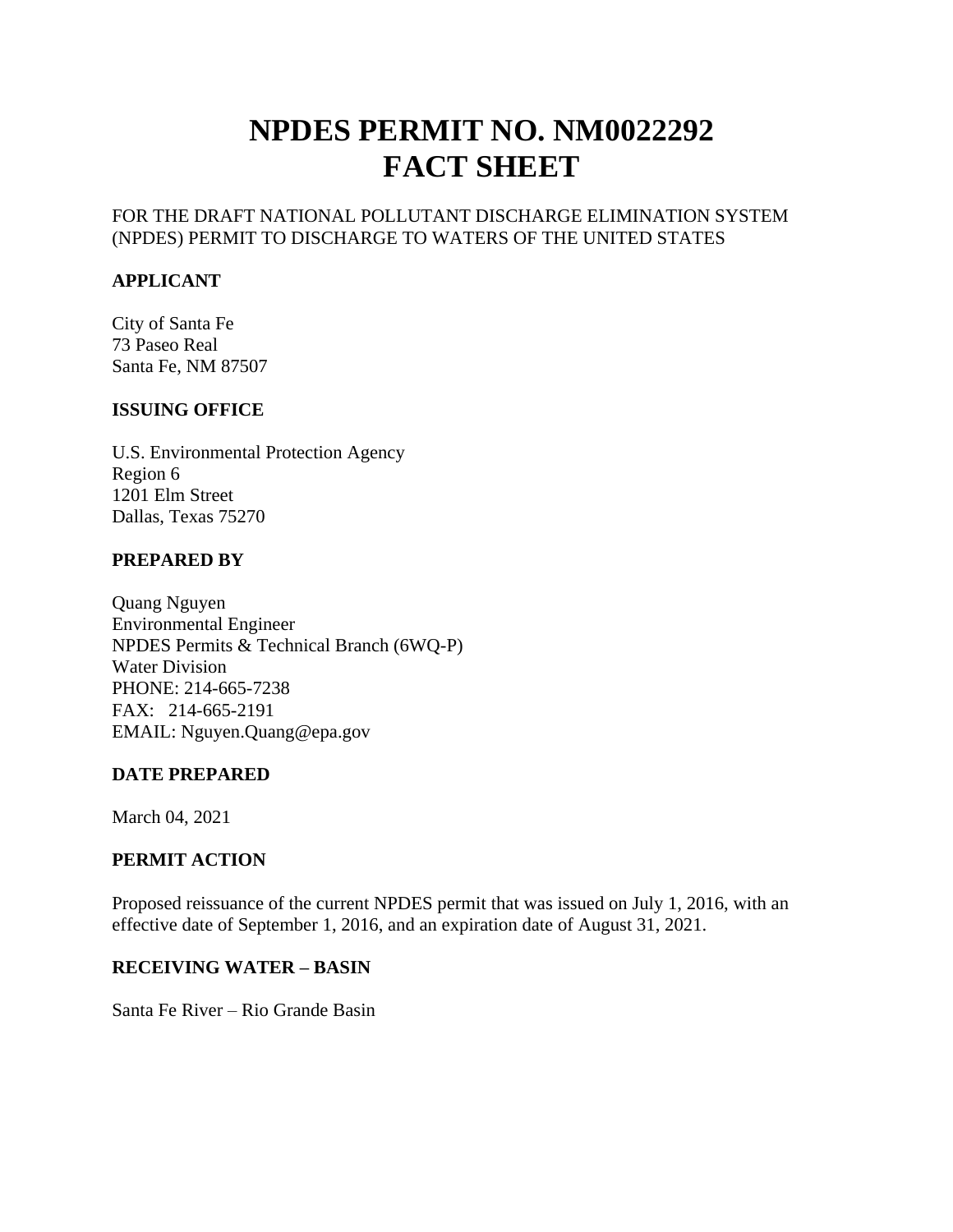# **DOCUMENT ABBREVIATIONS**

In the document that follows, various abbreviations are used. They are as follows:

| 4Q3             | Lowest four-day average flow rate expected to occur once every three-years |
|-----------------|----------------------------------------------------------------------------|
| <b>BAT</b>      | Best available technology economically achievable                          |
| <b>BCT</b>      | Best conventional pollutant control technology                             |
| <b>BPT</b>      | Best practicable control technology currently available                    |
| <b>BMP</b>      | Best management plan                                                       |
| <b>BOD</b>      | Biochemical oxygen demand (five-day unless noted otherwise)                |
| <b>BPJ</b>      | Best professional judgment                                                 |
| CD              | Critical dilution                                                          |
| <b>CFR</b>      | Code of Federal Regulations                                                |
| cfs             | Cubic feet per second                                                      |
| <b>COD</b>      | Chemical oxygen demand                                                     |
| <b>COE</b>      | United States Corp of Engineers                                            |
| <b>CWA</b>      | Clean Water Act                                                            |
| <b>DAF</b>      | Dissolved air flotation                                                    |
| <b>DMR</b>      | Discharge monitoring report                                                |
| D <sub>O</sub>  | Dissolved oxygen                                                           |
| <b>ELG</b>      | <b>Effluent limitation guidelines</b>                                      |
| <b>EPA</b>      | United States Environmental Protection Agency                              |
| <b>ESA</b>      | <b>Endangered Species Act</b>                                              |
| <b>FCB</b>      | Fecal coliform bacteria                                                    |
| <b>F&amp;WS</b> | United States Fish and Wildlife Service                                    |
| $\frac{1}{2}$   | Micrograms per litter (one part per billion)                               |
| mg/1            | Milligrams per liter (one part per million)                                |
| <b>MGD</b>      | Million gallons per day                                                    |
| <b>NMAC</b>     | New Mexico Administrative Code                                             |
| <b>NMED</b>     | New Mexico Environment Department                                          |
| <b>NMIP</b>     | New Mexico NPDES Permit Implementation Procedures                          |
| <b>NMWQS</b>    | New Mexico State Standards for Interstate and Intrastate Surface Waters    |
| <b>NPDES</b>    | National Pollutant Discharge Elimination System                            |
| <b>MQL</b>      | Minimum quantification level                                               |
| O&G             | Oil and grease                                                             |
| <b>POTW</b>     | Publically owned treatment works                                           |
| <b>RAS</b>      | Return activated sludge                                                    |
| RP              | Reasonable potential                                                       |
| <b>SIC</b>      | Standard industrial classification                                         |
| s.u.            | Standard units (for parameter pH)                                          |
| <b>SWQB</b>     | <b>Surface Water Quality Bureau</b>                                        |
| <b>TBELs</b>    | Technology-based effluent limitations                                      |
| <b>TDS</b>      | Total dissolved solids                                                     |
| <b>TMDL</b>     | Total maximum daily load                                                   |
| <b>TRC</b>      | Total residual chlorine                                                    |
| <b>TSS</b>      | Total suspended solids                                                     |
| <b>UAA</b>      | Use attainability analysis                                                 |
| <b>USGS</b>     | <b>United States Geological Service</b>                                    |
| <b>UV</b>       | Ultraviolet Light                                                          |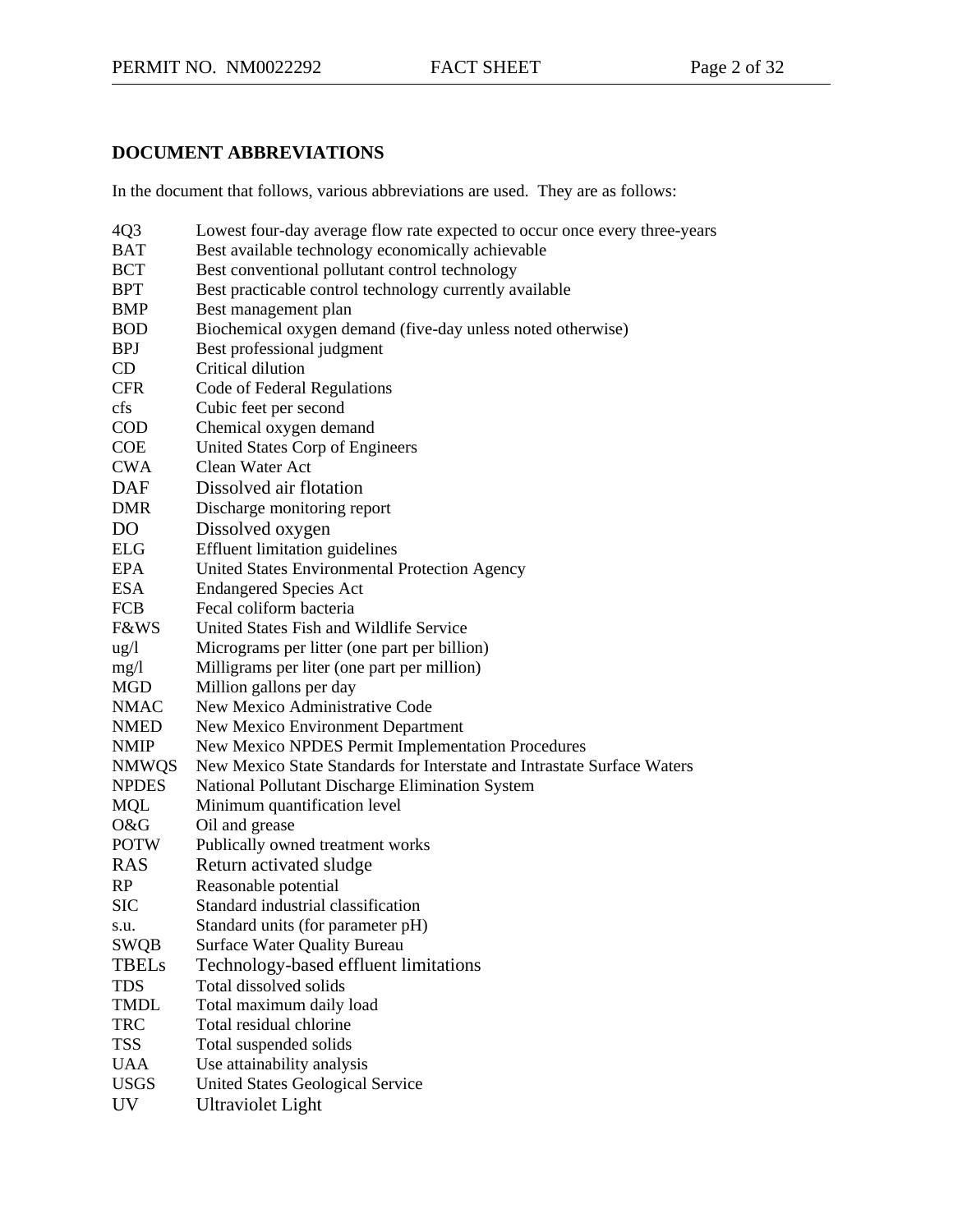| WET         | Whole effluent toxicity                         |
|-------------|-------------------------------------------------|
| WLA         | Waste-load Allocation                           |
|             | WQBELs Water quality-based effluent limitations |
| <b>WOCC</b> | New Mexico Water Quality Control Commission     |
| <b>WOMP</b> | Water Quality Management Plan                   |
| <b>WWTP</b> | Wastewater treatment plant                      |

As used in this document, references to State water quality standards and/or rules, regulations and/or management plans may mean the State of New Mexico and/or Tribal or both.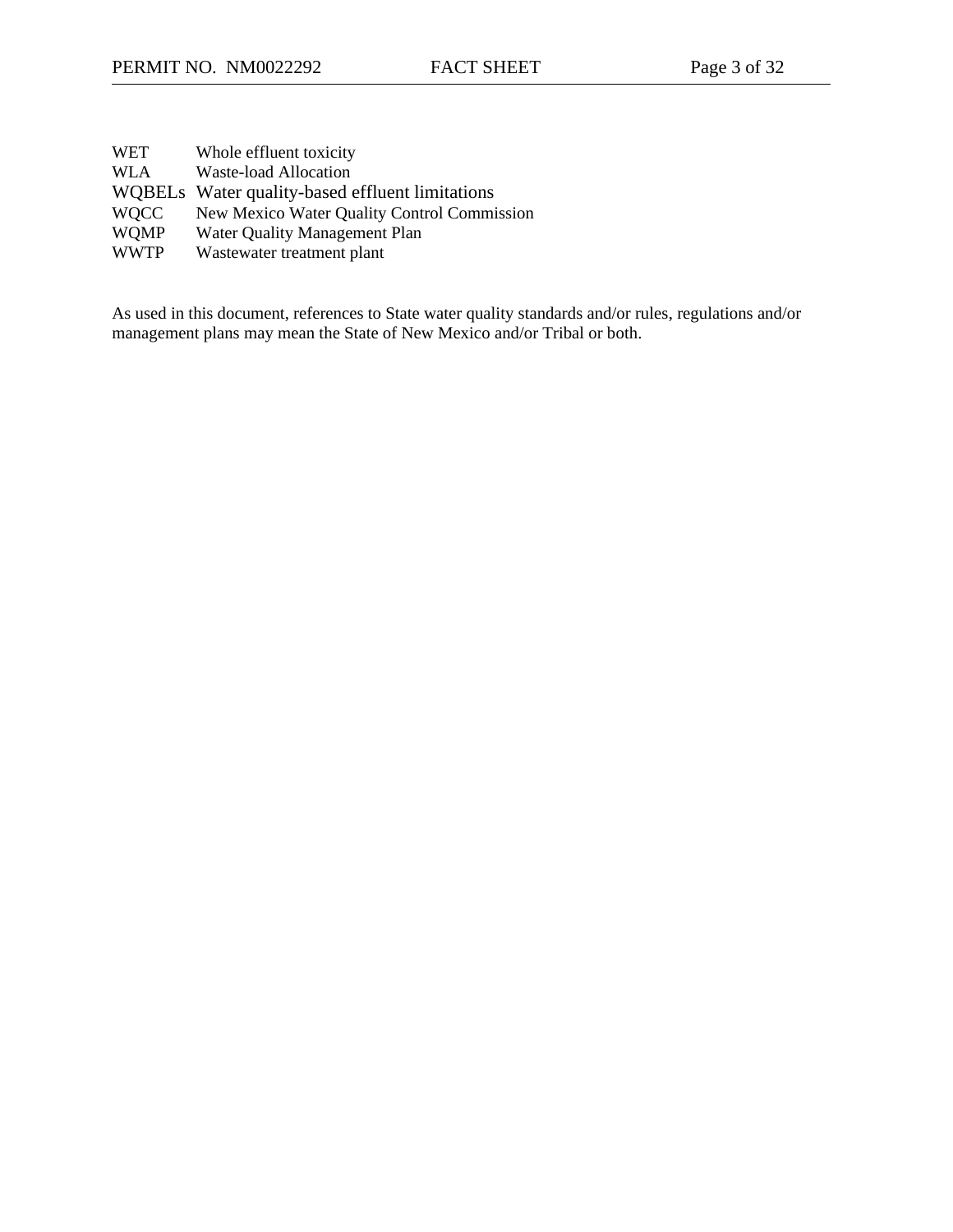### **I. CHANGES FROM THE PREVIOUS PERMIT**

Changes from the permit previously issued on June 8, 2010, are:

- The E. coli mass loading limit has been added;
- WET monitoring frequency has been changed to once/quarter from once/year;
- Copper, Cyanide, Heptachlor limits and compliance schedules have been established; and,
- Benzo(a) pyrene monitoring requirement has been added.

# **II. APPLICANT LOCATION and ACTIVITY**

As described in the application, the facility is located on 73 Paseo Real, Santa Fe, in Santa Fe County, New Mexico, Under the Standard Industrial Classification Code 4952, the facility is a WWTP treating sanitary wastewater. It has a design flow of 13 MGD. The average flow currently is 5.42 MGD. The treatment plant serves a population of approximately 87,200 residents, but during the summer months, the City of Santa Fe becomes a tourist destination and this increases the flow to the treatment plant.

The WWTP is composed of head-works, clarifiers, rapid mix, bio-selectors, dissolved air flotation (sludge thickeners), anaerobic digesters, lime stabilization and storage units, aeration basins, secondary clarification, bacteria control, post aeration and discharge.

The head-works include a bar screen to remove larger debris/trash (i.e., cans, plastic products, paper and rags) entering the plant. These items are fed into the rag press where most of the moisture is removed, and the solids are disposed to the hoppers or dumpster placed under the chutes. The bar screen is followed by a grit trap that supplies enough aeration to remove sand, silts and inorganic wastes while allowing organic material to continue to a wet well for further treatment. The grit is removed by an auger and conveyor belt system and sent to a dumpster for disposal to a land fill. The wastewater continues to the wet well at the start of the primary wastewater treatment.

Primary treatment consists of two 580,600-gallon primary clarifiers. The clarifiers are used as sedimentation tanks which allow the wastewater velocity to be reduced enough so that the heavy organic material settles to the bottom of the clarifier while the lighter material floats to the top and is removed via a skimmer. The solids are scraped from the bottom of the clarifier and pumped to the digester. The rapid mix tank receives flow from the clarifiers and returns from several other process areas and is mixed together before entering the bio-selector for secondary treatment. The rapid mix tank collects flow from the various recycle flows, RAS, DAF flow, mixed liquor line and the primary effluent. The aeration basins use nitrification and then denitrification to remove ammonia and nitrogen. The nitrification process utilizes dissolved

oxygen, fed through fine bubble diffusers, to change ammonium to nitrite. Ammonia is stripped off with either increased air or converted to ammonia to nitrites by *Nitrobacter* microorganisms. The nitrite continues through the basin to the anoxic zone and is broken down from nitrite to nitrate by *Nitrosomonas* microorganisms and then to nitrous oxide, carbon dioxide and water.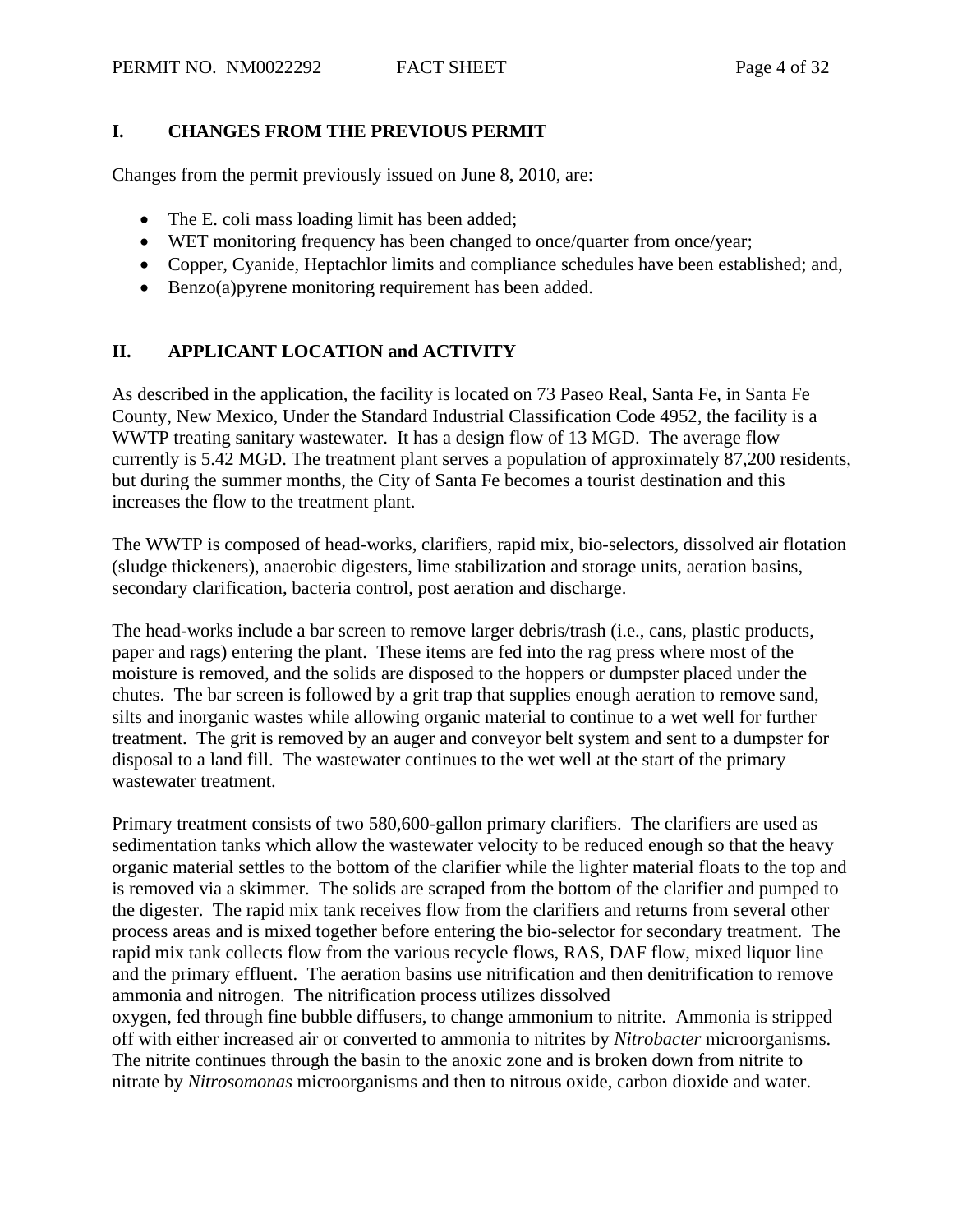Secondary treatment continues as the wastewater moves from the clarifiers into one of four bioselector basins. These basins can be either aerobic, anaerobic, or a combination of each. At present the WWTP uses a low DO system in combination with mixed liquor pumps to recycle mixed liquor back through the system to reduce the nitrates, utilize soluble COD, and inhibit the growth of filamentous bacteria. Mixed liquor from the aeration basins flows into one of six 460,000-gallon secondary clarifiers to allow solids to settle to the bottom of the tank. The clear effluent flows over the weirs and out of the tanks, while the settable solids are pulled from the bottom of the clarifier, via suction pick up tubes. These solids enter two common channels and flow into the wet well then into the DAF. The overflow from the secondary clarifiers enters the influent channel to three disk filters and two sand filters. The UV system disinfects the effluent prior to discharge. Two air blowers continuously aerate the effluent water in the post aeration basin to ensure adequate DO in the effluent. The non-potable water system draws filtered water from the effluent channel to supply water for reused and is also sold at the standpipe to contractors for use in construction, dust control, watering of golf courses and sports playing fields.

Solids are initially treated using DAF to thicken sludge. The DAF operates by pressurizing water in a tank and is introduced via a header along with pumped sludge and a polymer thickening agent. The sludge, pressurized water and polymer enter into the DAF tanks which are at atmosphere pressure. The difference in pressures causes air to come out of solution as fine bubbles which rise to the surface of the DAF tank. The sludge attaches to the fine bubbles and floats to the surface where it is thickened and is further treated either by anaerobic digestion or lime stabilization. The anaerobic digesters are composed of a 462,000-gallon fixed-cover primary digester and a 453,000 gallon floating-cover secondary digester. The digester is heated by two hot water boilers using either natural gas or digester gas. The digester contents are also mixed by the use of digester gas which is compressed and introduced into the mixing guns. Sludge can also be treated with a second method using lime stabilization. Sludge is disposed by the City using subsurface injection at the Paseo Real Sludge Disposal Injection Field adjacent to the WWTP. During the winter months when sludge injection cannot be used, sludge is stored in either sludge tank#1; 660,000 gallons or sludge tank#2; 1,618,000 gallons. The compost facility dewaters the digested sludge from the sludge storage tanks.

Appendix 1 shows an aerial view of the plant and the process flow schematic of the facility.

The discharge from the WWTP is to the Santa Fe River thence to the Rio Grande in Water-body Segment No. 20.6.4.113 of the Rio Grande Basin. The discharge is located at Latitude  $35^{\circ}$  37' 52.41" North, Longitude 106° 05'18.88" West.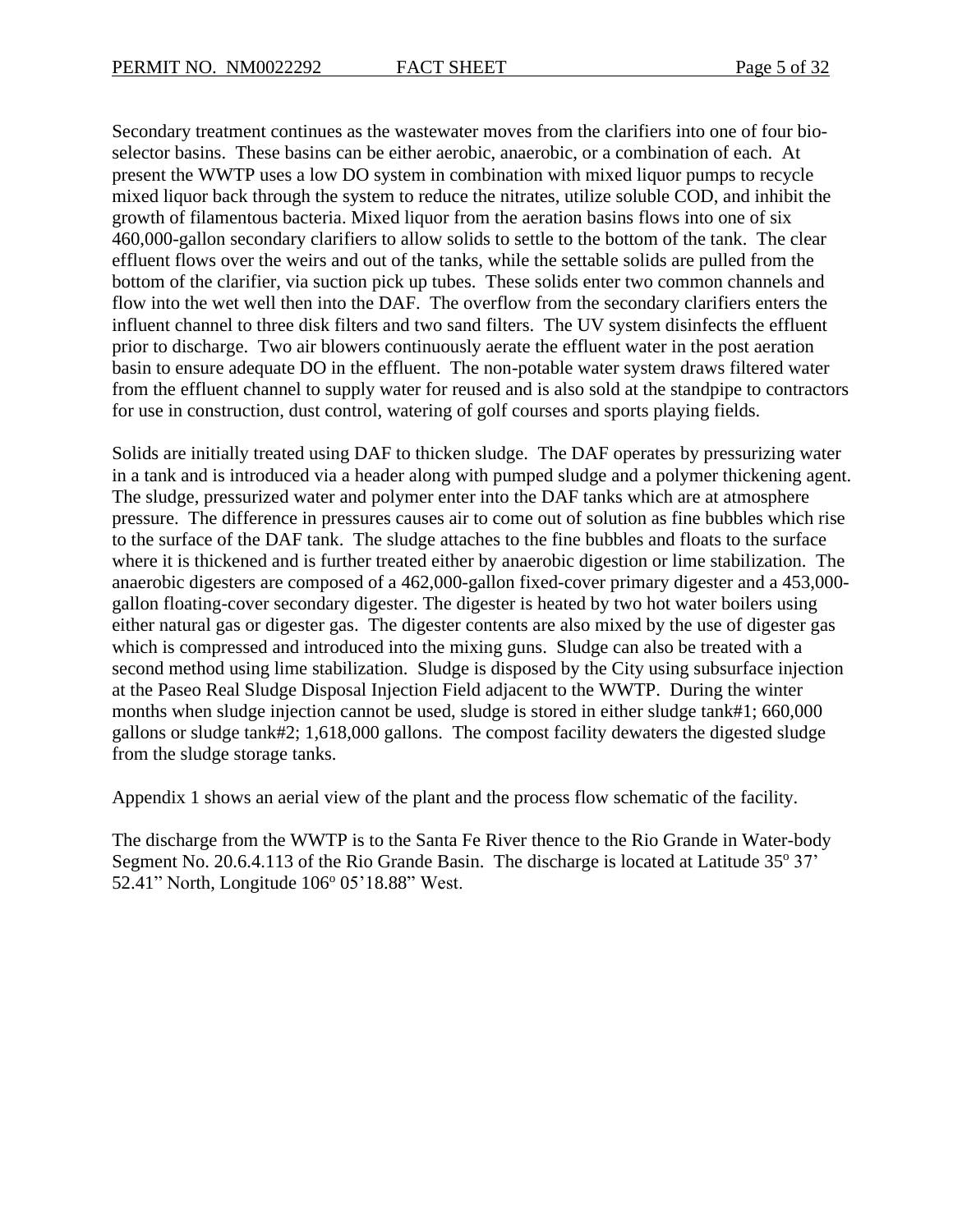#### **III. EFFLUENT CHARACTERISTICS**

A quantitative description of the discharge(s) described in the EPA Permit Application Forms 2A received on March 1, 2021, are presented in Tables 1 and 2 below. The facility is required to sample and report all the priority pollutants identified in Part D, Expanded Effluent Testing Data of Form 2A. From that list, the pollutants in Table 2 were either tested above the minimum quantification levels (MQLs) or were tested at levels above EPA MQL and reported as being nondetect. When a pollutant was tested at a detection level that was greater than the EPA MQL, then for screening purposes that pollutant will be assumed to have a concentration at that detection level. For toxics that were tested at the minimum quantification level and reported as less than the MQL, those pollutants are not shown.

| <b>Parameter</b>                                       | Max               | Avg                      |
|--------------------------------------------------------|-------------------|--------------------------|
|                                                        |                   | (mg/l unless noted)      |
| Flow, million gallons/day (MGD)                        | 6.28              | 5.42                     |
| Temperature, winter                                    | 24.8 $\degree$ C  | $17.4 \text{ }^{\circ}C$ |
| Temperature, summer                                    | $28.2 \text{ °C}$ | 23.1 °C                  |
| pH, minimum, standard units (SU)                       | $6.63 \text{ su}$ | N/A                      |
| pH, maximum, standard units (SU)                       | 8.34 su           | N/A                      |
| Carbonaceous Oxygen Demand, 5-day (CBOD <sub>5</sub> ) | 76.7              | 3.82                     |
| E. Coli (#bacteria/100 ml)                             | 10,000            | 56                       |
| Total Suspended Solids (TSS)                           | 540               | 19.1                     |
| Ammonia (NH3)                                          | 57.7              | 3.65                     |
| Chlorine, Total Residual (TRC)                         | 0                 | $\theta$                 |
| Dissolved Oxygen                                       | 10.1              | 7.6                      |
| Total Kjeldahl Nitrogen (TKN)                          | 57.4              | 2.02                     |
| Nitrate plus Nitrite Nitrogen                          | 9.66              | 2.02                     |
| Oil and grease                                         | 0.19              | 0.038                    |
| Phosphorus                                             | 10.1              | 2.22                     |
| Total Dissolved Solids (TDS)                           | 429               | 363                      |

#### **POLLUTANT TABLE - 1**

### **POLLUTANT TABLE – 2 - Expanded Pollutant list**

| <b>Parameter</b>                | Max                 | Avg                 |
|---------------------------------|---------------------|---------------------|
| Hardness $(CaCO3)$              | $102 \text{ mg/L}$  | $102 \text{ mg/L}$  |
| Antimony, total recoverable     | $0.64$ ug/L         | $0.13$ ug/L         |
| Arsenic, total recoverable      | $2.06$ ug/L         | $0.74$ ug/L         |
| Chromium, total recoverable     | $1.28 \text{ ug/L}$ | $0.246$ ug/L        |
| Copper, total recoverable       | $39 \text{ ug/L}$   | $7.58 \text{ ug/L}$ |
| Lead, total recoverable         | $3.96$ ug/L         | $1.32 \text{ ug/L}$ |
| Mercury, total recoverable      | $0.0394$ ug/L       | $0.0186$ ug/L       |
| Nickel, total recoverable       | $3.33$ ug/L         | $2.51$ ug/L         |
| Silver, total recoverable       | $0.34$ ug/L         | $0.0402$ ug/L       |
| Zinc, total recoverable         | $118$ ug/L          | $66.5 \text{ ug/L}$ |
| Cyanide, total recoverable      | $6.57$ ug/L         | $2.26$ ug/L         |
| <b>Total Phenolic Compounds</b> | $17.4 \text{ ug/L}$ | $3.91$ ug/L         |
| Methyl bromide                  | $0.6 \text{ ug/L}$  | $0.12$ ug/L         |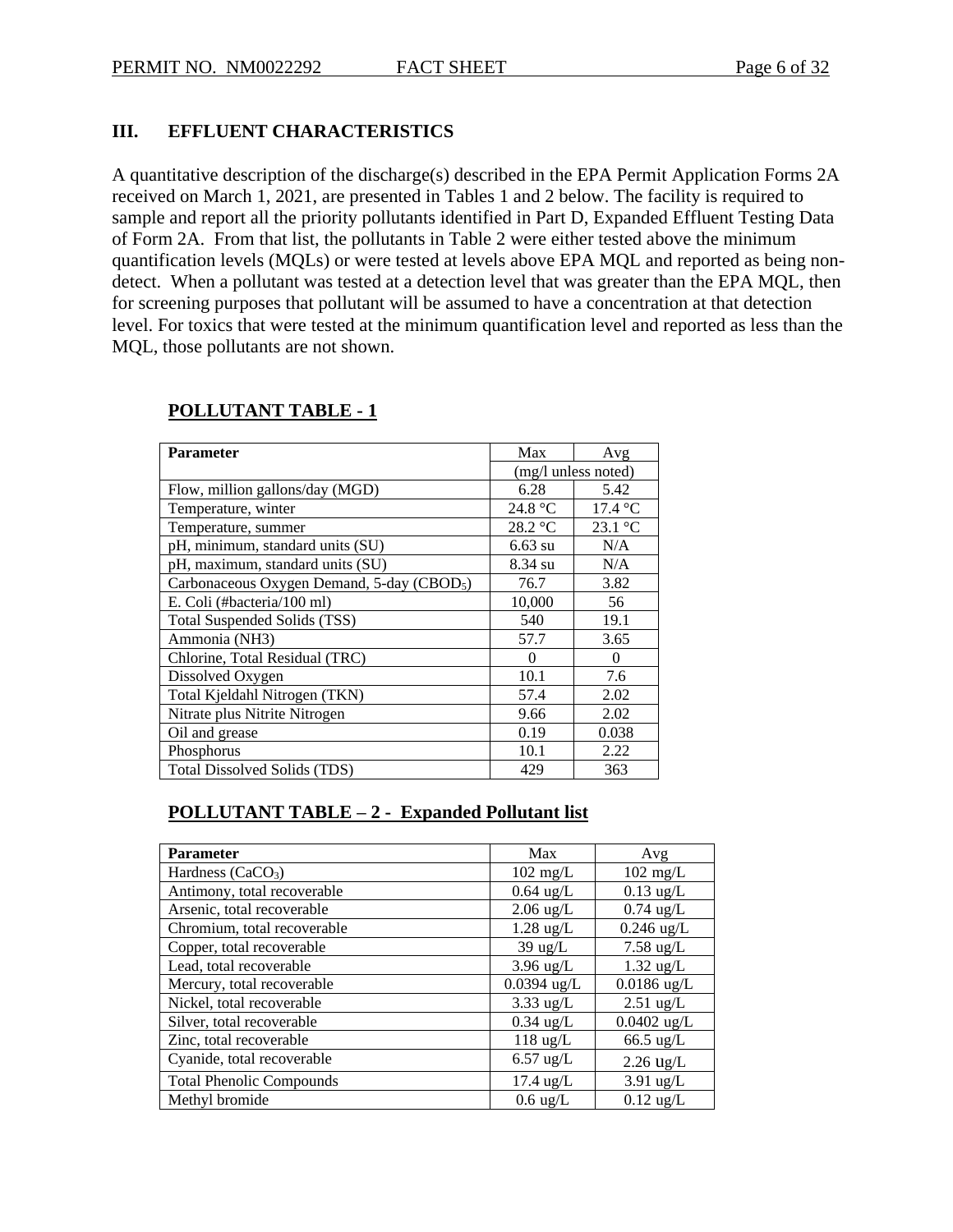| Bis (2-ethylhexyl) phthalate | $1.48 \text{ ug/L}$ | $0.544$ ug/L        |
|------------------------------|---------------------|---------------------|
| Diethyl phthalate            | 5.78 $\mu$ g/L      | $1.16$ ug/L         |
| Aluminum                     | $51.2$ ug/L         | $29.4 \text{ ug/L}$ |
| <b>B</b> oron                | $264$ ug/L          | $251 \text{ ug/L}$  |
| Molybdenum                   | $3.6 \text{ ug/L}$  | $2.84$ ug/L         |
| Heptachlor                   | $0.00182$ ug/L      | $0.000364$ ug/L     |
| Benzo(a)pyrene               | $10 \text{ ug/L}$   | $10 \text{ ug/L}$   |

A summary of the last 36 months of available pollutant data (i.e., December 2017 through December 2020) taken from DMRs indicates the facility experienced a number of exceedances of permit limits (shown in parenthesis) for TSS (10), Suspended Solids removal (5), pH (2), Total Nitrogen (24), Total Phosphorous (10), E. coli (21) and CBOD (7).

#### **IV. REGULATORY AUTHORITY/PERMIT ACTION**

In November 1972, Congress passed the Federal Water Pollution Control Act establishing the NPDES permit program to control water pollution. These amendments established technologybased or end-of-pipe control mechanisms and an interim goal to achieve "water quality which provides for the protection and propagation of fish, shellfish, and wildlife and provides for recreation in and on the water"; more commonly known as the "swimmable, fishable" goal. Further amendments in 1977 of the CWA gave EPA the authority to implement pollution control programs such as setting wastewater standards for industry and established the basic structure for regulating pollutants discharges into the waters of the United States. In addition, it made it unlawful for any person to discharge any pollutant from a point source into navigable waters, unless a permit was obtained under its provisions. Regulations governing the EPA administered NPDES permit program are generally found at 40 CFR §122 (program requirements & permit conditions), §124 (procedures for decision making), §125 (technology-based standards) and §136 (analytical procedures). Other parts of 40 CFR provide guidance for specific activities and may be used in this document as required.

It is proposed that the permit be reissued for a 5-year term following regulations promulgated at 40 CFR §122.46(a). The previous permit will be expired on August 31, 2021. The application was received on March 01, 2021. The existing permit is administratively continued until this permit is issued.

#### **V. DRAFT PERMIT RATIONALE AND PROPOSED PERMIT CONDITIONS**

### A. OVERVIEW OF TECHNOLOGY-BASED VERSUS WATER QUALITY STANDARDS-BASED EFFLUENT LIMITATIONS AND CONDITIONS

Regulations contained in 40 CFR §122.44 NPDES permit limits are developed that meet the more stringent of either technology-based effluent limitation guidelines, numerical and/or narrative water quality standard-based effluent limits, or the previous permit.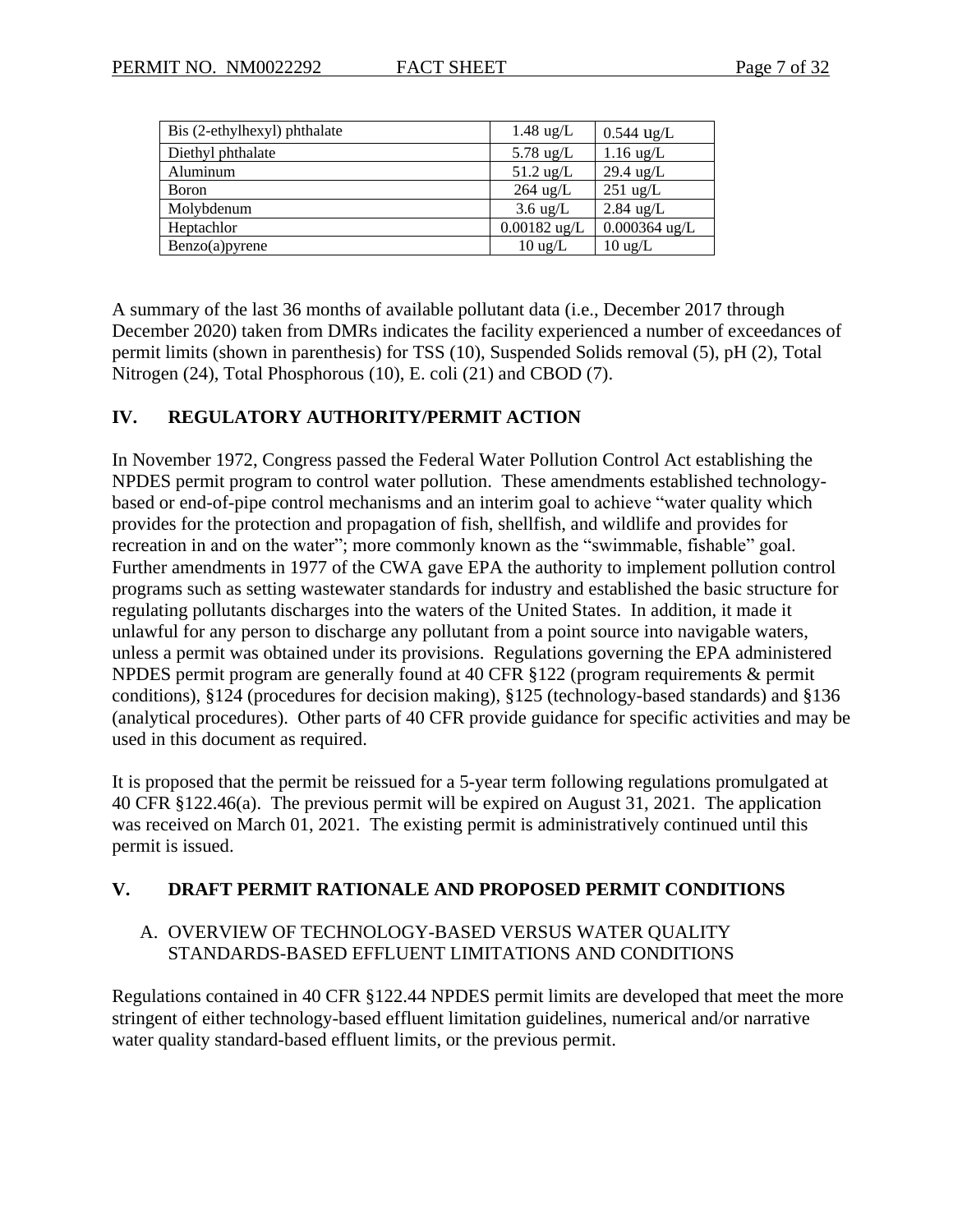Technology-based effluent limitations are established in the proposed draft permit for TSS and BOD. Water quality-based effluent limitations are established in the proposed draft permit for E. coli bacteria, Total Phosphorous, Total Nitrogen, Nitrate-Nitrite, ammonia, DO, pH and TRC.

# B. TECHNOLOGY-BASED EFFLUENT LIMITATIONS/CONDITIONS

Regulations promulgated at 40 CFR §122.44 (a) require TBELs to be placed in NPDES permits based on ELGs where applicable, on BPJ in the absence of guidelines, or on a combination of the two. In the absence of promulgated guidelines for the discharge, permit conditions may be established using BPJ procedures. EPA establishes limitations based on the following technologybased controls: BPT, BCT, and BAT. These levels of treatment are:

BPT - The first level of technology-based standards generally based on the average of the best existing performance facilities within an industrial category or subcategory. BCT - Technology-based standard for the discharge from existing industrial point sources of conventional pollutants including BOD, TSS, fecal coliform, pH, and O&G.

BAT - The most appropriate means available on a national basis for controlling the direct discharge of toxic and non-conventional pollutants to navigable waters. BAT effluent limits represent the best existing performance of treatment technologies that are economically achievable within an industrial point source category or subcategory.

The facility is a POTW treating sanitary wastewater. POTW's have technology based ELG's established at 40 CFR Part 133, Secondary Treatment Regulation. Pollutants with ELG's established in this Chapter are CBOD5, TSS and pH. CBOD<sup>5</sup> limits of 25 mg/l for the 30-day average and 40 mg/l for the 7-day average and 85% percent (minimum) removal are found at 40 CFR §133.102(a)(4). TSS limits; also 30 mg/l for the 30-day average and 45 mg/l for the 7-day average, and 85% percent (minimum) removal are found at 40 CFR §133.102(b). ELG's for pH are between 6-9 s.u. and are found at 40 CFR  $\S 133.102(c)$ . Regulations at 40 CFR  $\S 122.45(f)(1)$ require all pollutants limited in permits to have limits expressed in terms of mass such as pounds per day. When determining mass limits for POTW's, the plant's design flow is used to establish the mass load. Mass limits are determined by the following mathematical relationship:

Loading in lbs/day = pollutant concentration in mg/l  $*$  8.345 lbs/gal  $*$  design flow in MGD 30-day average TSS loading =  $30 \text{ mg/l} * 8.345 \text{ lbs/gal} * 13 \text{ MGD}$ 30-day average TSS loading = 3,254 lbs

7-day average TSS loading  $= 45$  mg/l  $* 8.345$  lbs/gal  $* 13$  MGD 7-day average TSS loading  $= 4,881$  lbs

30-day average CBOD<sub>5</sub> loading  $= 25$  mg/l  $* 8.345$  lbs/gal  $* 13$  MGD 30-day average CBOD<sub>5</sub> loading  $= 2,712$  lbs

7-day average CBOD<sub>5</sub> loading  $= 40$  mg/l  $* 8.345$  lbs/gal  $* 13$  MGD 7-day average CBOD<sub>5</sub> loading  $= 4,339$  lbs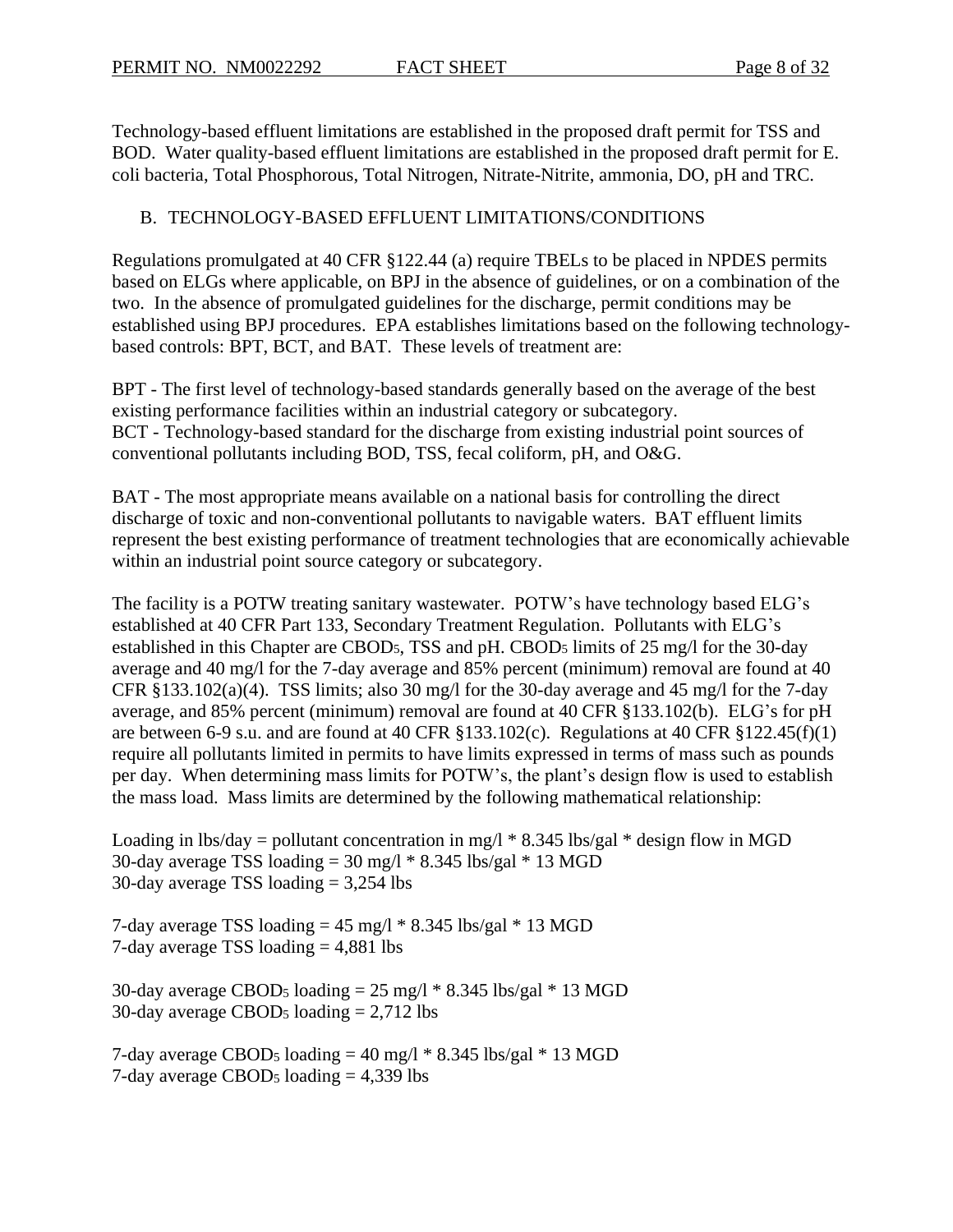A summary of the technology-based limits for the facility is:

| <b>EFFLUENT</b>        | DISCHARGE LIMITATIONS |            |                                 |             |  |  |  |  |  |  |
|------------------------|-----------------------|------------|---------------------------------|-------------|--|--|--|--|--|--|
| <b>CHARACTERISTICS</b> |                       |            |                                 |             |  |  |  |  |  |  |
|                        |                       | lbs/Day    | $mg/l$ (unless noted)           |             |  |  |  |  |  |  |
| Parameter              | 30-Day Avg.           | 7-Day Avg. | 30-Day Avg.                     | 7-Day Avg.  |  |  |  |  |  |  |
| Flow                   | N/A                   | N/A        | Measure MGD                     | Measure MGD |  |  |  |  |  |  |
| CBOD <sub>5</sub>      | $3,712(*3)$           | 4,339      | $25(*)3)$                       | $40(*3)$    |  |  |  |  |  |  |
| CBOD, % removal $(*1)$ | $\geq$ 85             |            |                                 |             |  |  |  |  |  |  |
| <b>TSS</b>             | $3,254$ (*2)          | 4,881      | $30(*)2)$                       | 45          |  |  |  |  |  |  |
| TSS, % removal $(*1)$  | > 85                  |            |                                 |             |  |  |  |  |  |  |
| pH                     | N/A                   | N/A        | $6.0 - 9.0$ standard units (*4) |             |  |  |  |  |  |  |

Final Effluent Limits - 13 MGD design flow.

(\*1) % removal is calculated using the following equation: [(average monthly influent concentration – average monthly effluent concentration)  $\div$  average monthly influent concentration]  $*$  100.

(\*2) The draft permit will propose the previous permit TSS mass limit of 2,127 lbs/day and concentration of 30 mg/l TSS at end-of-pipe, which were based on the EPA approved 2000 TMDL, since they are more stringent than the technology-based limits.

(\*3) The draft permit will propose the previous permit CBOD<sup>5</sup> mass limits of 709 lbs/day at a target end-of-pipe monthly average concentration of 10 mg/L and 7-day average concentration of 15 mg/L, which were based on the EPA approved 2001 TMDL, since they are more stringent than the technology-based limits.

(\*4) The draft permit will propose the previous permit pH limits of 6.6 su to 9.0 su, which were based on EPA approved 2001 TMDL, since these limits are more stringent than the technology-based limits.

### C. WATER QUALITY BASED LIMITATIONS

1. General Comments

Water quality-based requirements are necessary where effluent limits more stringent than technology-based limits are necessary to maintain or achieve federal or state water quality limits. Under Section 301(b)(1)(C) of the CWA, discharges are subject to effluent limitations based on federal or state WQS. Effluent limitations and/or conditions established in the draft permit are in compliance with applicable State WQS and applicable State water quality management plans to assure that surface WQS of the receiving waters are protected and maintained or attained.

2. Implementation

The NPDES permits contain TBELs reflecting the best controls available. Where these technology-based permit limits do not protect water quality or the designated uses, additional WQBELs and/or conditions are included in the NPDES permits. State narrative and numerical water quality standards are used in conjunction with EPA criteria and other available toxicity information to determine the adequacy of technology-based permit limits and the need for additional water quality-based controls.

3. State Water Quality Standards

The general and specific stream standards are provided in New Mexico State Standards for Interstate and Intrastate Surface Water (20.6.4 NMAC, effective September 12, 2018). The facility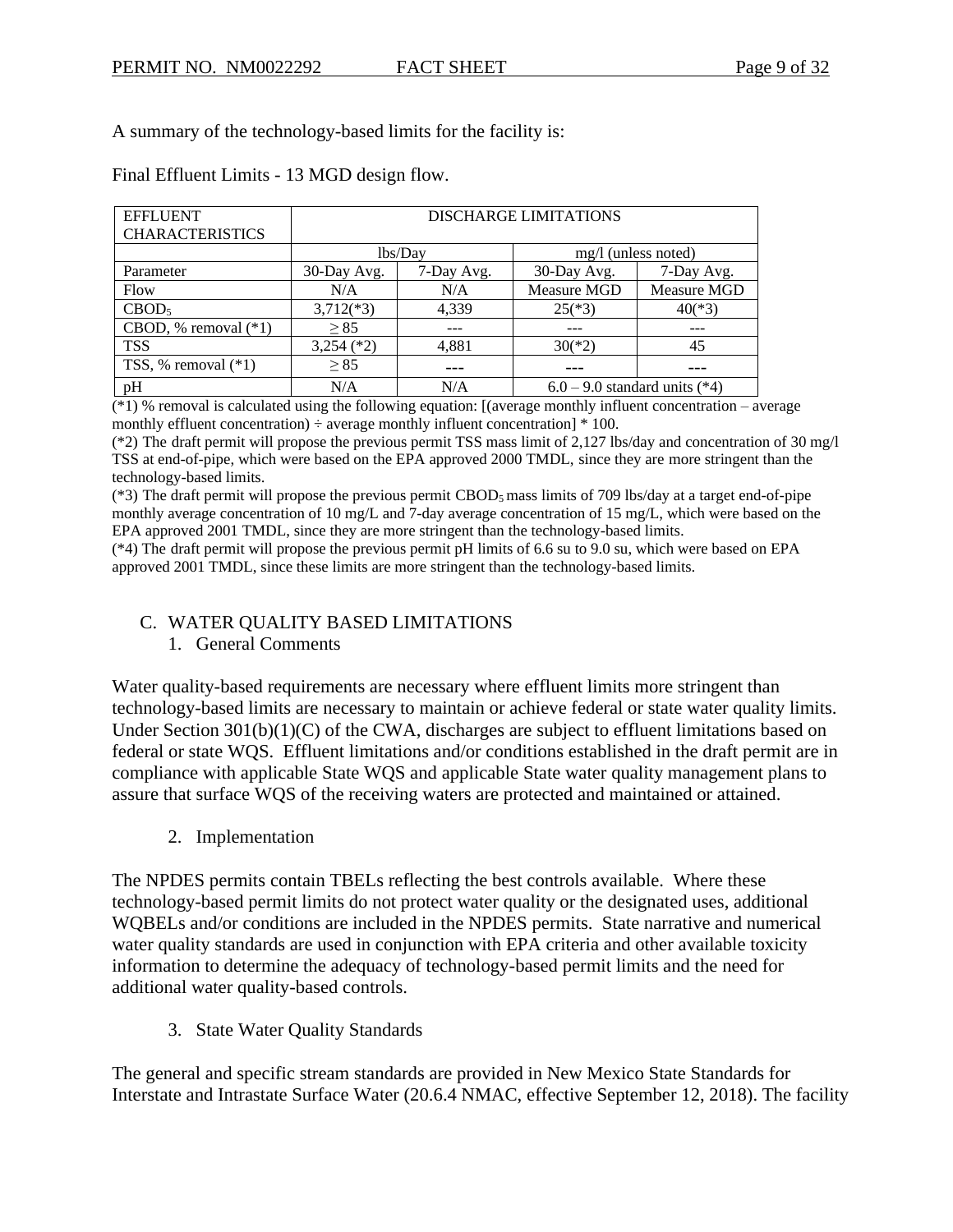discharges into the Santa Fe River in segment number 20.6.4.113 of the Rio Grande Basin. The designated uses of the receiving waters are irrigation, livestock watering, wildlife habitat, primary contact and coolwater aquatic life.

The facility discharge point into the Santa Fe River is approximately 15 miles upstream of the Pueblo de Cochiti (Cochiti), which does not have EPA-approved WQS. Effluent limitations and/or conditions established in the draft permit are in compliance with State water quality standards, applicable established and EPA approved TMDLs, and the applicable water quality management plan. These criteria are established to protect the designated uses of New Mexico surface waters and are also expected to be protective of downstream Cochiti surface waters.

4. Permit Action - Water Quality-Based Limits

Regulations promulgated at 40 CFR §122.44(d) require limits in addition to, or more stringent than effluent limitation guidelines (technology based). State WQS that are more stringent than effluent limitation guidelines are as follows:

#### a. BACTERIA

Primary contact currently is one of the designated uses of the Santa Fe River in segment number 20.6.4.113 of the Rio Grande Basin. The State of New Mexico WQS criteria applicable to the primary contact designated use of the receiving stream are the monthly geometric mean of E. coli bacteria of 126 cfu/100 mL (or MPN/100 ml) and single sample of 410 cfu/100 mL (or MPN/100 mL). The results for E. coli may be reported as either colony forming units (CFU) or the most probable number (MPN) depending on the analytical method used. The E. coli limits (i.e. monthly geometric mean of 126 cfu/100 ml, and a single sample maximum of 410 cfu/100 ml) in the previous permit will be continued in the draft permit.

The 2020-2022 State of New Mexico CWA §303(d) / §305(b) Integrated Report identifies the Segment is impaired due to E.coli. The EPA, also, proposes in the draft permit the E. coli 30-day average mass loading limit of 31 billion  $(1.0 \times 10^9)$  cfu/day, which was based on the WLA provided in the EPA approved E. coli TMDL developed for the Santa Fe River (Cienega Creek to the Santa Fe WWTP). The E. coli monitoring frequency requirement in the previous permit be also continued in the draft permit.

### b. pH

The previous permit pH limits of 6.6 to 9.0 su were based on the stream segment specific (20.6.4.113 NMAC) WQS and on the EPA approved 2001 TMDL. These limits, which are more stringent than the technology-based limits, will be continued in the draft permit.

### c. DISSOLVED OXYGEN

Stream segment specific (20.6.4.113 NMAC) WQS for dissolved oxygen requires 5.0 mg/l. No separate DO model was conducted since a dissolved oxygen TMDL was developed and approved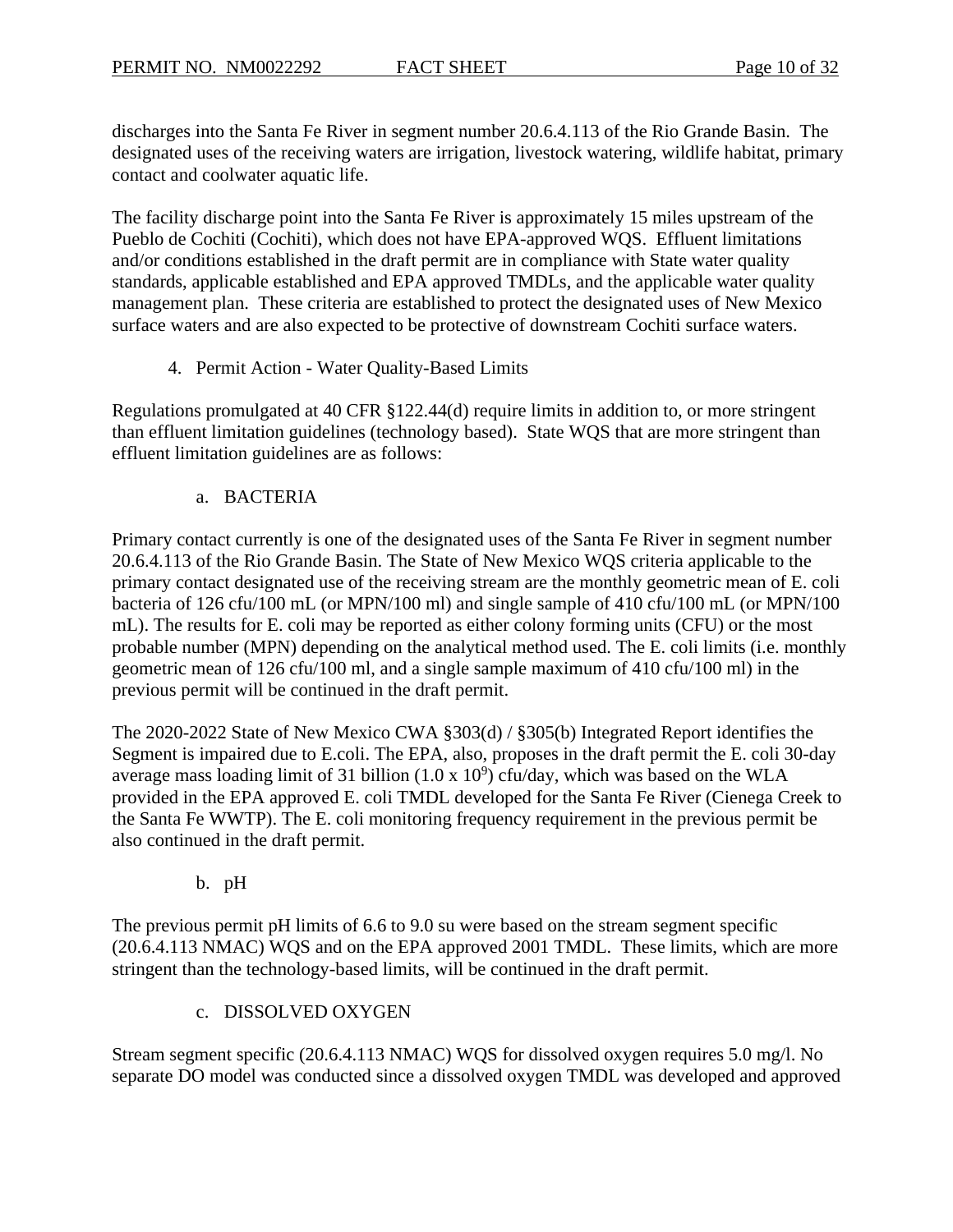by EPA for this stream segment (see discussion on TMDL requirements in part 5 below). The previous permit DO-limits consistent with the WLA will be continued in the draft permit.

## d. NUTRIENTS

The Santa Fe WWTP discharges treated effluent into the Santa Fe River in Water Quality Segment 20.6.4.113 NMAC (Segment) with designated uses of coolwater aquatic life, irrigation, livestock watering, wildlife habitat, and primary contact. The 2020-2022 State of New Mexico CWA §303(d) / §305(b) Integrated Report identifies the Segment is impaired due to Nutrient/Eutrophication.

According to the approved New Mexico's Antidegradation Policy<sup>1</sup> and Implementation Procedures<sup>2</sup>, the Segment is classified as Tier 1 for nutrients (i.e., phosphorus and nitrogen); therefore any increase in pollutant load or other activity that would cause further degradation of water quality is not allowed. Each NPDES permit issued must contain requirements necessary to achieve water quality standards. Consistent with NM's Policy and Procedures, the level of water quality necessary to protect existing uses must be maintained and protected. Furthermore, where a surface water is impaired, there shall be no further degradation or lowering of the water quality with respect to the pollutant causing the impairment (e.g., nutrients).

To protect and maintain existing water quality and to prevent further degradation of water quality in the Santa Fe River in accordance with 40 CFR 131.12, Subsection A of 20.6.4.8 NMAC, and the New Mexico Continuing Planning Process – Antidegradation Policy and Implementation Procedures, the limits of 108 lbs/day and 3.1 mg/l end-of-pipe Total Phosphorous concentration and limits of 265 lbs/day and 6.9 mg/l end-of-pipe of Total Nitrogen concentration from the previous permit will be continued in the draft permit. These limits will ensure that nutrient loading to the river is not increased, and current water quality is not further degraded.

- e. TOXICS
	- i. General Comments

The CWA in Section 301 (b) requires that effluent limitations for point sources include any limitations necessary to meet water quality standards. Federal regulations found at 40 CFR §122.44 (d) state that if a discharge poses the reasonable potential to cause an in-stream excursion above a water quality criterion, the permit must contain an effluent limit for that pollutant.

<sup>1</sup> http://www.nmenv.state.nm.us/swqb/Planning/WQMP-CPP/

<sup>2</sup> Appendix A of the Continuing Planning Process – http://www.nmenv.state.nm.us/swqb/Planning/WQMP-CPP/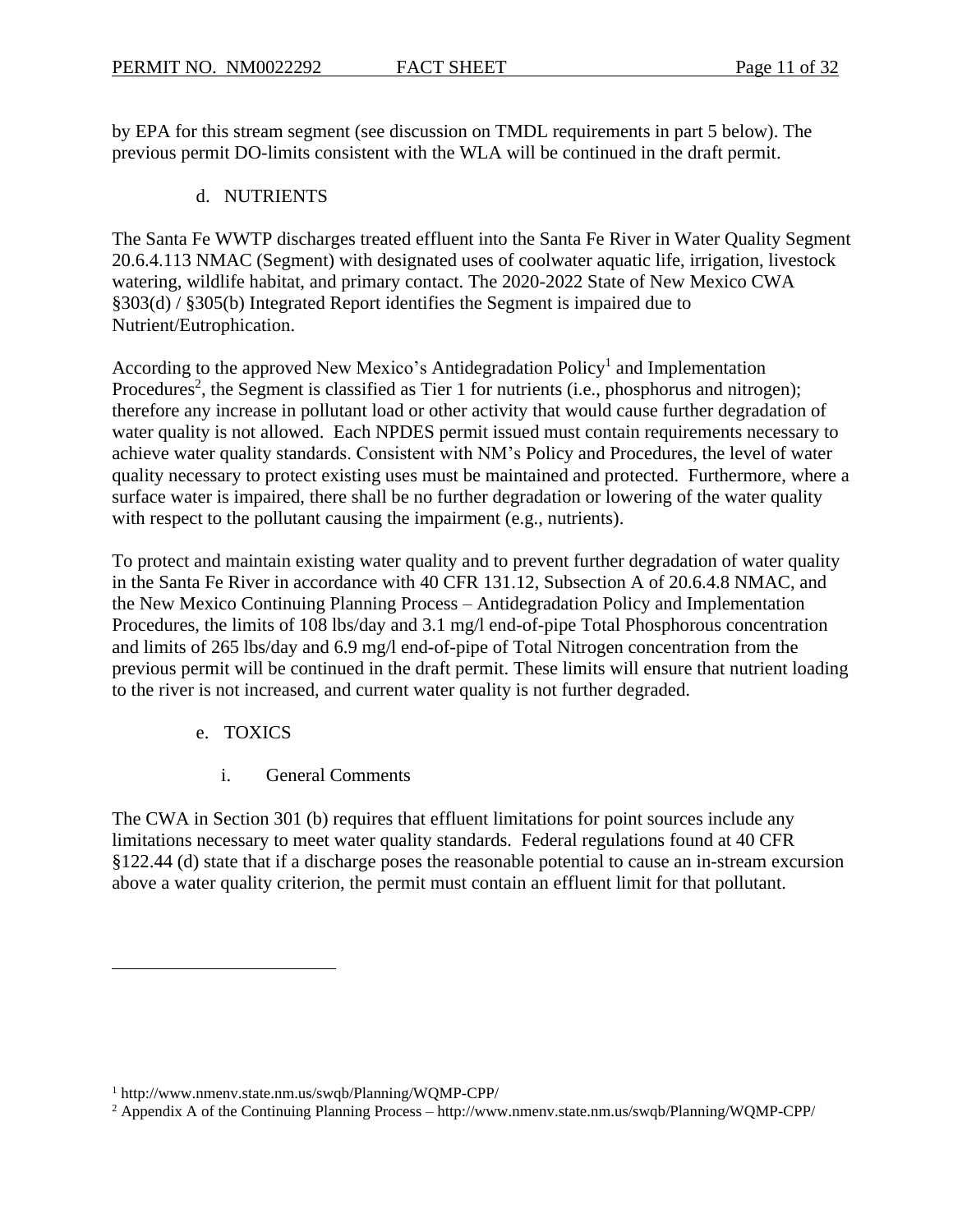All applicable facilities are required to fill out appropriate sections of the Form 2A and 2S, to apply for an NPDES permit or reissuance of an NPDES permit. The new form is applicable not only to POTWs, but also to facilities that are similar to POTWs, but which do not meet the regulatory definition of "publicly owned treatment works" (like private domestics, or similar facilities on Federal property). The forms were designed and promulgated to "make it easier for permit applicants to provide the necessary information with their applications and minimize the need for additional follow-up requests from permitting authorities," per the summary statement in the preamble to the Rule. These forms became effective December 1, 1999, after publication of the final rule on August 4, 1999, Volume 64, Number 149, pages 42433 through 42527 of the FRL.

The facility is designated a major POTW for permitting purposes and must supply the expanded pollutant testing list described in the EPA Application Form 2A. The Santa Fe WWTP is classified as a "major" discharger with a design flow more than 1.0 MGD. They completed Part D, "Expanded Effluent Testing Data" of form 2A and submitted to EPA as a part of their March 1, 2021 application. However, some of the pollutant testing data in the submitted Form 2A were found erroneously reported. The facility submitted the revised data on March 3, 2021 and March 30, 2021. The submitted data which were presented in the "Pollutant Table" of Section III included the effluent pollutants at concentrations above minimum quantification levels (MQL) and effluent pollutants (i.e., Benzo(a)pyrene), which were tested at levels above EPA MQL and reported as being non-detect.

Upstream of the WWTP, the Santa Fe River is generally a dry arroyo with upstream flow during some snowmelt periods in the spring and after some storm events the rest of the year. The 4Q3 for the receiving water is zero (0) cfs. The CD for the facility is 100%; therefore, discharges must meet WQS at end-of-pipe.

ii. Hardness

Based on the pollutant data in Part III of this Fact Sheet, a water quality screen has been conducted to determine if discharged pollutant concentrations demonstrate RP to exceed WQS for the various designated uses. If RP exists, the screen will calculate the appropriate permit limit needed to be protective of such designated uses. The screen is based on the NMIP as of March 15, 2012 (see Appendix 2). RP is determined by comparing a discharged pollutant concentration times an appropriate statistical variability factor (i.e., 2.13), and then comparing the result against the instream criteria. For the analysis, the Santa Fe River geometric mean hardness of 62.8 mg/L (expressed as CaCO3), which was based on the data provided by NMDEQ, was used. The mathematical equation for hardness-based criteria for certain pollutants can be found in Appendix 2. The relationships for copper, zinc and silver are as follows:

| $Copper - Acute$             | 0.960 e (0.9422[ln (hardness)] $- 1.700$ )   | (Eqn. 1) |
|------------------------------|----------------------------------------------|----------|
| Copper – Chronic             | 0.960 e (0.8545[ln (hardness)] $- 1.702$ )   | (Eqn. 2) |
| $\text{Zinc} - \text{Acute}$ | $0.978$ e $(0.9094$ [ln (hardness)] +0.9095) | (Eqn. 3) |
| $Zinc -$ Chronic             | 0.986 e (0.90947[ln (hardness)] +0.6235)     | (Eqn. 4) |
| $Silver - Acute$             | $0.85$ e $(1.72$ [ln (hardness)] -6.59)      | (Eqn. 5) |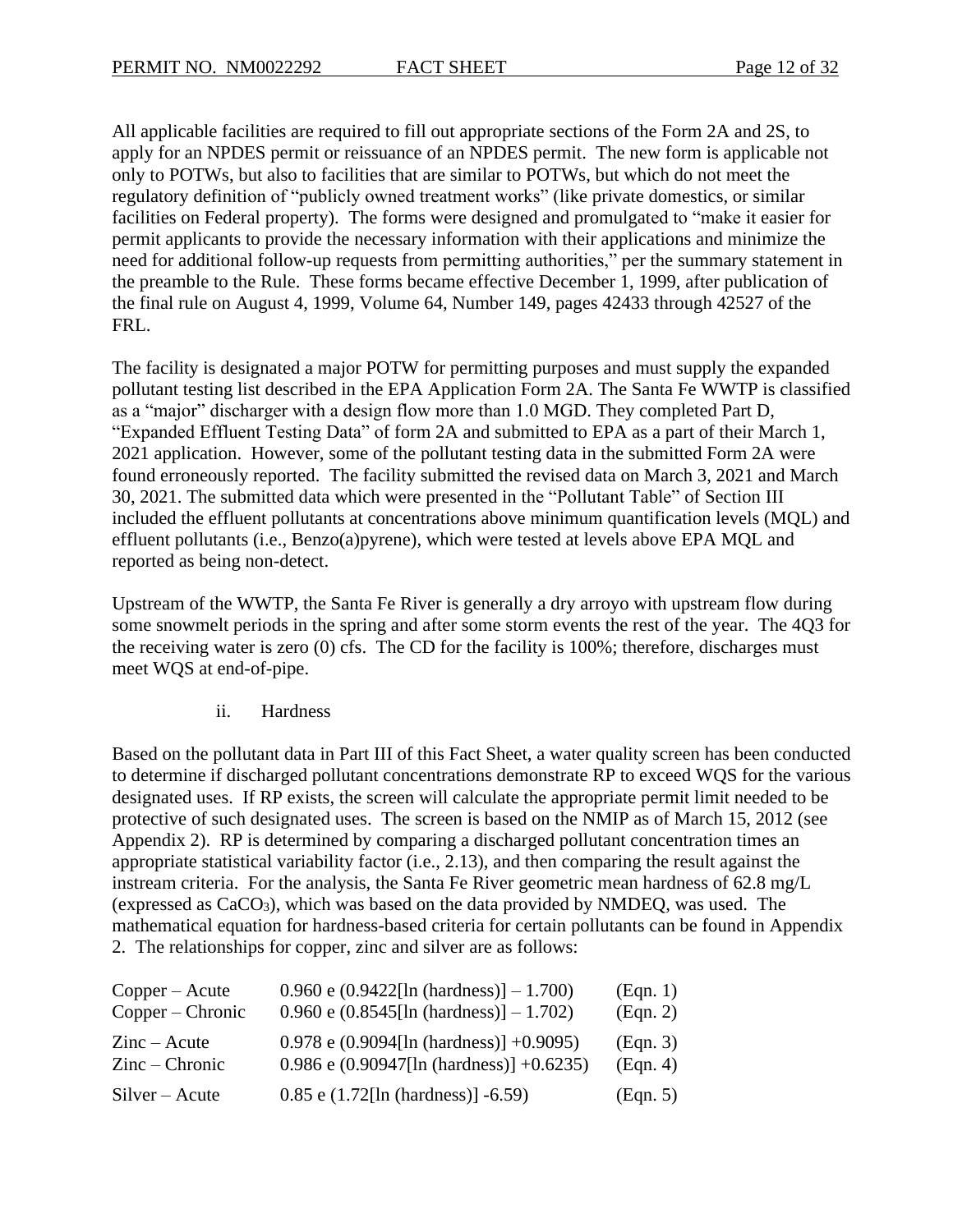Silver – Chronic (Silver has no chronic criteria)

Certain pollutants such as copper, zinc and silver have criteria reported in dissolved form. Appendix 2 shows the conversion from total pollutant concentrations to the dissolved form. Data from the RP analysis are summarized in the below table for three pollutant.

| <b>POLLUTANT</b> | <b>Concentration Total</b>          | <b>Concentration Dissolved</b>      |
|------------------|-------------------------------------|-------------------------------------|
|                  | $(\mathbf{u}\mathbf{g}/\mathbf{l})$ | $(\mathbf{u}\mathbf{g}/\mathbf{l})$ |
| Copper           | 39                                  | 7.76                                |
| Zinc             | 118                                 | 16.96                               |
| Silver           | -34                                 |                                     |

The result of the RP analysis (see Appendix 2) indicates that Copper, Cyanide, Heptachlor, Heptachlor Epoxide and Benzo(a)pyrene pollutants have RP to violate WQS consistent with the designated uses for the receiving waterbody. The draft permit will propose a daily maximum and monthly average limits of 6.02 ug/L, 5.2 ug/L and 0.0008 ug/L for Copper, Cyanide, and Heptachlor, respectively. The facility shall have a 3-year compliance schedule to achieve final limitations for Copper, Cyanide, and Heptachlor pollutants. The permit will require compliance report schedules.

The preliminary toxic analysis, also, shows RP exists for Benzo(a)pyrene. Because the permittee has not met the sufficient sensitive test requirement per 40 CFR 122.21(e)(3), EPA proposes monitoring for this parameter daily in the draft permit. During the public comment period, the permittee may submit the analysis result using EPA Method 610 for Benzo(a)pyrene. EPA may reconsider this monitoring requirement upon the result(s). Pollutants applicable to the Tribe and State WQS that are not listed in Part D of Form 2A will be tested during the permit term pursuant to 40 CFR 122.21(j)(4)(iv).

iii. TRC

The facility uses UV to control bacteria. In the event the facility uses chlorine to control bacteria or disinfect control equipment, the 11  $\mu$ g/l TRC limit from the previous permit will be continued in the draft permit.

5. TMDL Requirements

NMED developed several TMDLs for the Santa Fe River (in segment number 20.6.4.113 of the Rio Grande Basin) and approved by EPA. They are Total Residual Chlorine/Stream Bottom Deposits TMDL (March 2000), DO/pH TMDL (January 2001) and E. coli bacteria TMDL (May 2017). The Total Residual Chlorine and Stream Bottom Deposits TMDL established TRC limits of 11ug/l, TSS 30-Day average mass limits of 2,127 lbs/day and monthly average concentration of 30 mg/l TSS at end-of-pipe. The draft permit will maintain the 11 ug/l limit for times when the facility uses chlorine to disinfect equipment or in the control of algae at the WWTP. The TSS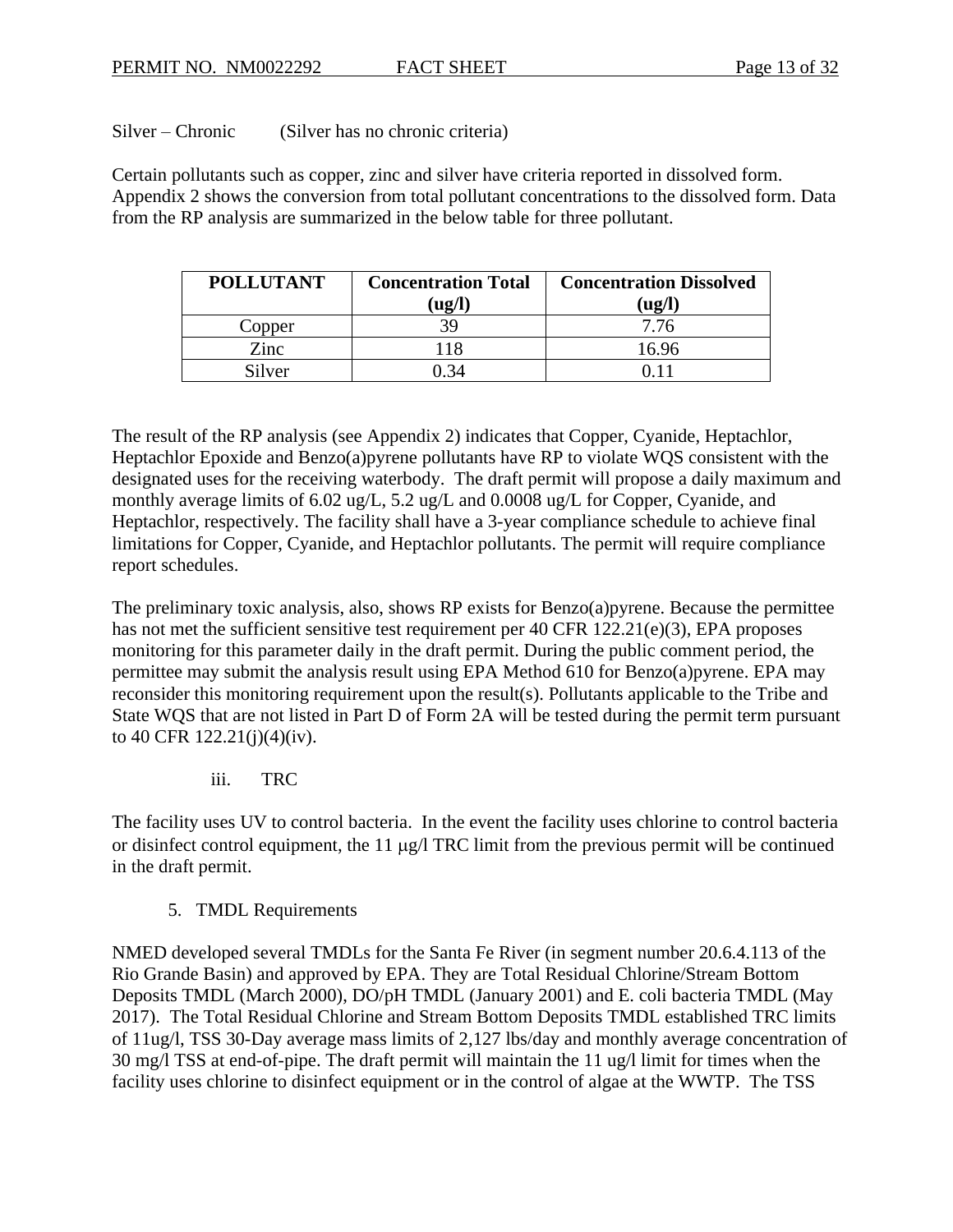limits were in the previous permit and will be continued in the draft permit since they are more restrictive than the technology-based limits described in Part B above.

The DO and pH TMDL established limits for CBOD5, nitrate-nitrite, ammonia, DO and pH. The CBOD<sup>5</sup> daily mass limits of 709 lbs/day at a target end-of-pipe concentration of 10 mg/l, nitratenitrite daily limits of 212.67 lbs/day at end-of-pipe target concentration of 3 mg/l, ammonia limits of 141.78 lbs/day at end-of-pipe target concentration of 2 mg/L, DO limit of 5.0 mg/l minimum and pH limits of 6.6 su to 9.0 su. (more restrictive than the technology-based limits) were the previous permit and will be continued in the draft permit.

The E. coli bacteria TMDL established a 30-day average mass limit of  $3.1 \times 10^{10}$  cfu/day, which will be proposed in the draft permit.

# D. MONITORING FREQUENCY FOR LIMITED PARAMETERS

Regulations require permits to establish monitoring requirements to yield data representative of the monitored activity, 40 CFR §122.48(b), and to assure compliance with permit limitations, 40 CFR §122.44(i)(1). Sample frequency is based on the March 2012, NMIP. Ammonia, E. coli bacteria, CBOD5, TSS, DO, Copper, Cyanide, Heptachlor and nitrate-nitrite have daily monitoring frequency requirement. Total Phosphorous and Total Nitrogen have 3 per month monitoring frequency requirement. The rest of limited parameters have 1/week monitoring frequency requirement. Flow is proposed to be monitored continuously by totalizing meter. E. coli bacteria, Copper, Cyanide and Heptachlor shall use grab samples, and the other parameters (i.e., CBOD5, TSS, Total Phosphorous, Total Nitrogen, ammonia and nitrate-nitrite) shall use 24-hr composite samples. When chlorine is used to disinfect treatment equipment and/or treat filamentous algae, TRC shall be sampled daily using instantaneous grab samples. Using instantaneous grab samples are also applied to pH and DO. Regulations at 40 CFR §136 define instantaneous grab as being analyzed with 15-minutes of collection.

### E. WHOLE EFFLUENT TOXICITY LIMITATIONS

Procedures for implementing WET terms and conditions in NPDES permits are contained in the NMIP. Table 11 (page 42) of the NMIP outlines the type of WET testing for different types of discharges. Analysis of past WET data is shown in Appendix 3. The results of the last five years show no reasonable potential since there was no toxicity exhibited in any of the results. WET monitoring will be required at a quarterly frequency, in accordance to the NMIP, for both species (*Ceriodaphnia dubia* and *Pimephales promelas)* at a CD of 100%.

During the period beginning the effective date of the permit and lasting through the expiration date of the permit, the permittee is authorized to discharge treated sanitary wastewater from Outfall 001 to the Santa Fe River. Discharges shall be limited and monitored by the permittee as specified below: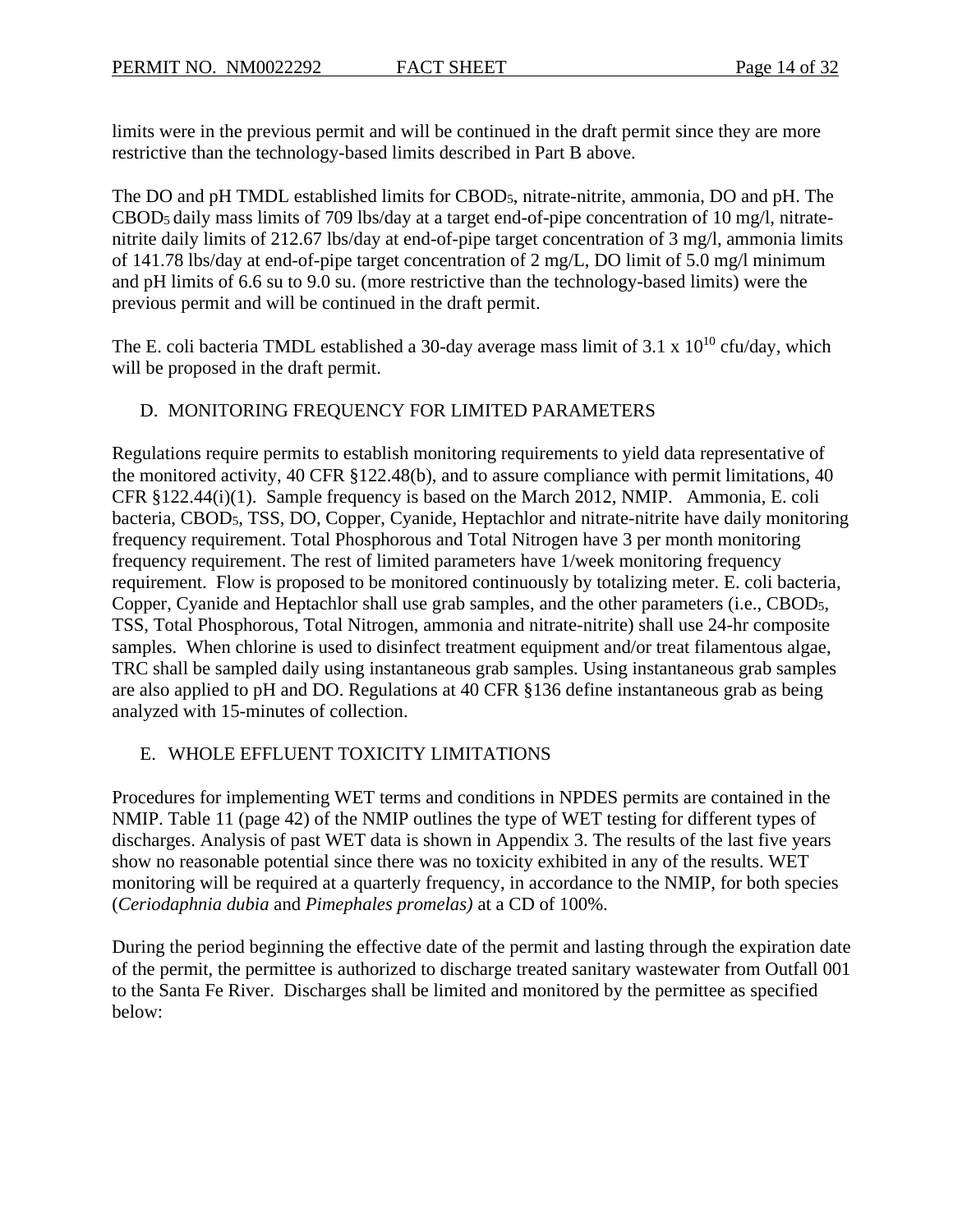| <b>Whole Effluent Toxicity</b><br>(7-Day NOEC)* | <b>VALUE</b> | <b>Measurement</b><br><b>Frequency</b> | <b>Sample Type</b> |
|-------------------------------------------------|--------------|----------------------------------------|--------------------|
| Ceriodaphnia dubia                              | Report       | Once/Quarter                           | $24-hr$            |
|                                                 |              |                                        | Composite          |
| Pimephales promelas                             | Report       | Once/Quarter                           | $24-hr$            |
|                                                 |              |                                        | Composite          |

\* Monitoring and reporting requirements begin on the effective date of this permit. See Part II of the permit, Whole Effluent Toxicity Testing Requirements for additional WET monitoring and reporting conditions. Grab samples are allowed per method, if needed.

# **VI.FACILITY OPERATIONAL PRACTICES**

#### A. SEWAGE SLUDGE

The permittee shall use only those sewage sludge disposal or reuse practices that comply with the federal regulations established in 40 CFR Part 503 "Standards for the Use or Disposal of Sewage Sludge". The specific requirements in the permit apply as a result of the design flow of the facility, the type of waste discharged to the collection system, and the sewage sludge disposal or reuse practice utilized by the treatment works. The permittee shall submit an Annual Sludge Status report in accordance with NPDES Permit NM0022292, Parts I and Part IV.

#### B. WASTEWATER POLLUTION PREVENTION REQUIREMENTS

The permittee shall institute programs directed towards pollution prevention. The permittee will institute programs to improve the operating efficiency and extend the useful life of the treatment system.

#### C. INDUSTRIAL WASTEWATER CONTRIBUTIONS

The treatment plant has four non-categorical Significant Industrial User's (SIU) and no Categorical Industrial User's (CIU). The facilities, their services and estimated long-term flow contribution to the POTW are as follows:

| Discharger                       | Product                 | Discharge Volume |
|----------------------------------|-------------------------|------------------|
| Christus St. Vincent's Hospital  | Medical care            | $0.049$ MGD      |
| <b>Esoterix Genetics</b>         | Medical lab testing     | 0.027 MGD        |
| Public Service Co. of New Mexico | Remediated ground water | $0.000$ MGD      |
| New Mexico History Museum        | Remediated ground water | 0.000041MGD      |

The facility has an approved pretreatment program in place and will be continued with this draft permit. The facility is required to report to EPA, in terms of character and volume of pollutants any significant indirect dischargers into the POTW subject to pretreatment standards under §307(b) of the CWA and 40 CFR 403.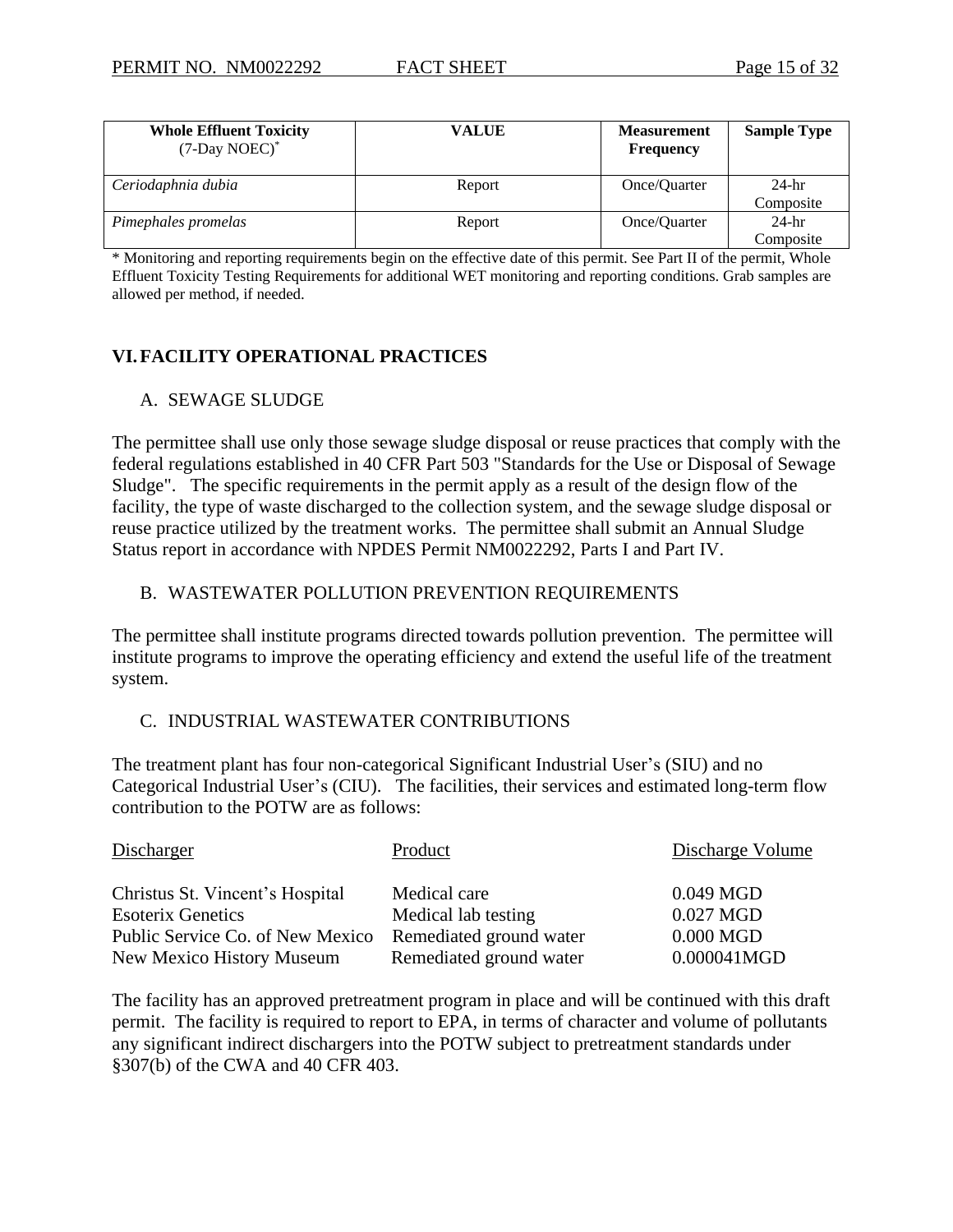# D. OPERATION AND REPORTING

The applicant is required to operate the treatment facility at maximum efficiency at all times; to monitor the facility's discharge on a regular basis; and report the results monthly. Reporting requirements and the requirement of using EPA-approved test procedures (methods) for the analysis and quantification of pollutants or pollutant parameters are contained in 40 CFR 122.41(l) and 40 CFR 122.21 (e), respectively. All Discharge Monitoring Reports (DMRs) shall be electronically reported to EPA per 40 CFR 127.16. The monitoring results will be available to the public.

### **VII. 303(d) LIST**

The EPA approved 2020-2022 State of New Mexico CWA §303(d) / §305(b) Integrated Report identifies the receiving stream segment no, 20.6.4.113 is impaired for nutrient/eutrophication and E. coli bacteria. Previously in Part V of the Fact Sheet, permit conditions were identified as being based on approved TMDLs to address these pollutants. No additional pollutants are listed for this waterbody. The standard reopener language in the permit allows additional permit conditions if warranted by future changes and/or new TMDLs.

# **VIII. ANTIDEGRADATION**

The NMAC, Section 20.6.4.8 "Antidegradation Policy and Implementation Plan" sets forth the requirements to protect designated uses through implementation of the State water quality standards. The limitation and monitoring requirements set for the in the proposed permit are developed from the State water quality standards and are protective of the designated uses. Furthermore, the policy sets forth the intent to protect the existing quality of those waters, whose quality exceeds their designated use. The permit requirements and the limits are protective of the assimilative capacity of the receiving waters, which is protective of the designated uses of that water, NMAC Section 20.6.4.8.A.2.

# **IX. ANTIBACKSLIDING**

The proposed permit is consistent with the requirements to meet antibacksliding provisions of the Clean Water Act, Section 402(o) and 40 CFR §122.44(l)(i)(A), which state in part that interim or final effluent limitations must be as stringent as those in the previous permit, unless material and substantial alterations or additions to the permitted facility occurred after permit issuance which justify the application of a less stringent effluent limitation. The proposed permit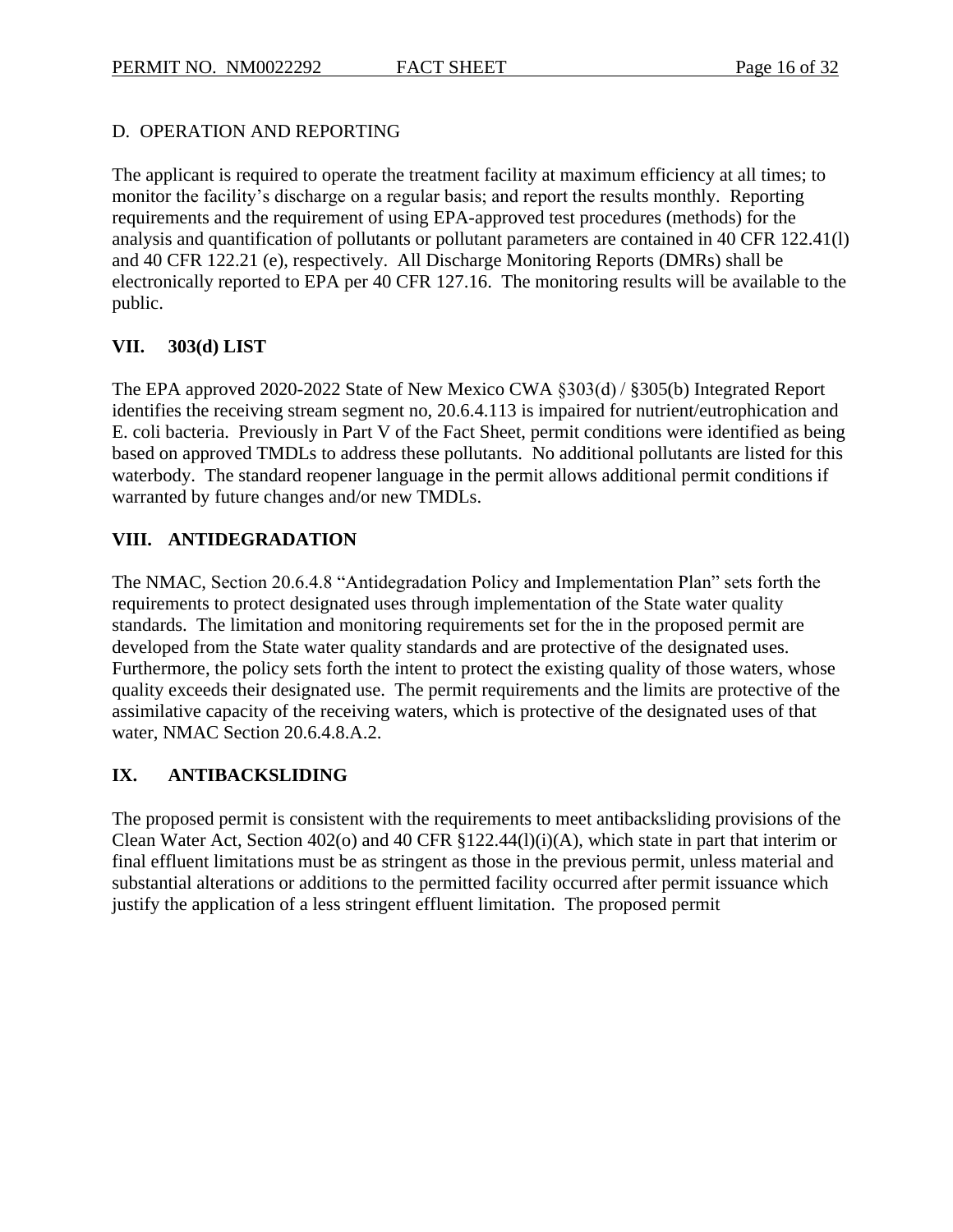maintains the mass loading requirements of the previous permit for CBOD5, TSS, nitrate-nitrite, ammonia and the concentration limits for DO, pH, and TRC. Addition of E. coli mass loading limit and limits for Copper, Cyanide and Heptachlor were included in the draft permit to protect designated uses and WQS of the receiving stream, respectively. All of the changes represent permit requirements that are consistent with the State WQS and WQMP.

# **X. ENDANGERED SPECIES CONSIDERATIONS**

According to the most recent county listing available at US Fish and Wildlife Service (USFWS), Southwest Region 2 website, [http://ecos.fws.gov/tess\\_public/reports/species-by-current-range](http://ecos.fws.gov/tess_public/reports/species-by-current-range-county?fips=35049)[county?fips=35049,](http://ecos.fws.gov/tess_public/reports/species-by-current-range-county?fips=35049) four species in Santa Fe County are listed as endangered (E) or threatened (T). They are Southwestern willow flycatcher (*Empidonax traillii extimus*) (E), the Mexican spotted owl (*Strix occidentalis lucida*) (T), New Mexico meadow jumping mouse (*Zapus hudsonius luteus*) (E), and Yellow-billed Cuckoo (*Coccyzus americanus*) (T). All species, except for New Mexico meadow jumping mouse, were listed in the previous permit with determination of "no effect". According to the report, there are no critical habitats for all the species downstream from the discharging facility.

In accordance with requirements under section  $7(a)(2)$  of the Endangered Species Act, EPA has reviewed this permit for its effect on listed threatened and endangered species and designated critical habitat. After review, EPA has determined that the reissuance of this permit will have "*no effect*" on listed threatened and endangered species nor will adversely modify designated critical habitat. EPA makes this determination based on the following:

- 1) In the previous permit issued July 1, 2016, EPA made a "no effect" determination for federally listed species. EPA has received no additional information since then which would lead to a revision of that "no effect" determination. EPA determines that this reissuance will not change the environmental baseline established by the previous permit, and therefore, EPA concludes that reissuance of this permit will have "no effect" on the listed species and designated critical habitat.
- 2) No additions have been made to the critical habitat designation in the area of the discharge since prior issuance of the permit.
- 3) EPA has received no additional information since the previous permit issuance which would lead to revision of its determinations.
- 4) The draft permit is no less stringent from the previous permit. It is consistent with the States WQS and does not allow facility to increase pollutant loadings.
- 5) EPA determines that Items 1, thru 4 result in no change to the environmental baseline established by the previous permit, therefore, EPA concludes that reissuance of this permit will have "no effect" on listed species and designated critical habitat.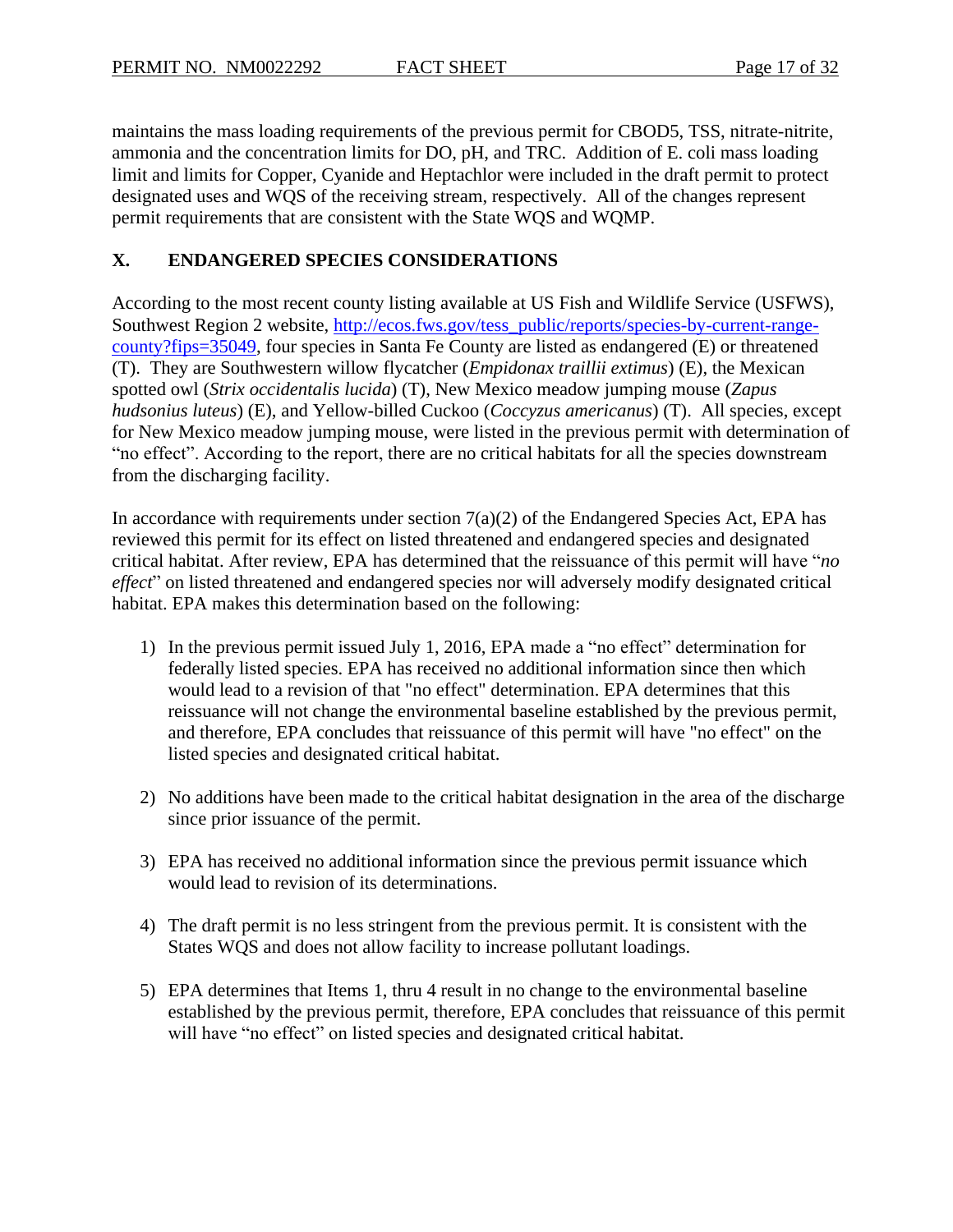#### **XI. HISTORICAL and ARCHEOLOGICAL PRESERVATION CONSIDERATIONS**

The reissuance of the permit should have no impact on historical and/or archeological sites since no construction activities are planned in the reissuance.

#### **XII. PERMIT REOPENER**

The permit may be reopened and modified during the life of the permit if State/Tribal Water Quality Standards are promulgated or revised. In addition, if either the State and/or Tribe develops a TMDL, this permit may be reopened to establish effluent limitations for the parameter(s) to be consistent with that TMDL. Modification of the permit is subject to the provisions of 40 CFR §124.5.

#### **XIII. VARIANCE REQUESTS**

No variance requests have been received.

#### **XIV. CERTIFICATION**

The permit is in the process of certification by the State Agency following regulations promulgating at 40 CFR §124.53. EPA will send a draft permit and a draft public notice to the District Engineer, Corps of Engineers, Regional Director of the U.S. Fish and Wildlife Service, and the National Marine Fisheries Service prior to the publication of that notice.

#### **XV. FINAL DETERMINATION**

The public notice describes the procedures for the formulation of final determinations.

#### **XVI. ADMINISTRATIVE RECORD**

The following information was used to develop the proposed permit:

#### A. APPLICATION(s)

EPA Application Forms 2A and 2S received on March 1, 2021.

#### B. 40 CFR CITATIONS

Citations to 40 CFR Sections 122, 124, 125, 133, 136

#### C. MISCELLANEOUS

New Mexico State Standards for Interstate and Intrastate Surface Water, 20.6.4 NMAC, effective September 12, 2018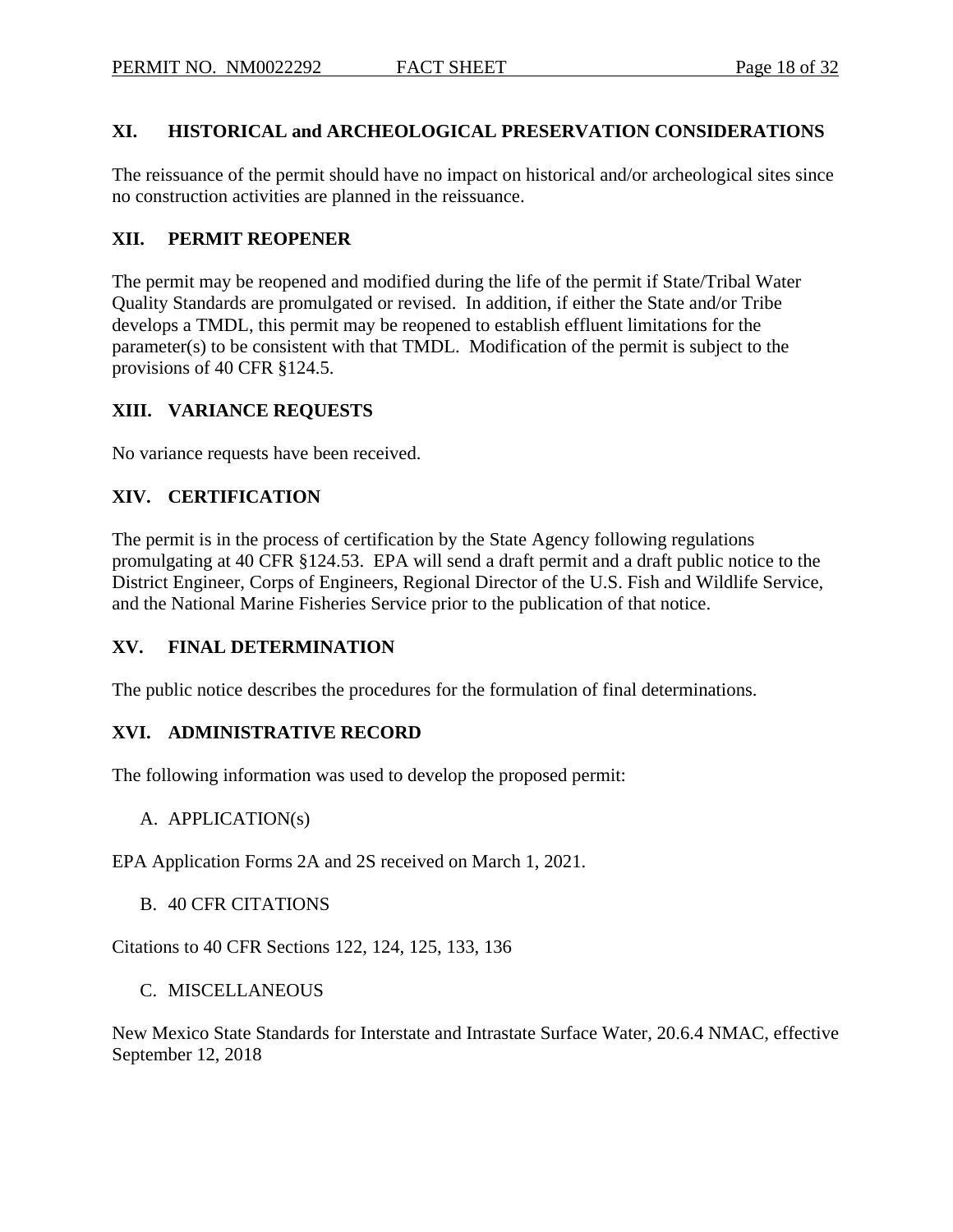Procedures for Implementing National Pollutant Discharge Elimination System Permits in New Mexico, March 2012.

State of New Mexico Statewide Water Quality Management Plan and Continuing Planning Process, May 10, 2020.

State of New Mexico 303(d) List for Assessed Stream and River Reaches, 2020-2022.

Total Maximum Daily Load for the Santa Fe River from the Cochiti Pueblo to the Santa Fe Wastewater Treatment Plant for Chlorine and Stream Bottom Deposits, approved by EPA March 20, 2000.

Total Maximum Daily Load for the Santa Fe River for Dissolved Oxygen and pH, approved by EPA January 11, 2001.

Santa Fe River E. coli TMDL, approved by EPA May 3, 2017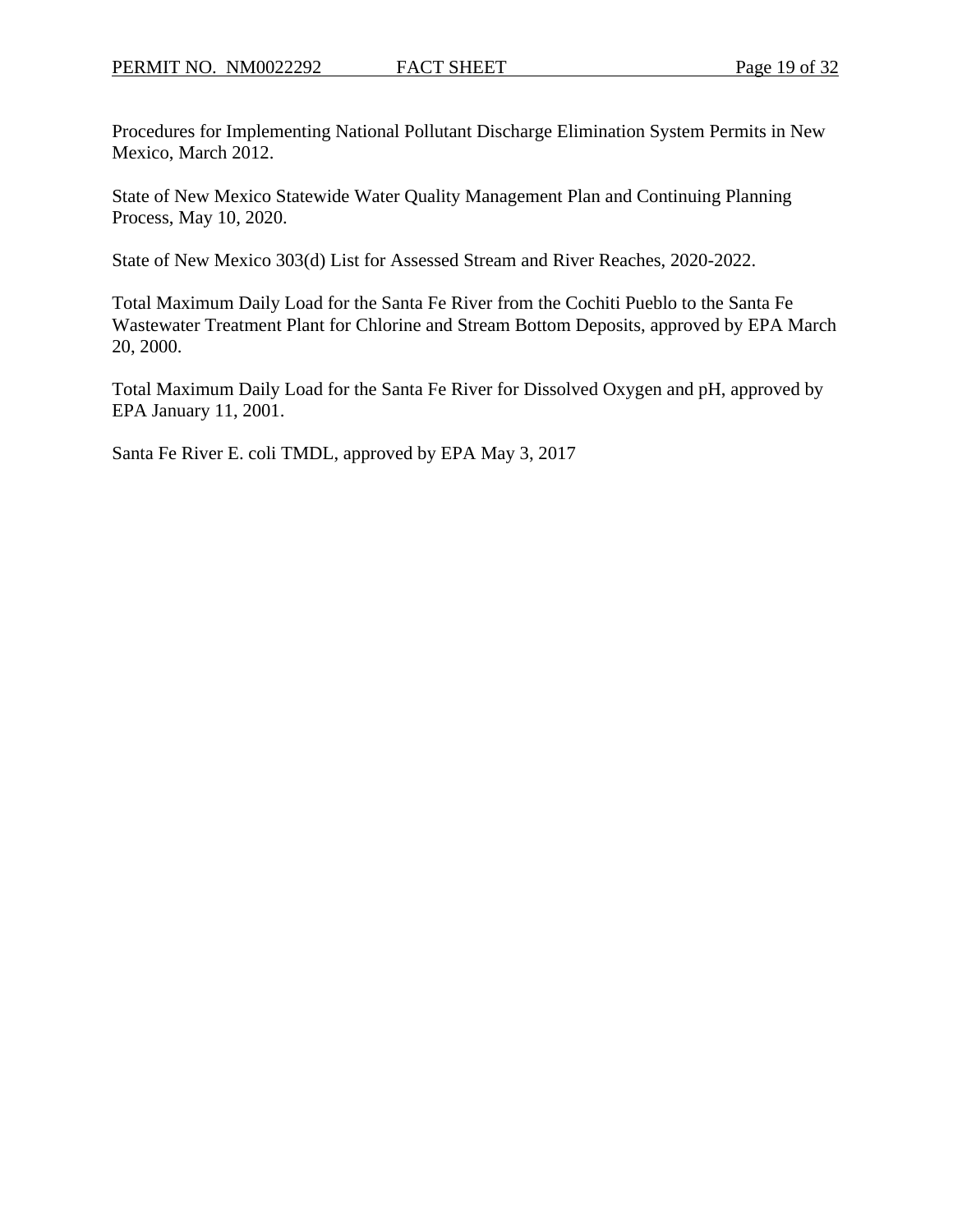# **APPENDIX 1**



**FIGURE 1 – Facility Aerial View**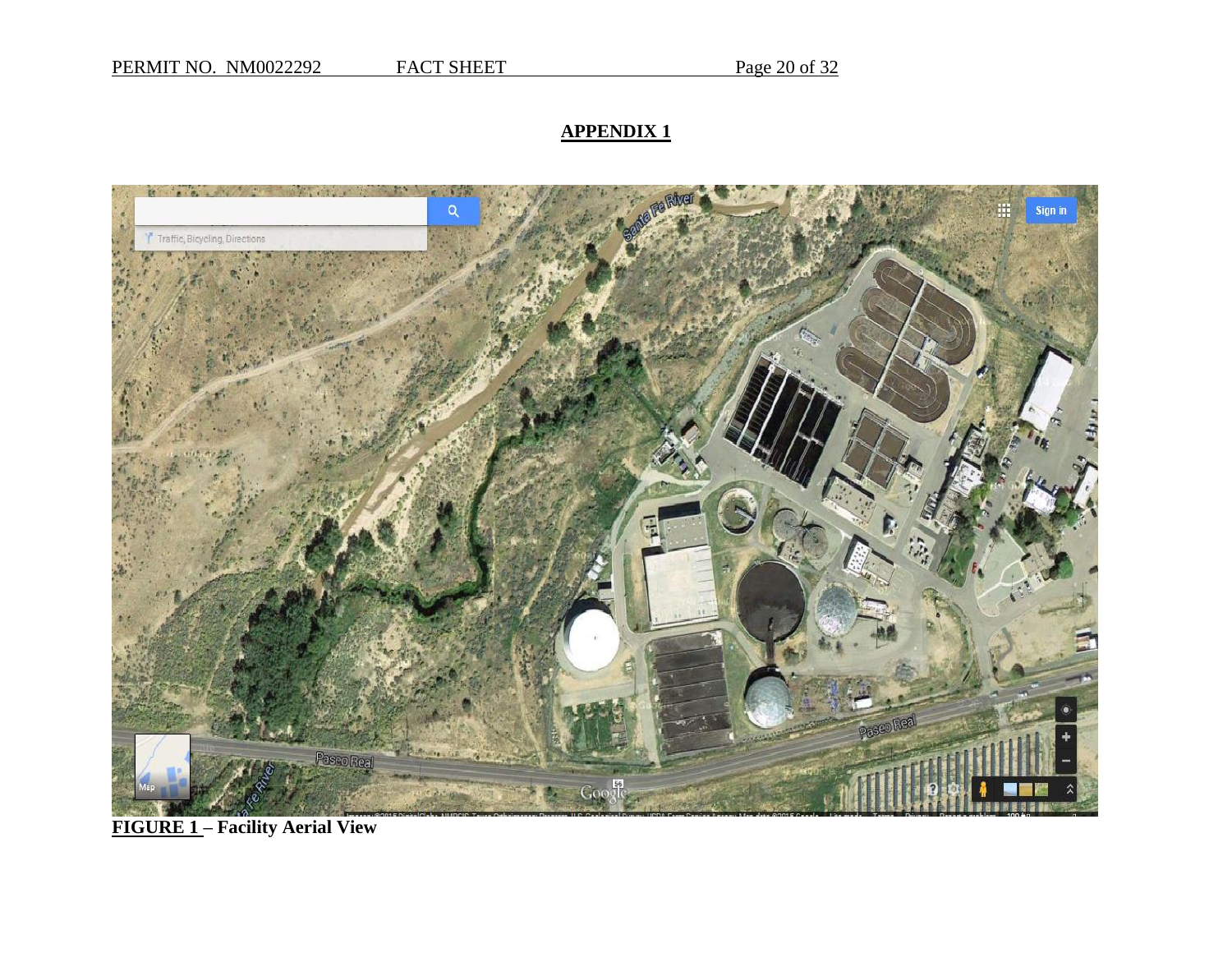

**FIGURE 2 – Facility Process Flow Schematic**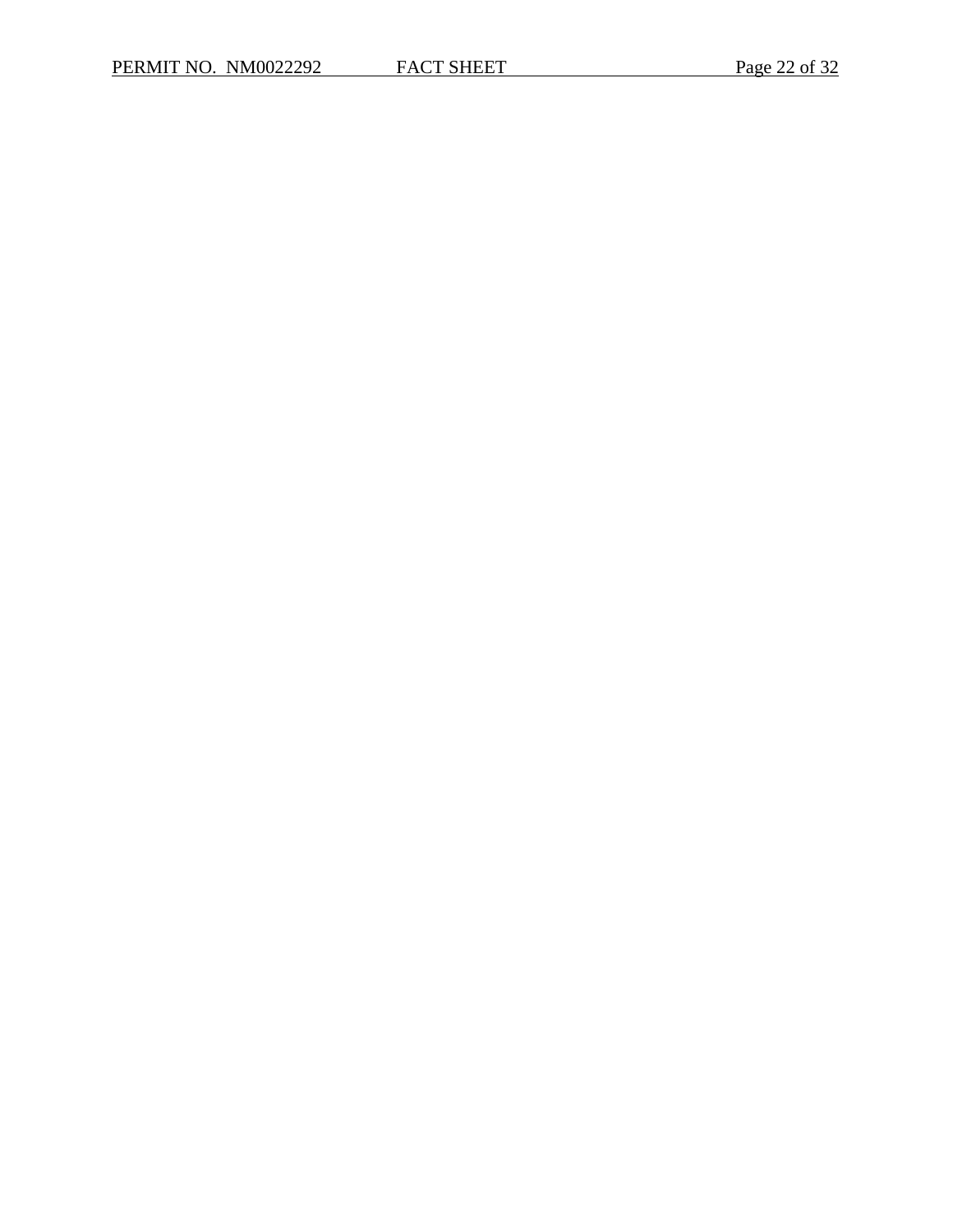|                                                                                                                     |  |                                          |                         | CALCULATIONS OF NEW MEXICO WATER QUALITY-BASED EFFLUENT LIMITATIONS                     |                             |                                             |  |                                                                           |                                                                                          |                                                                                |  |                                                                                  |  |  |  |
|---------------------------------------------------------------------------------------------------------------------|--|------------------------------------------|-------------------------|-----------------------------------------------------------------------------------------|-----------------------------|---------------------------------------------|--|---------------------------------------------------------------------------|------------------------------------------------------------------------------------------|--------------------------------------------------------------------------------|--|----------------------------------------------------------------------------------|--|--|--|
| NMAC 20.6.4.                                                                                                        |  |                                          |                         | (EPA approved site-specific criteria for aluminum, cadmium, and zinc on April 30, 2012) |                             |                                             |  |                                                                           |                                                                                          |                                                                                |  |                                                                                  |  |  |  |
| Calculations Specifications:                                                                                        |  |                                          |                         | Excel                                                                                   | Revised as of July 10, 2012 |                                             |  |                                                                           |                                                                                          |                                                                                |  |                                                                                  |  |  |  |
|                                                                                                                     |  |                                          |                         |                                                                                         |                             |                                             |  |                                                                           |                                                                                          |                                                                                |  |                                                                                  |  |  |  |
| Prepared By:                                                                                                        |  |                                          |                         | Quang Nguyen                                                                            |                             |                                             |  |                                                                           |                                                                                          |                                                                                |  |                                                                                  |  |  |  |
|                                                                                                                     |  |                                          |                         | 4/16/2021                                                                               |                             |                                             |  |                                                                           |                                                                                          |                                                                                |  |                                                                                  |  |  |  |
| STEP 1:                                                                                                             |  | REFERENCE IMPLEMENTATION PROCEDURES      |                         |                                                                                         |                             |                                             |  | <b>Appendix 2 of Fact Sheet</b>                                           |                                                                                          |                                                                                |  |                                                                                  |  |  |  |
|                                                                                                                     |  | INPUT FACILITY AND RECEIVING STREAM DATA |                         |                                                                                         |                             |                                             |  |                                                                           |                                                                                          |                                                                                |  |                                                                                  |  |  |  |
|                                                                                                                     |  | LIST SOURCE OF DATA INPUT                |                         |                                                                                         |                             |                                             |  |                                                                           |                                                                                          |                                                                                |  |                                                                                  |  |  |  |
|                                                                                                                     |  |                                          |                         |                                                                                         |                             |                                             |  |                                                                           |                                                                                          |                                                                                |  |                                                                                  |  |  |  |
| <b>IMPLEMENTATION PROCEDURES</b>                                                                                    |  |                                          |                         |                                                                                         |                             |                                             |  |                                                                           |                                                                                          |                                                                                |  |                                                                                  |  |  |  |
|                                                                                                                     |  |                                          |                         |                                                                                         |                             |                                             |  |                                                                           |                                                                                          |                                                                                |  |                                                                                  |  |  |  |
| The State of New Mexico Standards for Interstate and Intrastate Surface Waters are implemented in this spread sheet |  |                                          |                         |                                                                                         |                             |                                             |  |                                                                           |                                                                                          |                                                                                |  |                                                                                  |  |  |  |
| by using procedures established in the current "Procedures for Implementing NPDES Permits in New Mexico"            |  |                                          |                         |                                                                                         |                             |                                             |  |                                                                           |                                                                                          |                                                                                |  |                                                                                  |  |  |  |
|                                                                                                                     |  |                                          |                         |                                                                                         |                             |                                             |  |                                                                           |                                                                                          |                                                                                |  |                                                                                  |  |  |  |
| FACILTY                                                                                                             |  |                                          |                         |                                                                                         |                             | <b>DATA INPUT</b>                           |  |                                                                           |                                                                                          |                                                                                |  |                                                                                  |  |  |  |
|                                                                                                                     |  |                                          |                         |                                                                                         |                             |                                             |  |                                                                           |                                                                                          |                                                                                |  |                                                                                  |  |  |  |
| Permittee                                                                                                           |  |                                          |                         |                                                                                         |                             | City of Santa Fe Paseo Real WWTP            |  |                                                                           |                                                                                          |                                                                                |  |                                                                                  |  |  |  |
| NPDES Permit No.                                                                                                    |  |                                          |                         |                                                                                         |                             | NM0022292                                   |  |                                                                           |                                                                                          |                                                                                |  |                                                                                  |  |  |  |
| Outfall No.(s)                                                                                                      |  |                                          |                         |                                                                                         |                             | $\overline{1}$                              |  |                                                                           |                                                                                          |                                                                                |  |                                                                                  |  |  |  |
| Plant Effluent Flow (MGD)                                                                                           |  |                                          |                         |                                                                                         |                             | 13                                          |  | For industrial and federal facility, use the highest monthly average flow |                                                                                          |                                                                                |  |                                                                                  |  |  |  |
| Plant Effluent Flow (cfs)                                                                                           |  |                                          |                         |                                                                                         |                             | 20.15                                       |  |                                                                           | for the past 24 months. For POTWs, use the design flow.                                  |                                                                                |  |                                                                                  |  |  |  |
|                                                                                                                     |  |                                          |                         |                                                                                         |                             |                                             |  |                                                                           |                                                                                          |                                                                                |  |                                                                                  |  |  |  |
| <b>RECEIVING STREAM</b>                                                                                             |  |                                          |                         |                                                                                         |                             | <b>DATA INPUT</b>                           |  |                                                                           |                                                                                          |                                                                                |  |                                                                                  |  |  |  |
|                                                                                                                     |  |                                          |                         |                                                                                         |                             |                                             |  |                                                                           |                                                                                          |                                                                                |  |                                                                                  |  |  |  |
| Receiving Stream Name                                                                                               |  |                                          |                         |                                                                                         |                             | Santa Fe River                              |  |                                                                           |                                                                                          |                                                                                |  |                                                                                  |  |  |  |
| <b>Basin Name</b>                                                                                                   |  |                                          |                         |                                                                                         |                             | <b>Rio Grande</b>                           |  |                                                                           |                                                                                          |                                                                                |  |                                                                                  |  |  |  |
| Waterbody Segment Code No.                                                                                          |  |                                          |                         |                                                                                         |                             | 20.6.4.113                                  |  |                                                                           |                                                                                          |                                                                                |  |                                                                                  |  |  |  |
| Is a publicly ow ned lake or reservoir (enter "1" if it's a lake, "0" if not)                                       |  |                                          |                         |                                                                                         |                             | $\overline{0}$                              |  |                                                                           |                                                                                          |                                                                                |  |                                                                                  |  |  |  |
| Are acute aquatic life criteria considered $(1 = yes, 0 = no)$                                                      |  |                                          |                         | (MUST enter "1" for 2005 Standards)                                                     |                             | $\mathbf{1}$                                |  |                                                                           |                                                                                          |                                                                                |  |                                                                                  |  |  |  |
| Are chronic aquatic life criteria considered (1= yes, 0=no)                                                         |  |                                          |                         |                                                                                         |                             | $\mathbf{1}$                                |  |                                                                           |                                                                                          |                                                                                |  |                                                                                  |  |  |  |
| Are domestic w ater supply criteria considered (1= yes, 0=no)                                                       |  |                                          |                         |                                                                                         |                             | $\overline{0}$                              |  |                                                                           |                                                                                          |                                                                                |  |                                                                                  |  |  |  |
| Are irrigation w ater supply criteria considered $(1 = yes, 0 = no)$                                                |  |                                          |                         |                                                                                         |                             | $\overline{1}$                              |  |                                                                           |                                                                                          |                                                                                |  |                                                                                  |  |  |  |
| Livestock w atering and w ildlife habitat criteria applied to all streams                                           |  |                                          |                         |                                                                                         |                             |                                             |  |                                                                           |                                                                                          |                                                                                |  |                                                                                  |  |  |  |
|                                                                                                                     |  |                                          |                         |                                                                                         |                             |                                             |  |                                                                           |                                                                                          |                                                                                |  |                                                                                  |  |  |  |
| <b>USGS Flow Station</b>                                                                                            |  |                                          |                         |                                                                                         |                             | <b>USGS</b>                                 |  |                                                                           |                                                                                          |                                                                                |  |                                                                                  |  |  |  |
| WQ Monitoring Station No.                                                                                           |  |                                          |                         |                                                                                         |                             |                                             |  |                                                                           |                                                                                          |                                                                                |  |                                                                                  |  |  |  |
| Receiving Stream TSS (mg/l)                                                                                         |  |                                          |                         |                                                                                         |                             | 182.32                                      |  |                                                                           | For intermittent stream, enter effluent TSS                                              |                                                                                |  |                                                                                  |  |  |  |
| Receiving Stream Hardness (mg/l as CaCOs)<br>RANGE: 0 - 400                                                         |  |                                          |                         | 62.8                                                                                    |                             |                                             |  |                                                                           |                                                                                          | For intermittent stream, enter effluent Hardness (If no data, 20 mg/l is used) |  |                                                                                  |  |  |  |
| Receiving Stream Critical Low Flow (4Q3) (cfs)                                                                      |  |                                          | $\overline{\mathbf{0}}$ |                                                                                         |                             | Enter "0" for intermittent stream and lake. |  |                                                                           |                                                                                          |                                                                                |  |                                                                                  |  |  |  |
| Receiving Stream Harmonic Mean Flow (cfs)                                                                           |  |                                          | $\overline{\mathbf{0}}$ |                                                                                         |                             |                                             |  |                                                                           | Enter harmonic mean or modified harmonic mean flow data or 0.001 if no data is available |                                                                                |  |                                                                                  |  |  |  |
| Avg. Receiving Water Temperature (C)                                                                                |  |                                          |                         |                                                                                         |                             | 15.16                                       |  |                                                                           |                                                                                          |                                                                                |  |                                                                                  |  |  |  |
| pH (Avg), Receiving Stream                                                                                          |  |                                          |                         |                                                                                         |                             | 8.2                                         |  |                                                                           |                                                                                          |                                                                                |  |                                                                                  |  |  |  |
| Fraction of stream allow ed for mixing (F)                                                                          |  |                                          |                         |                                                                                         |                             | $\mathbf{1}$                                |  |                                                                           |                                                                                          |                                                                                |  | Enter 1, if stream morphology data is not available or for intermittent streams. |  |  |  |
| Fraction of Critical Low Flow                                                                                       |  |                                          |                         |                                                                                         |                             | $\overline{0}$                              |  |                                                                           |                                                                                          |                                                                                |  |                                                                                  |  |  |  |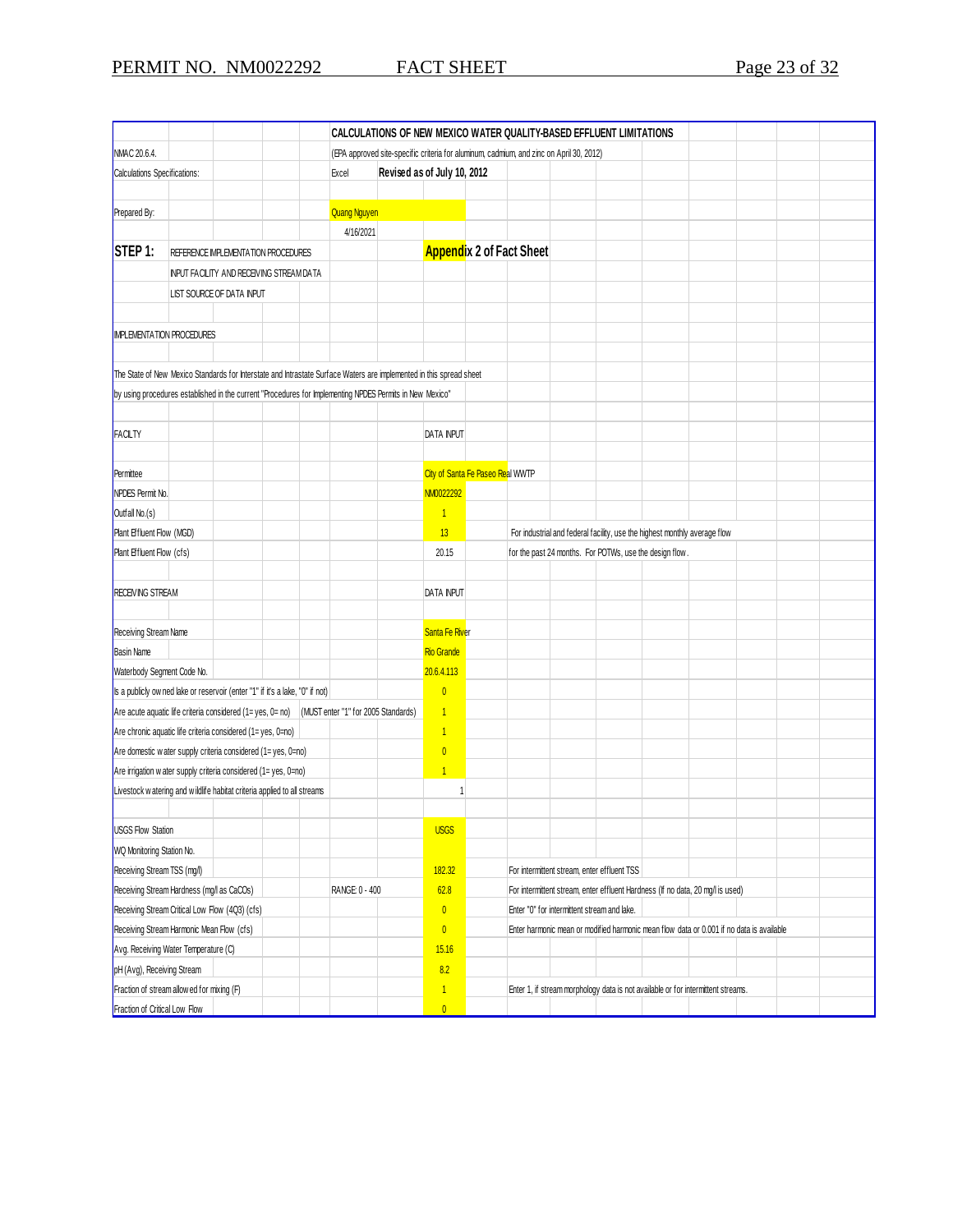| STEP 2:                           |                                         | INPUT AMBIENT AND EFFLUENT DATA                                                                                   |                                                                                                                          |                          |                                                                                                          |                                                                                                               |                           |                                                                       |  |                                                                                                                     |           |    |                                            |                         |  |  |
|-----------------------------------|-----------------------------------------|-------------------------------------------------------------------------------------------------------------------|--------------------------------------------------------------------------------------------------------------------------|--------------------------|----------------------------------------------------------------------------------------------------------|---------------------------------------------------------------------------------------------------------------|---------------------------|-----------------------------------------------------------------------|--|---------------------------------------------------------------------------------------------------------------------|-----------|----|--------------------------------------------|-------------------------|--|--|
|                                   |                                         | CALCULATE IN-STREAM WASTE CONCENTRATIONS                                                                          |                                                                                                                          |                          |                                                                                                          |                                                                                                               |                           |                                                                       |  |                                                                                                                     |           |    |                                            |                         |  |  |
| <b>DATA INPUT</b>                 |                                         |                                                                                                                   |                                                                                                                          |                          | Input pollutant geometric mean concentration as micro-gram per liter (ug/l or ppb)                       |                                                                                                               |                           |                                                                       |  |                                                                                                                     |           |    |                                            |                         |  |  |
|                                   |                                         |                                                                                                                   |                                                                                                                          |                          | unless other unit is specified for the parameter.                                                        |                                                                                                               |                           |                                                                       |  |                                                                                                                     |           |    |                                            |                         |  |  |
|                                   |                                         |                                                                                                                   |                                                                                                                          |                          |                                                                                                          |                                                                                                               |                           |                                                                       |  | Effluent value reported as "< detection level" (DL) but the DL is greater than MQL, input "1/2 DL" for calculation. |           |    |                                            |                         |  |  |
|                                   |                                         |                                                                                                                   |                                                                                                                          |                          | Effluent value reported as "< detection level" (DL) and the DL is smaller than MQL, no data is inputted. |                                                                                                               |                           |                                                                       |  |                                                                                                                     |           |    |                                            |                         |  |  |
|                                   |                                         |                                                                                                                   |                                                                                                                          |                          | If a less than MQL vakue is reported, input either the reported value or "0" for calculation.            |                                                                                                               |                           |                                                                       |  |                                                                                                                     |           |    |                                            |                         |  |  |
|                                   |                                         |                                                                                                                   |                                                                                                                          |                          |                                                                                                          |                                                                                                               |                           |                                                                       |  |                                                                                                                     |           |    |                                            |                         |  |  |
|                                   |                                         |                                                                                                                   |                                                                                                                          |                          | The follow ing formular is used to calculate the Instream Waste Concentration (Cd)                       |                                                                                                               |                           |                                                                       |  |                                                                                                                     |           |    |                                            |                         |  |  |
|                                   |                                         |                                                                                                                   |                                                                                                                          |                          | See the current "Procedures for Implementing NPDES Permits in New Mexico"                                |                                                                                                               |                           |                                                                       |  |                                                                                                                     |           |    |                                            |                         |  |  |
|                                   |                                         |                                                                                                                   |                                                                                                                          |                          | Cd = [(F*Qa*Ca) + (Qe*2.13*Ce)] / (F*Qa + Qe)                                                            |                                                                                                               |                           |                                                                       |  |                                                                                                                     |           |    |                                            |                         |  |  |
|                                   |                                         |                                                                                                                   | Where:                                                                                                                   |                          |                                                                                                          |                                                                                                               |                           |                                                                       |  |                                                                                                                     |           |    |                                            |                         |  |  |
|                                   |                                         |                                                                                                                   |                                                                                                                          |                          | Cd = Instream Waste Concentration                                                                        |                                                                                                               |                           |                                                                       |  |                                                                                                                     |           |    |                                            |                         |  |  |
|                                   |                                         |                                                                                                                   |                                                                                                                          |                          |                                                                                                          |                                                                                                               |                           |                                                                       |  | F = Fraction of stream allow ed for mixing (see "Procedures for Implementing NPDES Permits in New Mexico")          |           |    |                                            |                         |  |  |
|                                   |                                         |                                                                                                                   |                                                                                                                          |                          | Ce = Reported concentration in effluent                                                                  |                                                                                                               |                           |                                                                       |  |                                                                                                                     |           |    |                                            |                         |  |  |
|                                   |                                         |                                                                                                                   |                                                                                                                          |                          | Ca = Ambient stream concentration upstream of discharge                                                  |                                                                                                               |                           |                                                                       |  |                                                                                                                     |           |    |                                            |                         |  |  |
|                                   |                                         |                                                                                                                   |                                                                                                                          | Qe = Plant effluent flow |                                                                                                          |                                                                                                               |                           |                                                                       |  |                                                                                                                     |           |    |                                            |                         |  |  |
|                                   |                                         |                                                                                                                   | Qa = Critical low flow of stream at discharge point expressed as the 4Q3 or harmonic mean flow for human health criteria |                          |                                                                                                          |                                                                                                               |                           |                                                                       |  |                                                                                                                     |           |    |                                            |                         |  |  |
|                                   |                                         |                                                                                                                   |                                                                                                                          |                          |                                                                                                          |                                                                                                               |                           |                                                                       |  |                                                                                                                     |           |    |                                            |                         |  |  |
|                                   |                                         | The follow ing formular convert metals reported in total form to dissolved form if criteria are in dissolved form |                                                                                                                          |                          |                                                                                                          |                                                                                                               |                           |                                                                       |  |                                                                                                                     |           |    |                                            |                         |  |  |
|                                   |                                         | See the current "Procedures for Implementing NPDES Permits in New Mexico"                                         |                                                                                                                          |                          |                                                                                                          |                                                                                                               |                           |                                                                       |  |                                                                                                                     |           |    |                                            |                         |  |  |
| $Kp = Kpo * (TSS**a)$             |                                         |                                                                                                                   |                                                                                                                          |                          |                                                                                                          | Kp = Linear partition coefficient; Kpo and a can be found in table below                                      |                           |                                                                       |  |                                                                                                                     |           |    |                                            |                         |  |  |
| $C/Ct = 1/(1 + Kp*TSS*10^{(-6)})$ |                                         |                                                                                                                   |                                                                                                                          |                          |                                                                                                          | TSS = Total suspended solids concentration found in receiving stream (or in effluent for intermittent stream) |                           |                                                                       |  |                                                                                                                     |           |    |                                            |                         |  |  |
|                                   | Total Metal Criteria (Ct) = Cr / (C/Ct) |                                                                                                                   |                                                                                                                          |                          |                                                                                                          |                                                                                                               |                           | C/Ct = Fraction of metal dissolved; and Cr = Dissolved criteria value |  |                                                                                                                     |           |    |                                            |                         |  |  |
|                                   |                                         |                                                                                                                   |                                                                                                                          |                          |                                                                                                          |                                                                                                               |                           |                                                                       |  |                                                                                                                     |           |    |                                            |                         |  |  |
|                                   |                                         |                                                                                                                   |                                                                                                                          |                          | <b>Stream Linear Partition Coefficient</b>                                                               |                                                                                                               |                           |                                                                       |  | Lake Linear Partition Coefficient                                                                                   |           |    |                                            |                         |  |  |
| <b>Total Metals</b>               | <b>Total Value</b>                      |                                                                                                                   | Kpo                                                                                                                      | alpha (a)                | Кp                                                                                                       | C/Ct                                                                                                          | Dissolved Value in Stream |                                                                       |  | Kpo                                                                                                                 | alpha (a) | Кp | C/Ct                                       | Dissolved Value in Lake |  |  |
|                                   |                                         |                                                                                                                   |                                                                                                                          |                          |                                                                                                          |                                                                                                               |                           |                                                                       |  |                                                                                                                     |           |    |                                            |                         |  |  |
| Arsenic                           | 2.06                                    |                                                                                                                   | 480000                                                                                                                   | $-0.73$                  |                                                                                                          | 10735.74505  0.33814159  0.69657167                                                                           |                           |                                                                       |  | 480000                                                                                                              | $-0.73$   |    | 10735.74505 0.33814159                     | 0.6965717               |  |  |
| Chromium III                      | 1.28                                    |                                                                                                                   | 3360000                                                                                                                  | $-0.93$                  |                                                                                                          | 26531.59548 0.171313826 0.2192817                                                                             |                           |                                                                       |  | 2170000                                                                                                             | $-0.27$   |    | 532150.4939 0.010201825 0.0130583          |                         |  |  |
| Copper                            | 39                                      |                                                                                                                   | 1040000                                                                                                                  | $-0.74$                  |                                                                                                          | 22080.85818 0.198974008 7.75998631                                                                            |                           |                                                                       |  | 2850000                                                                                                             | $-0.9$    |    | 26308.3723 0.172516636 6.7281488           |                         |  |  |
| Lead                              | 3.96                                    |                                                                                                                   | 2800000                                                                                                                  | $-0.8$                   |                                                                                                          | 43500.13268 0.111970244 0.44340217                                                                            |                           |                                                                       |  | 2040000                                                                                                             | $-0.53$   |    | 129237.3315 0.040712385                    | 0.161221                |  |  |
| Nickel                            | 3.33                                    |                                                                                                                   | 490000                                                                                                                   | $-0.57$                  |                                                                                                          | 25206.96289 0.178707582 0.59509625                                                                            |                           |                                                                       |  | 2210000                                                                                                             | $-0.76$   |    | 42282.26039 0.114825041                    | 0.3823674               |  |  |
| Silver                            | 0.34                                    |                                                                                                                   | 2390000                                                                                                                  | $-1.03$                  |                                                                                                          | 11213.43215 0.328468394 0.11167925                                                                            |                           |                                                                       |  | 2390000                                                                                                             | $-1.03$   |    | 11213.43215 0.328468394                    | 0.1116793               |  |  |
| Zinc                              | 118                                     |                                                                                                                   | 1250000                                                                                                                  | $-0.7$                   |                                                                                                          | 32683.30708 0.143702513 16.9568965                                                                            |                           |                                                                       |  | 3340000                                                                                                             | $-0.68$   |    | 96912.35218 0.053564561                    | 6.3206182               |  |  |
|                                   |                                         |                                                                                                                   |                                                                                                                          |                          |                                                                                                          |                                                                                                               |                           |                                                                       |  |                                                                                                                     |           |    |                                            |                         |  |  |
|                                   |                                         | The follow ing formular is used to calculate hardness dependent criteria                                          |                                                                                                                          |                          |                                                                                                          |                                                                                                               |                           |                                                                       |  | Dissolved                                                                                                           |           |    |                                            |                         |  |  |
|                                   |                                         | (Please refer to State Water Quality Standards for details)                                                       |                                                                                                                          |                          |                                                                                                          |                                                                                                               |                           |                                                                       |  | WQC (ug/l)                                                                                                          |           |    |                                            |                         |  |  |
|                                   |                                         |                                                                                                                   |                                                                                                                          |                          |                                                                                                          |                                                                                                               |                           |                                                                       |  |                                                                                                                     |           |    |                                            |                         |  |  |
| Aluminum (T)                      |                                         | Acute                                                                                                             |                                                                                                                          |                          |                                                                                                          | e(1.3695[ln(hardness)]+1.8308)                                                                                |                           |                                                                       |  | 1808.889632                                                                                                         |           |    | If Stream pH < 6.5, enter 750 in cell O113 |                         |  |  |
|                                   |                                         |                                                                                                                   | Chronic                                                                                                                  |                          |                                                                                                          | e(1.3695[ln(hardness)]+0.9161)                                                                                |                           |                                                                       |  | 724.7077522                                                                                                         |           |    | If Stream pH < 6.5, enter 87 in cell P113  |                         |  |  |
| Cadmium (D)                       |                                         | Acute                                                                                                             |                                                                                                                          |                          |                                                                                                          | e(0.8968[ln(hardness)]-3.5699)*CF1                                                                            |                           |                                                                       |  | 1.111368496                                                                                                         |           |    | CF1 = 1.136672 - 0.041838*In(hardness)     |                         |  |  |
|                                   |                                         |                                                                                                                   | Chronic                                                                                                                  |                          |                                                                                                          | e(0.7647[ln(hardness)]-4.2180)*CF2                                                                            |                           |                                                                       |  | 0.324198459                                                                                                         |           |    | CF2 = 1.101672 - 0.041838*In(hardness)     |                         |  |  |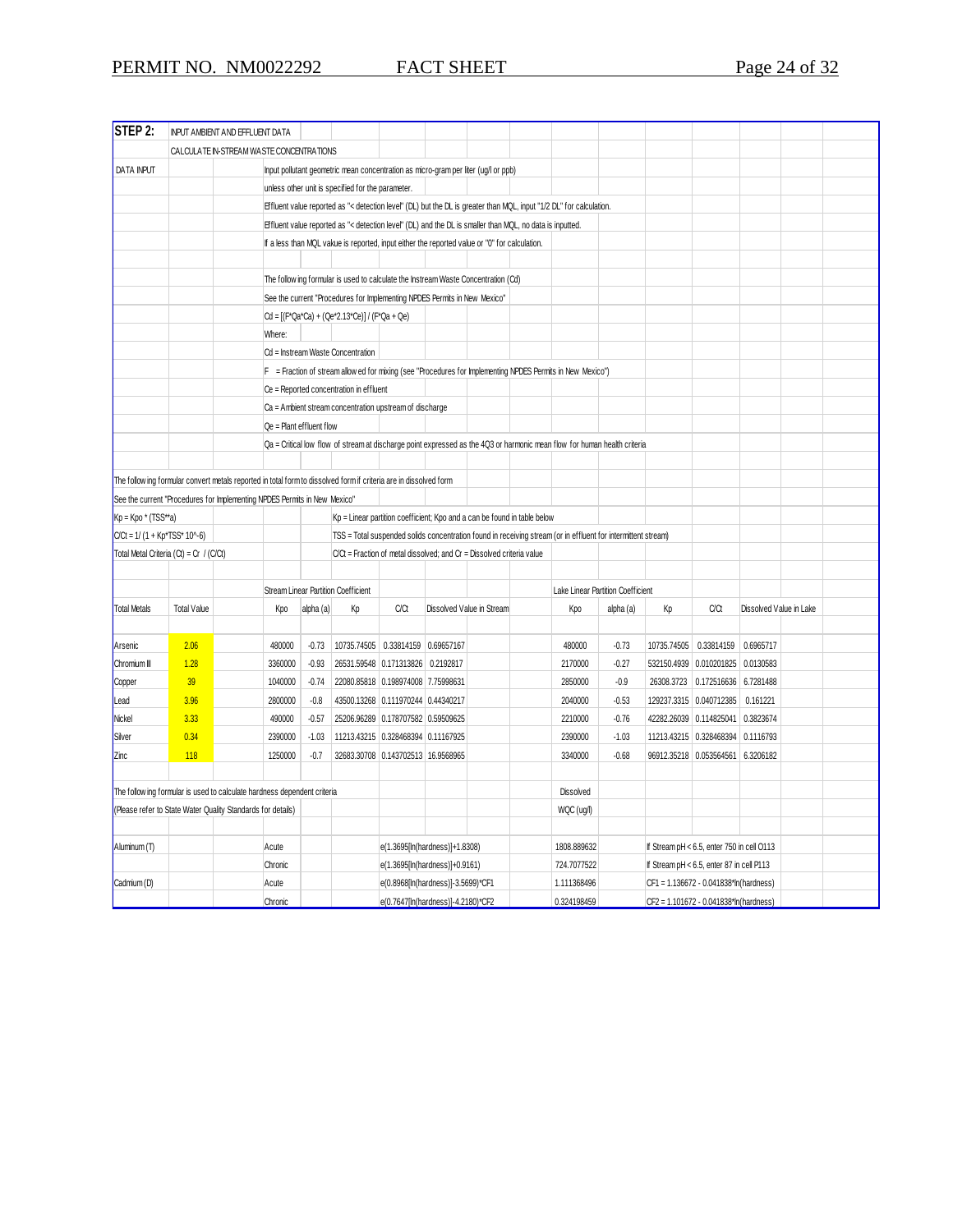|                                          |                        |                       |                |           |                                       |                              |                       |                         | Dissolved           |              |              |                                       |                     |                  |                          |
|------------------------------------------|------------------------|-----------------------|----------------|-----------|---------------------------------------|------------------------------|-----------------------|-------------------------|---------------------|--------------|--------------|---------------------------------------|---------------------|------------------|--------------------------|
|                                          |                        |                       |                |           |                                       |                              |                       |                         | WQC (ug/l)          |              |              |                                       |                     |                  |                          |
|                                          |                        |                       |                |           |                                       |                              |                       |                         |                     |              |              |                                       |                     |                  |                          |
| Chromium III (D)                         |                        | Acute                 |                |           | 0.316 e(0.819[ln(hardness)]+3.7256)   |                              |                       |                         | 389.2454571         |              |              |                                       |                     |                  |                          |
|                                          |                        | Chronic               |                |           | 0.860 e(0.819[ln(hardness)]+0.6848)   |                              |                       |                         | 50.63283685         |              |              |                                       |                     |                  |                          |
| Copper (D)                               |                        | Acute                 |                |           | 0.960 e(0.9422[ln(hardness)]-1.700)   |                              |                       |                         | 8.669782255         |              |              |                                       |                     |                  |                          |
|                                          |                        | Chronic               |                |           | 0.960 e(0.8545[ln(hardness)]-1.702)   |                              |                       |                         | 6.018088089         |              |              |                                       |                     |                  |                          |
| Lead (D)                                 |                        | Acute                 |                |           | e(1.273[ln(hardness)]-1.46)*CF3       |                              |                       |                         | 38.78100757         |              |              | CF3 = 1.46203 - 0.145712*ln(hardness) |                     |                  |                          |
|                                          |                        | Chronic               |                |           | e(1.273[ln(hardness)]-4.705)*CF4      |                              |                       |                         | 1.511240189         |              |              | CF4 = 1.46203 - 0.145712*ln(hardness) |                     |                  |                          |
| Manganese (D)                            |                        | Acute                 |                |           | e(0.3331[ln(hardness)]+6.4676)        |                              |                       |                         | 2557.074307         |              |              |                                       |                     |                  |                          |
|                                          |                        | Chronic               |                |           | e(0.3331[ln(hardness)]+5.8743)        |                              |                       |                         | 1412.786162         |              |              |                                       |                     |                  |                          |
| Nickel (D)                               |                        | Acute                 |                |           | 0.998 e(0.846[ln(hardness)]+2.255)    |                              |                       |                         | 315.8918757         |              |              |                                       |                     |                  |                          |
|                                          |                        | Chronic               |                |           | 0.997 e(0.846[ln(hardness)]+0.0584)   |                              |                       |                         | 35.08583484         |              |              |                                       |                     |                  |                          |
| Silver (D)                               |                        | Acute                 |                |           | 0.85 e(1.72[ln(hardness)]-6.59)       |                              |                       |                         | 1.445136523         |              |              |                                       |                     |                  |                          |
| Zinc (D)                                 |                        | Acute                 |                |           | 0.978 e(0.9094[ln(hardness)]+0.9095)  |                              |                       |                         | 104.8079403         |              |              |                                       |                     |                  |                          |
|                                          |                        | Chronic               |                |           | 0.986 e(0.90947[ln(hardness)]+0.6235) |                              |                       |                         | 79.40537144         |              |              |                                       |                     |                  |                          |
|                                          |                        |                       |                |           |                                       |                              |                       |                         |                     |              |              |                                       |                     |                  |                          |
|                                          |                        |                       |                |           |                                       |                              |                       |                         |                     |              |              |                                       |                     |                  |                          |
|                                          |                        |                       |                |           |                                       |                              |                       |                         |                     |              |              |                                       |                     |                  |                          |
|                                          |                        |                       |                |           |                                       | Instream Waste Concentration |                       |                         |                     |              | Livestock&   | Acute                                 | Chronic             | Human            | Need                     |
| <b>POLLUTANTS</b>                        |                        |                       | Ambient        | Effluent  | Acute                                 | Domestic                     | Chronic               | Human                   | Domestic            | Irrigation   | Wildlife     | Aquatic                               | Aquatic             | Health           | <b>TMDL</b>              |
|                                          |                        |                       | Conc.          | Conc.     | Aquatic                               | Supply                       | Aquatic               | Health                  | Criteria            | Criteria     | Criteria     | Criteria                              | Criteria            | Criteria         |                          |
|                                          | CAS No.                | <b>MQL</b>            | Ca (ug/l)      | Ce (ug/l) | 2.13*Ce                               | Cd, dom (ug/l)               | Cd (ug/l)             | Cd,hh (ug/l)            | ug/l                | ug/l         | ug/l         | ug/l                                  | ug/l                | ug/l             |                          |
| Radioactivity, Nutrients, and Chlorine   |                        |                       |                |           |                                       |                              |                       |                         |                     |              |              |                                       |                     |                  |                          |
| Aluminum, total                          | 7429-90-5              | 2.5                   | 2450           | 51.2      | 109.056                               | 109.056                      | 109.056               | 109.056                 | 1E+100              | 5000         | 1E+100       | 1808.889632                           | 724.70775           | 1E+100           | Need TMDL                |
| Barium, dissolved                        | 7440-39-3              | 100                   |                |           | $\pmb{0}$                             | $\pmb{0}$                    | $\pmb{0}$             | $\mathbf 0$             | 2000                | 1E+100       | 1E+100       | 1E+100                                | 1E+100              | 1E+100           | <b>N/A</b>               |
| Boron, dissolved                         | 7440-42-8              | 100                   |                | 264       | 562.32                                | 562.32                       | 562.32                | 562.32                  | 1E+100              | 750          | 5000         | 1E+100                                | 1E+100              | 1E+100           | <b>N/A</b>               |
| Cobalt, dissolved                        | 7440-48-4              | 50                    |                |           | $\mathbf 0$                           | $\pmb{0}$                    | $\pmb{0}$             | $\pmb{0}$               | 1E+100              | 50           | 1000         | 1E+100                                | 1E+100              | 1E+100           | ΝA                       |
| Uranium, dissolved                       | 7440-61-1              | 0.1                   |                |           | $\mathbf 0$                           | 0                            | $\mathbf 0$           | $\pmb{0}$               | 30                  | 1E+100       | 1E+100       | 1E+100                                | 1E+100              | 1E+100           | <b>N/A</b>               |
| Vanadium, dissolved                      | 7440-62-2              | 50                    |                |           | $\mathbf 0$                           | 0                            | $\pmb{0}$             | $\pmb{0}$               | 1E+100              | 100          | 100          | 1E+100                                | 1E+100              | 1E+100           | <b>N/A</b>               |
| Ra-226 and Ra-228 (pCi/l)                |                        |                       |                |           | $\mathbf 0$                           | 0                            | $\pmb{0}$             | $\mathbf 0$             | 5                   | 1E+100       | 30           | 1E+100                                | 1E+100              | 1E+100           | <b>N/A</b>               |
| Strontium (pCi/l)                        |                        |                       |                |           | $\mathbf 0$                           | $\pmb{0}$                    | $\pmb{0}$             | $\pmb{0}$               | 8                   | 1E+100       | 1E+100       | 1E+100                                | 1E+100              | 1E+100           | <b>N/A</b>               |
| Tritium (pCi/l)                          |                        |                       |                |           | $\mathbf 0$                           | 0                            | $\pmb{0}$             | 0                       | 20000               | 1E+100       | 20000        | 1E+100                                | 1E+100              | 1E+100           | <b>N/A</b>               |
| Gross Alpha (pCi/l)                      |                        |                       |                |           | $\pmb{0}$                             | $\pmb{0}$                    | $\pmb{0}$             | $\mathbf 0$             | 15                  | 1E+100       | 15           | 1E+100                                | 1E+100              | 1E+100           | <b>N/A</b>               |
| Asbestos (fibers/l)                      |                        |                       |                |           | $\mathbf 0$                           | 0                            | $\pmb{0}$             | $\mathbf 0$             | 7000000             | 1E+100       | 1E+100       | 1E+100                                | 1E+100              | 1E+100           | <b>N/A</b>               |
| <b>Total Residual Chlorine</b>           | 7782-50-5              | 33                    |                |           | $\mathbf 0$                           | $\pmb{0}$                    | $\pmb{0}$             | $\pmb{0}$               | 1E+100              | 1E+100       | 11           | 19                                    | 11                  | 1E+100           | <b>N/A</b>               |
| Nitrate as N (mg/l)                      |                        |                       |                |           | $\mathbf 0$                           | 0                            | $\pmb{0}$             | 0                       | 10                  | 1E+100       | 1E+100       | 1E+100                                | 1E+100              | 1E+100           | ΝA                       |
| Nitrite + Nitrate (mg/l)                 |                        |                       |                | 9.66      | 20.5758                               | 20.5758                      | 20.5758               | 20.5758                 | 1E+100              | 1E+100       | 132          | 1E+100                                | 1E+100              | 1E+100           | ΝA                       |
| <b>METALS AND CYANIDE</b>                |                        |                       |                |           |                                       |                              |                       |                         |                     |              |              |                                       |                     |                  |                          |
| Antimony, dissolved (P)                  | 7440-36-0              | 60                    |                | 0.64      | 1.3632                                | 1.3632                       | 1.3632                | 1.3632                  | 6                   | 1E+100       | 1E+100       | 1E+100                                | 1E+100              | 640              | <b>N/A</b>               |
| Arsenic, dissolved (P)                   | 7440-38-2              | 0.5                   |                |           | 0.696571675 1.483697668               | 1.48369767                   | 1.48369767            | 1.48369767              | 10                  | 100          | 200          | 340                                   | 150                 | 9                | <b>N/A</b>               |
| Beryllium, dissolved                     | 7440-41-7<br>7440-43-9 | 0.5<br>$\overline{1}$ |                | 0.112     | $\pmb{0}$                             | $\pmb{0}$                    | $\pmb{0}$<br>0.23856  | $\pmb{0}$<br>0.23856    | $\overline{4}$<br>5 | 1E+100<br>10 | 1E+100<br>50 | 1E+100<br>1.111368496                 | 1E+100<br>0.3241985 | 1E+100<br>1E+100 | <b>N/A</b><br><b>N/A</b> |
| Cadmium, dissolved                       |                        |                       |                |           | 0.23856                               | 0.23856                      |                       |                         |                     |              |              |                                       |                     |                  |                          |
| Chromium (III), dissolved                | 16065-83-1             | 10                    | $\overline{4}$ | 1.28      | 2.7264                                | 2.7264                       | 2.7264                | 2.7264                  | 1E+100              | 1E+100       | 1E+100       | 389.2454571                           | 50.632837           | 1E+100           | <b>N/A</b>               |
| Chromium (VI), dissolved                 | 18540-29-9             | 10                    |                |           | $\mathbf 0$                           | 0                            | $\pmb{0}$<br>$\Omega$ | $\pmb{0}$               | 1E+100              | 1E+100       | 1E+100       | 16                                    | 11                  | 1E+100           | ΝA                       |
| Chromium, dissolved<br>Copper, dissolved | 7440-47-3<br>7440-50-8 | 0.5                   |                | 7.7599863 | $\mathbf 0$<br>16.52877084            | 0<br>16.5287708              | 16.5287708            | $\pmb{0}$<br>16.5287708 | 100<br>1300         | 100<br>200   | 1000<br>500  | 1E+100<br>8.669782255                 | 1E+100<br>6.0180881 | 1E+100<br>1E+100 | ΝA<br>ΝA                 |
| Lead, dissolved                          | 7439-92-1              | 0.5                   |                |           | 0.443402166 0.944446614               | 0.94444661                   | 0.94444661            | 0.94444661              | 15                  | 5000         | 100          | 38.78100757                           | 1.5112402           | 1E+100           | <b>N/A</b>               |
|                                          |                        |                       |                |           | $\mathbf{0}$                          |                              |                       |                         |                     |              |              |                                       |                     |                  |                          |
| Manganese, dissolved                     | 7439-96-5              |                       |                |           |                                       | 0                            | $\pmb{0}$             | $\pmb{0}$               | 1E+100              | 1E+100       | 1E+100       | 2557.074307                           | 1412.7862           | 1E+100           | <b>N/A</b>               |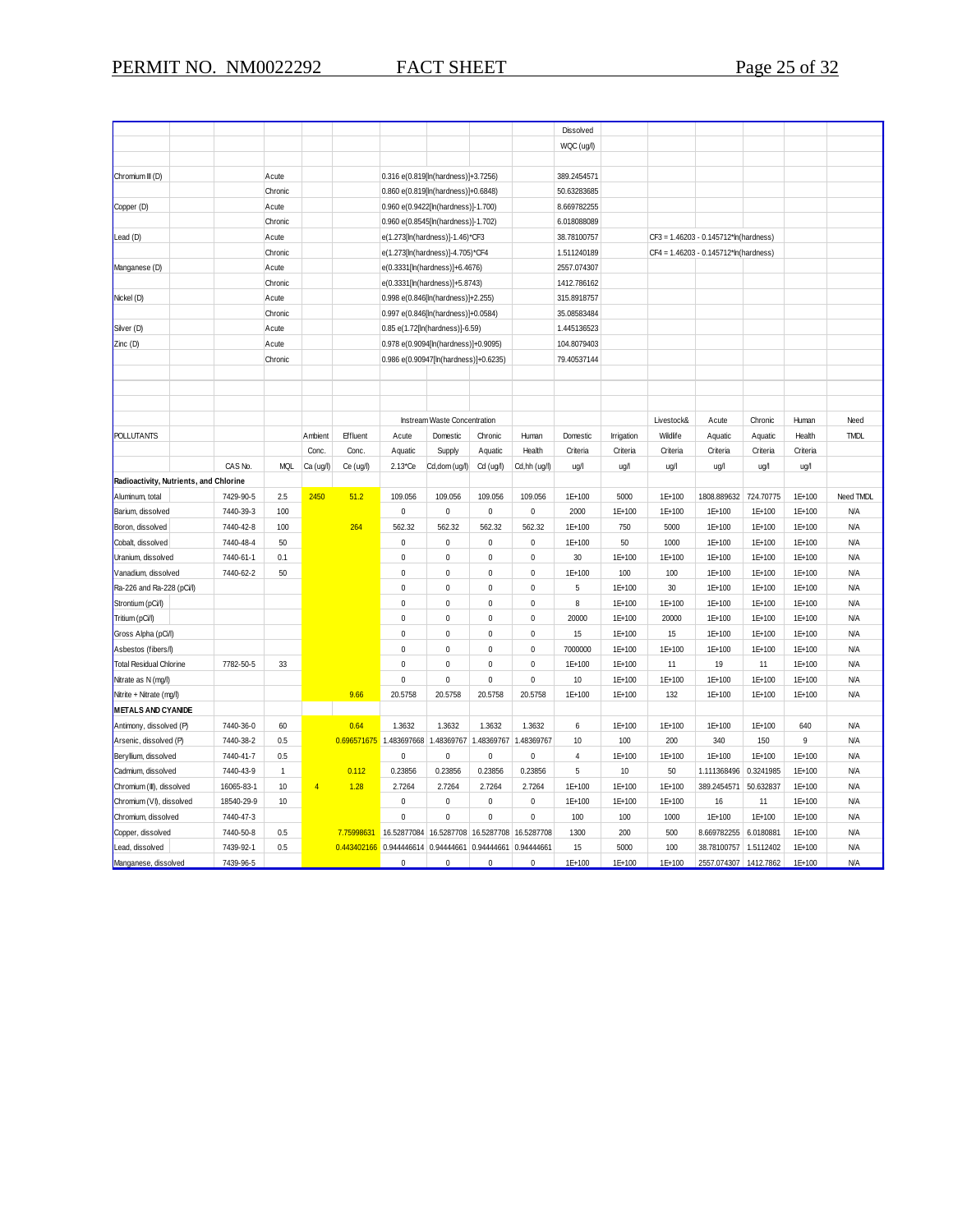|                               |                        |                |                |                        |                                                          | Instream Waste Concentration |                                                 |              | Livestock&              | Acute             | Chronic         | Human                 | Need                |               |                          |
|-------------------------------|------------------------|----------------|----------------|------------------------|----------------------------------------------------------|------------------------------|-------------------------------------------------|--------------|-------------------------|-------------------|-----------------|-----------------------|---------------------|---------------|--------------------------|
|                               |                        |                | Ambient        | Effluent               | Acute                                                    | Domestic                     | Chronic                                         | Human        | Domestic                | <b>Irrigation</b> | Wildlife        | Aquatic               | Aquatic             | Health        | <b>TMDL</b>              |
| <b>POLLUTANTS</b>             |                        |                | Conc           | Conc.                  | Aquatic                                                  | Supply                       | Aquatic                                         | Health       | Criteria                | Criteria          | Criteria        | Criteria              | Criteria            | Criteria      |                          |
|                               | CAS No.                | MQL            | Ca (ug/l)      | Ce (ug/l)              | 2.13*Ce                                                  | Cd,dom (ug/l)                | Cd (ug/l)                                       | Cd,hh (ug/l) | ug/l                    | ug/l              | ug/l            | ug/l                  | ug/l                | ug/l          |                          |
| Mercury, dissolved            | 7439-97-6              | 0.005          |                | 0.0394                 | 0.083922                                                 | 0.083922                     | 0.083922                                        | 0.083922     | 1E+100                  | 1E+100            | 1E+100          | 1.4                   | 0.77                | 1E+100        | <b>N/A</b>               |
| Mercury, total                | 7439-97-6              | 0.005          |                | 0.0394                 | 0.083922                                                 | 0.083922                     | 0.083922                                        | 0.083922     | $\overline{2}$          | 1E+100            | 0.77            | 1E+100                | 1E+100              | 1E+100        | <b>N/A</b>               |
| Molybdenum, dissolved         | 7439-98-7              |                | $\overline{2}$ | 3.6                    | 7.668                                                    | 7.668                        | 7.668                                           | 7.668        | 1E+100                  | 1000              | 1E+100          | 1E+100                | 1E+100              | 1E+100        | <b>N/A</b>               |
| Molybdenum, total recoverable | 7439-98-7              |                |                |                        | $\Omega$                                                 | 0                            | $\pmb{0}$                                       | 0            | 1E+100                  | 1E+100            | 1E+100          | 7920                  | 1895                | 1E+100        | <b>N/A</b>               |
| Nickel, dissolved (P)         | 7440-02-0              | 0.5            |                | 0.595096249 1.26755501 |                                                          |                              | 1.26755501 1.26755501                           | 1.26755501   | 700                     | 1E+100            | 1E+100          | 315.8918757           | 35.085835           | 4600          | <b>N/A</b>               |
| Selenium, dissolved (P)       | 7782-49-2              | 5              |                |                        | $\Omega$                                                 | 0                            | $\mathbf 0$                                     | 0            | 50                      | 130               | 50              | 1E+100                | 1E+100              | 4200          | <b>N/A</b>               |
| Selenium, dis (SO4 >500 mg/l) |                        | 5              |                |                        | $\mathbf 0$                                              | $\mathbf 0$                  | $\mathbf 0$                                     | $\mathbf 0$  | 50                      | 250               | 50              | 1E+100                | 1E+100              | 4200          | <b>N/A</b>               |
|                               | 7782-49-2              | 5              |                |                        | $\mathbf 0$                                              | 0                            | $\mathbf 0$                                     | $\mathbf 0$  | 1E+100                  | 1E+100            | 5               | 20                    | 5                   | 1E+100        | <b>N/A</b>               |
| Selenium, total recoverable   |                        |                |                |                        |                                                          |                              |                                                 |              |                         |                   |                 |                       |                     |               | <b>N/A</b>               |
| Silver, dissolved             | 7440-22-4              | 0.5            |                |                        | 0.111679254 0.237876811 0.23787681 0.23787681 0.23787681 |                              |                                                 |              | 1E+100                  | 1E+100            | 1E+100          | 1.445136523           | 1E+100              | 1E+100        |                          |
| Thalllium, dissolved (P)      | 7440-28-0<br>7440-66-6 | 0.5<br>20      |                |                        | 0<br>36.11818961                                         | 0                            | $\mathbf 0$<br>36.1181896 36.1181896 36.1181896 | 0            | $\overline{2}$<br>10500 | 1E+100<br>2000    | 1E+100<br>25000 | 1E+100<br>104.8079403 | 1E+100<br>79.405371 | 0.47<br>26000 | <b>N/A</b><br><b>N/A</b> |
| Zinc, dissolved               |                        |                |                | 16.95689653            |                                                          |                              |                                                 |              |                         |                   |                 |                       |                     |               |                          |
| Cyanide, total recoverable    | $57 - 12 - 5$          | 10             |                | 6.57                   | 13.9941                                                  | 13.9941                      | 13.9941                                         | 13.9941      | 200                     | 1E+100            | 5.2             | 22                    | 5.2                 | 140           | <b>N/A</b>               |
| Dioxin                        | 1764-01-6              | 0.00001        |                |                        | $\pmb{0}$                                                | $\mathbf 0$                  | $\mathbf 0$                                     | $\mathbf 0$  | 3.00E-05                | 1E+100            | 1E+100          | 1E+100                | 1E+100              | 5.1E-08       | <b>N/A</b>               |
| <b>VOLATILE COMPOUNDS</b>     |                        |                |                |                        |                                                          |                              |                                                 |              |                         |                   |                 |                       |                     |               |                          |
| Acrolein                      | 107-02-8               | 50             |                |                        | $\mathbf 0$                                              | 0                            | $\mathbf 0$                                     | 0            | 18                      | 1E+100            | 1E+100          | 1E+100                | 1E+100              | 9             | <b>N/A</b>               |
| Acrylonitrile                 | 107-13-0               | 20             |                |                        | $\Omega$                                                 | 0                            | $\mathbf 0$                                     | $\mathbf 0$  | 0.65                    | 1E+100            | 1E+100          | 1E+100                | 1E+100              | 2.5           | <b>N/A</b>               |
| Benzene                       | $71 - 43 - 2$          | 10             |                |                        | $\Omega$                                                 | 0                            | $\pmb{0}$                                       | $\mathbf 0$  | 5                       | 1E+100            | 1E+100          | 1E+100                | 1E+100              | 510           | <b>N/A</b>               |
| Bromoform                     | $75 - 25 - 2$          | 10             |                |                        | $\mathbf 0$                                              | 0                            | $\mathbf 0$                                     | $\mathbf 0$  | 44                      | 1E+100            | 1E+100          | 1E+100                | 1E+100              | 1400          | <b>N/A</b>               |
| Carbon Tetrachloride          | $56 - 23 - 5$          | $\overline{2}$ |                |                        | $\theta$                                                 | 0                            | $\mathbf 0$                                     | 0            | 5                       | 1E+100            | 1E+100          | 1E+100                | 1E+100              | 16            | <b>N/A</b>               |
| Chlorobenzene                 | 108-90-7               | 10             |                |                        | $\Omega$                                                 | 0                            | $\mathbf 0$                                     | 0            | 100                     | 1E+100            | 1E+100          | 1E+100                | 1E+100              | 1600          | <b>N/A</b>               |
| Clorodibromomethane           | 124-48-1               | 10             |                |                        | $\Omega$                                                 | 0                            | $\mathbf 0$                                     | 0            | 4.2                     | 1E+100            | 1E+100          | 1E+100                | 1E+100              | 130           | <b>N/A</b>               |
| Chloroform                    | 67-66-3                | 50             |                |                        | $\mathbf 0$                                              | 0                            | $\mathbf 0$                                     | 0            | 57                      | 1E+100            | 1E+100          | 1E+100                | 1E+100              | 4700          | <b>N/A</b>               |
| Dichlorobromomethane          | $75 - 27 - 4$          | 10             |                |                        | $\mathbf 0$                                              | 0                            | $\pmb{0}$                                       | 0            | 5.6                     | 1E+100            | 1E+100          | 1E+100                | 1E+100              | 170           | <b>N/A</b>               |
| 1,2-Dichloroethane            | 107-06-2               | 10             |                |                        | $\Omega$                                                 | 0                            | $\mathbf 0$                                     | 0            | 5                       | 1E+100            | 1E+100          | 1E+100                | 1E+100              | 370           | <b>N/A</b>               |
| 1,1-Dichloroethylene          | 75-35-4                | 10             |                |                        | $\Omega$                                                 | 0                            | $\mathbf 0$                                     | 0            | $\overline{7}$          | 1E+100            | 1E+100          | 1E+100                | 1E+100              | 7100          | <b>N/A</b>               |
| 1,2-Dichloropropane           | 78-87-5                | 10             |                |                        | $\theta$                                                 | 0                            | $\mathbf 0$                                     | 0            | 5                       | 1E+100            | 1E+100          | 1E+100                | 1E+100              | 150           | <b>N/A</b>               |
| 1,3-Dichloropropylene         | 542-75-6               | 10             |                |                        | $\Omega$                                                 | 0                            | $\mathbf 0$                                     | $\mathbf 0$  | 3.5                     | 1E+100            | 1E+100          | 1E+100                | 1E+100              | 210           | <b>N/A</b>               |
| Ethylbenzene                  | $100 - 41 - 4$         | 10             |                |                        | $\mathbf 0$                                              | 0                            | $\mathbf 0$                                     | $\mathbf 0$  | 700                     | 1E+100            | 1E+100          | 1E+100                | 1E+100              | 2100          | <b>N/A</b>               |
| Methyl Bromide                | 74-83-9                | 50             |                | 0.6                    | 1.278                                                    | 1.278                        | 1.278                                           | 1.278        | 49                      | 1E+100            | 1E+100          | 1E+100                | 1E+100              | 1500          | <b>N/A</b>               |
| Methylene Chloride            | 75-09-2                | 20             |                |                        | #VALUE                                                   | #VALUE!                      | #VALUE!                                         | #VALUE!      | 5                       | 1E+100            | 1E+100          | 1E+100                | 1E+100              | 5900          | <b>N/A</b>               |
| 1,1,2,2-Tetrachloroethane     | 79-34-5                | 10             |                |                        | $\Omega$                                                 | 0                            | $\mathbf 0$                                     | 0            | 1.8                     | 1E+100            | 1E+100          | 1E+100                | 1E+100              | 40            | <b>N/A</b>               |
| Tetrachloroethylene           | 127-18-4               | 10             |                |                        | $\mathbf 0$                                              | $\pmb{0}$                    | $\pmb{0}$                                       | 0            | 5                       | 1E+100            | 1E+100          | 1E+100                | 1E+100              | 33            | <b>N/A</b>               |
| Tolune                        | 108-88-3               | 10             |                |                        | $\mathbf 0$                                              | 0                            | $\pmb{0}$                                       | 0            | 1000                    | 1E+100            | 1E+100          | 1E+100                | 1E+100              | 15000         | <b>N/A</b>               |
| 1,2-trans-Dichloroethylene    | 156-60-5               | 10             |                |                        | $\theta$                                                 | 0                            | $\mathbf 0$                                     | 0            | 100                     | 1E+100            | 1E+100          | 1E+100                | 1E+100              | 10000         | <b>N/A</b>               |
| 1,1,1-Trichloroethane         | $71 - 55 - 6$          |                |                |                        | $\Omega$                                                 | 0                            | $\pmb{0}$                                       | 0            | 200                     | 1E+100            | 1E+100          | 1E+100                | 1E+100              | 1E+100        | <b>N/A</b>               |
| 1,1,2-Trichloroethane         | 79-00-5                | 10             |                |                        | $\Omega$                                                 | 0                            | $\mathbf 0$                                     | $\mathbf 0$  | 5                       | 1E+100            | 1E+100          | 1E+100                | 1E+100              | 160           | <b>N/A</b>               |
| Trichloroethylene             | 79-01-6                | 10             |                |                        | $\mathbf 0$                                              | 0                            | $\pmb{0}$                                       | $\mathbf 0$  | 5                       | 1E+100            | 1E+100          | 1E+100                | 1E+100              | 300           | <b>N/A</b>               |
| Vinyl Chloride                | 75-01-4                | 10             |                |                        | $\mathbf 0$                                              | 0                            | $\mathbf 0$                                     | $\mathbf 0$  | $\overline{2}$          | 1E+100            | 1E+100          | 1E+100                | 1E+100              | 24            | <b>N/A</b>               |
| <b>ACID COMPOUNDS</b>         |                        |                |                |                        |                                                          |                              |                                                 |              |                         |                   |                 |                       |                     |               |                          |
| 2-Chlorophenol                | $95 - 57 - 8$          | 10             |                |                        | $\Omega$                                                 | 0                            | $\mathbf 0$                                     | 0            | 175                     | 1E+100            | 1E+100          | 1E+100                | 1E+100              | 150           | <b>N/A</b>               |
| 2,4-Dichlorophenol            | 120-83-2               | 10             |                |                        | $\mathbf 0$                                              | 0                            | $\mathbf 0$                                     | 0            | 105                     | 1E+100            | 1E+100          | 1E+100                | 1E+100              | 290           | <b>N/A</b>               |
| 2,4-Dimethylphenol            | 105-67-9               | 10             |                |                        | $\mathbf 0$                                              | 0                            | $\mathbf 0$                                     | $\Omega$     | 700                     | 1E+100            | 1E+100          | 1E+100                | 1E+100              | 850           | <b>N/A</b>               |
| 4,6-Dinitro-o-Cresol          | 534-52-1               | 50             |                |                        | $\mathbf 0$                                              | 0                            | $\mathbf 0$                                     | 0            | 14                      | 1E+100            | 1E+100          | 1E+100                | 1E+100              | 280           | <b>N/A</b>               |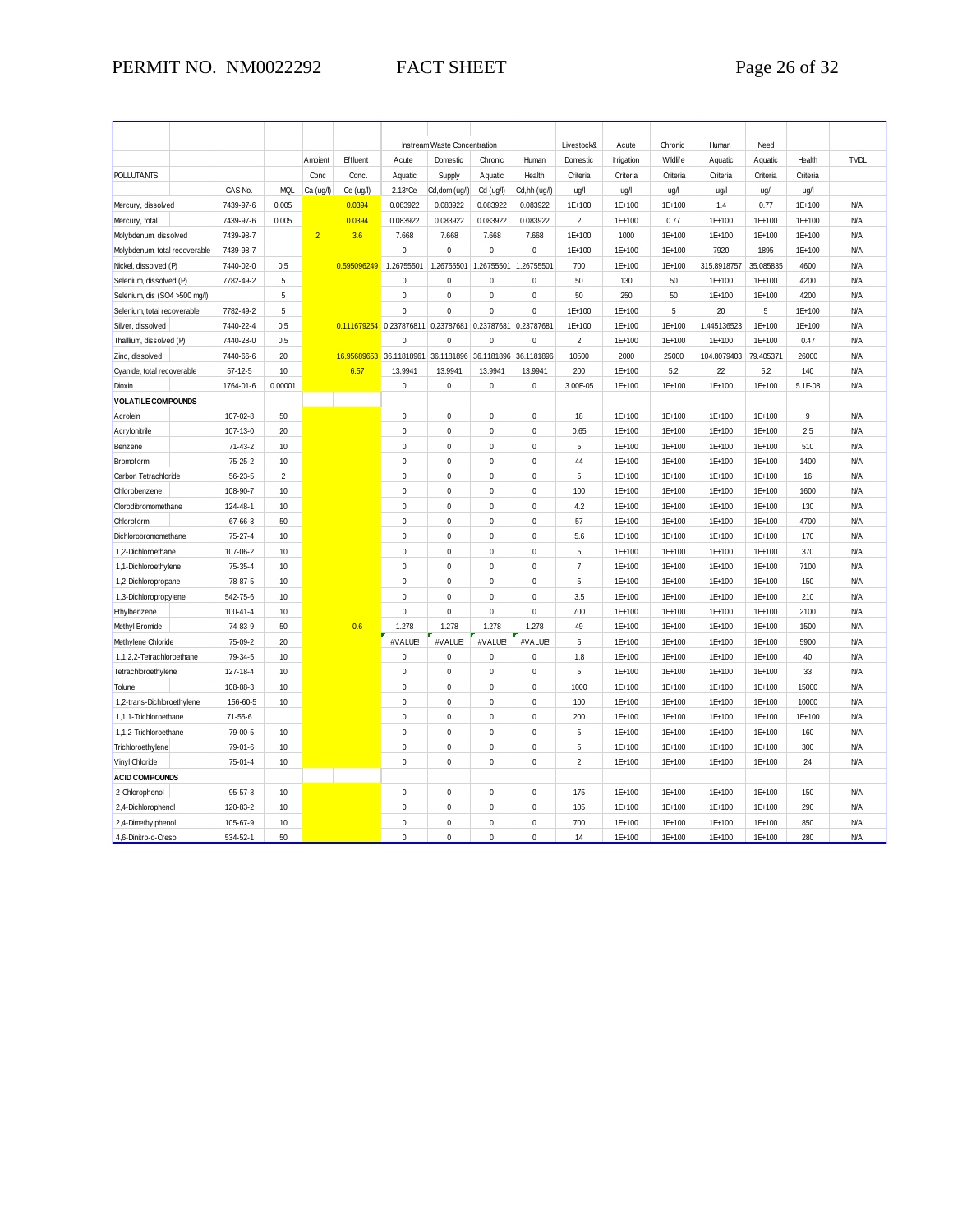|                               |               |             |           |           |             | Instream Waste Concentration |             |               |              |            | Livestock& | Acute    | Chronic  | Human          | Need        |
|-------------------------------|---------------|-------------|-----------|-----------|-------------|------------------------------|-------------|---------------|--------------|------------|------------|----------|----------|----------------|-------------|
|                               |               |             | Ambient   | Effluent  | Acute       | Domestic                     | Chronic     | Human         | Domestic     | Irrigation | Wildlife   | Aquatic  | Aquatic  | Health         | <b>TMDL</b> |
| <b>POLLUTANTS</b>             |               |             | Conc      | Conc.     | Aquatic     | Supply                       | Aquatic     | Health        | Criteria     | Criteria   | Criteria   | Criteria | Criteria | Criteria       |             |
|                               | CAS No.       | <b>MQL</b>  | Ca (ug/l) | Ce (ug/l) | 2.13°Ce     | Cd,dom (ug/l)                | Cd (ug/l)   | Cd, hh (ug/l) | ug/l         | ug/l       | ug/l       | ug/l     | ug/l     | ug/l           |             |
| 2,4-Dinitrophenol             | $51 - 28 - 5$ | 50          |           |           | $\pmb{0}$   | $\mathsf 0$                  | $\pmb{0}$   | $\pmb{0}$     | 70           | 1E+100     | 1E+100     | 1E+100   | 1E+100   | 5300           | <b>N/A</b>  |
| Pentachlorophenol             | 87-86-5       | 50          |           |           | $\pmb{0}$   | $\mathsf 0$                  | $\mathbf 0$ | $\pmb{0}$     | $\mathbf{1}$ | 1E+100     | 1E+100     | 19       | 15       | 30             | <b>N/A</b>  |
| Phenol                        | 108-95-2      | 10          |           |           | $\pmb{0}$   | $\mathsf 0$                  | $\pmb{0}$   | $\mathbf 0$   | 10500        | 1E+100     | 1E+100     | 1E+100   | 1E+100   | 860000         | <b>N/A</b>  |
| 2,4,6-Trichlorophenol         | 88-06-2       | $10$        |           |           | $\pmb{0}$   | $\mathsf 0$                  | $\pmb{0}$   | $\mathbf 0$   | 32           | 1E+100     | 1E+100     | 1E+100   | 1E+100   | 24             | <b>N/A</b>  |
| <b>BASE/NEUTRAL</b>           |               |             |           |           |             |                              |             |               |              |            |            |          |          |                |             |
| Acenaphthene                  | 83-32-9       | 10          |           |           | $\pmb{0}$   | $\mathsf 0$                  | $\pmb{0}$   | $\mathbf 0$   | 2100         | 1E+100     | 1E+100     | 1E+100   | 1E+100   | 990            | <b>N/A</b>  |
| Anthracene                    | 120-12-7      | $10$        |           |           | $\pmb{0}$   | $\mathsf 0$                  | $\mathbf 0$ | $\pmb{0}$     | 10500        | 1E+100     | 1E+100     | 1E+100   | 1E+100   | 40000          | <b>N/A</b>  |
| Benzidine                     | $92 - 87 - 5$ | 50          |           |           | $\Omega$    | $\mathbf 0$                  | $\mathbf 0$ | $\mathbf 0$   | 0.0015       | 1E+100     | 1E+100     | 1E+100   | 1E+100   | 0.002          | <b>N/A</b>  |
| Benzo(a)anthracene            | $56 - 55 - 3$ | 5           |           |           | $\pmb{0}$   | $\mathsf 0$                  | $\pmb{0}$   | $\mathbf 0$   | 0.048        | 1E+100     | 1E+100     | 1E+100   | 1E+100   | 0.18           | <b>N/A</b>  |
| Benzo(a)pyrene                | $50 - 32 - 8$ | 5           |           | 10        | 21.3        | 21.3                         | 21.3        | 21.3          | 0.2          | 1E+100     | 1E+100     | 1E+100   | 1E+100   | 0.18           | <b>N/A</b>  |
| 3,4-Benzofluoranthene         | 205-99-2      | 10          |           |           | $\mathbf 0$ | 0                            | $\pmb{0}$   | $\mathbf 0$   | 0.048        | 1E+100     | 1E+100     | 1E+100   | 1E+100   | 0.18           | <b>N/A</b>  |
| Benzo(k)fluoranthene          | 207-08-9      | 5           |           |           | $\pmb{0}$   | $\mathsf 0$                  | $\pmb{0}$   | $\pmb{0}$     | 0.048        | 1E+100     | 1E+100     | 1E+100   | 1E+100   | 0.18           | <b>N/A</b>  |
| Bis(2-chloroethyl)Ether       | 111-44-4      | 10          |           |           | $\pmb{0}$   | $\mathsf 0$                  | $\mathbf 0$ | $\mathbf 0$   | 0.3          | 1E+100     | 1E+100     | 1E+100   | 1E+100   | 5.3            | <b>N/A</b>  |
| Bis(2-chloroisopropyl)Ether   | 108-60-1      | 10          |           |           | $\pmb{0}$   | $\mathsf 0$                  | $\mathbf 0$ | $\pmb{0}$     | 1400         | 1E+100     | 1E+100     | 1E+100   | 1E+100   | 65000          | <b>N/A</b>  |
| Bis(2-ethylhexyl) Phthalate   | 117-81-7      | 10          |           | 1.48      | 3.1524      | 3.1524                       | 3.1524      | 3.1524        | 6            | 1E+100     | 1E+100     | 1E+100   | 1E+100   | 22             | <b>N/A</b>  |
| <b>Butyl Benzyl Phthalate</b> | 85-68-7       | 10          |           |           | 0           | $\mathsf 0$                  | $\pmb{0}$   | 0             | 7000         | 1E+100     | 1E+100     | 1E+100   | 1E+100   | 1900           | <b>N/A</b>  |
| 2-Chloronapthalene            | $91 - 58 - 7$ | 10          |           |           | $\mathbf 0$ | $\mathbf 0$                  | $\mathbf 0$ | $\mathbf 0$   | 2800         | 1E+100     | 1E+100     | 1E+100   | 1E+100   | 1600           | <b>N/A</b>  |
| Chrysene                      | 218-01-9      | 5           |           |           | $\pmb{0}$   | $\mathsf 0$                  | $\pmb{0}$   | $\mathbf 0$   | 0.048        | 1E+100     | 1E+100     | 1E+100   | 1E+100   | 0.18           | <b>N/A</b>  |
| Dibenzo(a,h)anthracene        | $53 - 70 - 3$ | $\mathbf 5$ |           |           | $\pmb{0}$   | $\mathsf 0$                  | $\mathbf 0$ | $\pmb{0}$     | 0.048        | 1E+100     | 1E+100     | 1E+100   | 1E+100   | 0.18           | <b>N/A</b>  |
| 1,2-Dichlorobenzene           | $95 - 50 - 1$ | 10          |           |           | $\mathbf 0$ | $\mathbf 0$                  | $\pmb{0}$   | $\mathbf 0$   | 600          | 1E+100     | 1E+100     | 1E+100   | 1E+100   | 1300           | <b>N/A</b>  |
| 1,3-Dichlorobenzene           | 541-73-1      | 10          |           |           | $\pmb{0}$   | $\mathsf 0$                  | $\mathbf 0$ | $\mathbf 0$   | 469          | 1E+100     | 1E+100     | 1E+100   | 1E+100   | 960            | <b>N/A</b>  |
| 1,4-Dichlorobenzene           | 106-46-7      | 10          |           |           | $\mathbf 0$ | $\mathbf 0$                  | $\mathbf 0$ | $\mathbf 0$   | 75           | 1E+100     | 1E+100     | 1E+100   | 1E+100   | 190            | <b>N/A</b>  |
|                               | 91-94-1       | 5           |           |           | $\pmb{0}$   | $\mathbf 0$                  | $\pmb{0}$   | $\mathbf 0$   | 0.78         | 1E+100     | 1E+100     | 1E+100   | 1E+100   | 0.28           | <b>N/A</b>  |
| 3,3'-Dichlorobenzidine        |               | 10          |           | 5.78      | 12.3114     | 12.3114                      | 12.3114     | 12.3114       | 28000        |            |            |          | 1E+100   | 44000          | <b>N/A</b>  |
| <b>Diethyl Phthalate</b>      | 84-66-2       |             |           |           |             |                              |             |               |              | 1E+100     | 1E+100     | 1E+100   |          |                |             |
| Dimethyl Phthalate            | 131-11-3      | 10          |           |           | $\mathbf 0$ | $\mathsf 0$                  | $\pmb{0}$   | $\pmb{0}$     | 350000       | 1E+100     | 1E+100     | 1E+100   | 1E+100   | 1100000        | <b>N/A</b>  |
| Di-n-Butyl Phthalate          | 84-74-2       | 10          |           |           | $\pmb{0}$   | $\mathsf 0$                  | $\mathbf 0$ | $\mathbf 0$   | 3500         | 1E+100     | 1E+100     | 1E+100   | 1E+100   | 4500           | <b>N/A</b>  |
| 2,4-Dinitrotoluene            | 121-14-2      | 10          |           |           | $\pmb{0}$   | $\mathsf 0$                  | $\pmb{0}$   | $\pmb{0}$     | 1.1          | 1E+100     | 1E+100     | 1E+100   | 1E+100   | 34             | <b>N/A</b>  |
| 1,2-Diphenylhydrazine         | 122-66-7      | 20          |           |           | $\mathbf 0$ | $\mathsf 0$                  | $\pmb{0}$   | $\pmb{0}$     | 0.44         | 1E+100     | 1E+100     | 1E+100   | 1E+100   | $\overline{2}$ | <b>N/A</b>  |
| Fluoranthene                  | 206-44-0      | 10          |           |           | $\mathbf 0$ | $\mathbf 0$                  | $\mathbf 0$ | $\mathbf 0$   | 1400         | 1E+100     | 1E+100     | 1E+100   | 1E+100   | 140            | <b>N/A</b>  |
| Fluorene                      | 86-73-7       | 10          |           |           | $\pmb{0}$   | $\mathsf 0$                  | $\mathbf 0$ | $\pmb{0}$     | 1400         | 1E+100     | 1E+100     | 1E+100   | 1E+100   | 5300           | <b>N/A</b>  |
| Hexachlorobenzene             | 118-74-1      | 5           |           |           | $\mathbf 0$ | $\mathsf 0$                  | $\pmb{0}$   | $\pmb{0}$     | $\mathbf{1}$ | 1E+100     | 1E+100     | 1E+100   | 1E+100   | 0.0029         | <b>N/A</b>  |
| Hexachlorobutadiene           | 87-68-3       | 10          |           |           | $\pmb{0}$   | $\mathsf 0$                  | $\pmb{0}$   | $\mathbf 0$   | 4.5          | 1E+100     | 1E+100     | 1E+100   | 1E+100   | 180            | <b>N/A</b>  |
| Hexachlorocyclopentadiene     | $77 - 47 - 4$ | 10          |           |           | 0           | $\mathsf 0$                  | $\mathbf 0$ | $\pmb{0}$     | 50           | 1E+100     | 1E+100     | 1E+100   | 1E+100   | 1100           | <b>N/A</b>  |
| Hexachloroethane              | $67 - 72 - 1$ | 20          |           |           | $\Omega$    | $\mathbf 0$                  | $\mathbf 0$ | $\mathbf 0$   | 25           | 1E+100     | 1E+100     | 1E+100   | 1E+100   | 33             | <b>N/A</b>  |
| Indeno(1,2,3-cd)Pyrene        | 193-39-5      | 5           |           |           | $\pmb{0}$   | $\mathsf 0$                  | $\pmb{0}$   | $\pmb{0}$     | 0.048        | 1E+100     | 1E+100     | 1E+100   | 1E+100   | 0.18           | <b>N/A</b>  |
| sophorone                     | 78-59-1       | 10          |           |           | $\mathbf 0$ | $\mathbf 0$                  | $\mathbf 0$ | $\mathbf 0$   | 368          | 1E+100     | 1E+100     | 1E+100   | 1E+100   | 9600           | <b>N/A</b>  |
| Nitrobenzene                  | 98-95-3       | 10          |           |           | $\mathbf 0$ | $\mathsf 0$                  | $\pmb{0}$   | $\mathbf 0$   | 18           | 1E+100     | 1E+100     | 1E+100   | 1E+100   | 690            | <b>N/A</b>  |
| n-Nitrosodimethylamine        | 62-75-9       | 50          |           |           | $\pmb{0}$   | $\mathsf 0$                  | $\mathbf 0$ | $\pmb{0}$     | 0.0069       | 1E+100     | 1E+100     | 1E+100   | 1E+100   | 30             | <b>N/A</b>  |
| n-Nitrosodi-n-Propylamine     | 621-64-7      | 20          |           |           | $\Omega$    | $\mathbf 0$                  | $\pmb{0}$   | $\mathbf 0$   | 0.05         | 1E+100     | 1E+100     | 1E+100   | 1E+100   | 5.1            | <b>N/A</b>  |
| n-Nitrosodiphenylamine        | 86-30-6       | 20          |           |           | $\pmb{0}$   | $\mathsf 0$                  | $\pmb{0}$   | $\pmb{0}$     | 71           | 1E+100     | 1E+100     | 1E+100   | 1E+100   | 60             | <b>N/A</b>  |
| Nonylphenol                   | 84852-15-3    |             |           |           | $\pmb{0}$   | $\mathsf 0$                  | $\mathbf 0$ | $\mathbf 0$   | 1E+100       | 1E+100     | 1E+100     | 28       | 6.6      | 1E+100         | <b>N/A</b>  |
| Pyrene                        | 129-00-0      | 10          |           |           | $\mathbf 0$ | $\mathsf 0$                  | $\mathbf 0$ | $\mathbf 0$   | 1050         | 1E+100     | 1E+100     | 1E+100   | 1E+100   | 4000           | <b>N/A</b>  |
| 1.2.4-Trichlorobenzene        | 120-82-1      | 10          |           |           | $\Omega$    | $\mathbf 0$                  | $\mathbf 0$ | $\Omega$      | 70           | 1E+100     | 1E+100     | 1E+100   | 1E+100   | 70             | <b>N/A</b>  |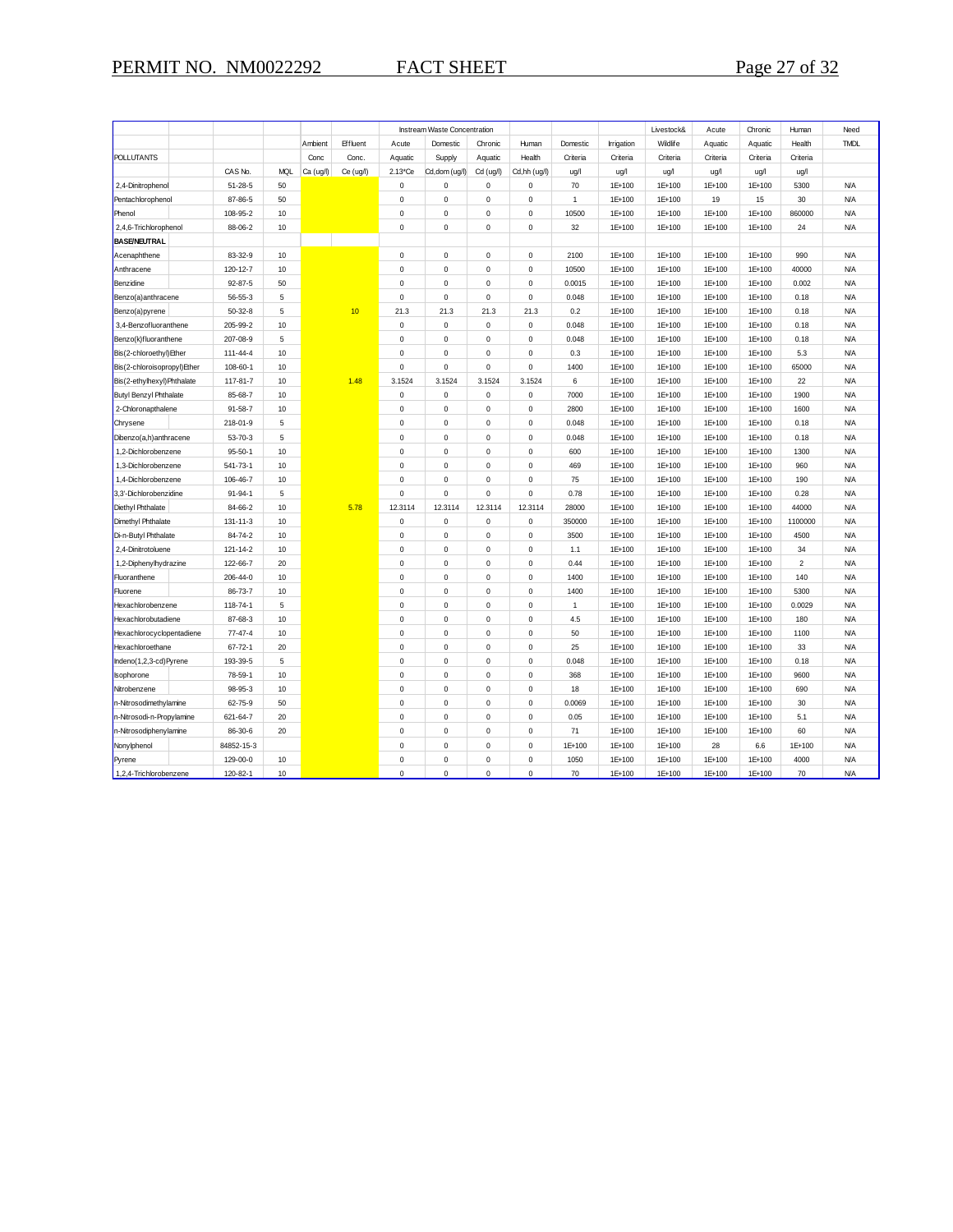|                                                                                                                                                     |                                                                                                  |               |            |           |           |                                                                                                               | Instream Waste Concentration |                                             |              |                |            | Livestock&                                                                | Acute          | Chronic  | Human    | Need        |
|-----------------------------------------------------------------------------------------------------------------------------------------------------|--------------------------------------------------------------------------------------------------|---------------|------------|-----------|-----------|---------------------------------------------------------------------------------------------------------------|------------------------------|---------------------------------------------|--------------|----------------|------------|---------------------------------------------------------------------------|----------------|----------|----------|-------------|
|                                                                                                                                                     |                                                                                                  |               |            | Ambient   | Effluent  | Acute                                                                                                         | Domestic                     | Chronic                                     | Human        | Domestic       | Irrigation | Wildlife                                                                  | Aquatic        | Aquatic  | Health   | <b>TMDL</b> |
| <b>POLLUTANTS</b>                                                                                                                                   |                                                                                                  |               |            | Conc      | Conc.     | Aquatic                                                                                                       | Supply                       | Aquatic                                     | Health       | Criteria       | Criteria   | Criteria                                                                  | Criteria       | Criteria | Criteria |             |
|                                                                                                                                                     |                                                                                                  | CAS No.       | <b>MQL</b> | Ca (ug/l) | Ce (ug/l) | 2.13*Ce                                                                                                       | Cd, dom (ug/l)               | Cd (ug/l)                                   | Cd,hh (ug/l) | ug/l           | ug/l       | ug/l                                                                      | ug/l           | ug/l     | ug/l     |             |
| PESTICIDES AND PCBS                                                                                                                                 |                                                                                                  |               |            |           |           |                                                                                                               |                              |                                             |              |                |            |                                                                           |                |          |          |             |
| Aldrin                                                                                                                                              |                                                                                                  | 309-00-2      | 0.01       |           |           | 0                                                                                                             | $\pmb{0}$                    | $\mathbf{0}$                                | $\mathbf{0}$ | 0.021          | 1E+100     | 1E+100                                                                    | 3              | 1E+100   | 0.0005   | <b>N/A</b>  |
| Alpha-BHC                                                                                                                                           |                                                                                                  | 319-84-6      | 0.05       |           |           | 0                                                                                                             | $\mathbf 0$                  | $\mathbf 0$                                 | $\mathbf 0$  | 0.056          | 1E+100     | 1E+100                                                                    | 1E+100         | 1E+100   | 0.049    | <b>N/A</b>  |
| Beta-BHC                                                                                                                                            |                                                                                                  | 319-85-7      | 0.05       |           |           | 0                                                                                                             | $\pmb{0}$                    | 0                                           | $\pmb{0}$    | 0.091          | 1E+100     | 1E+100                                                                    | 1E+100         | 1E+100   | 0.17     | <b>N/A</b>  |
| Gamma-BHC                                                                                                                                           |                                                                                                  | 58-89-9       | 0.05       |           |           | 0                                                                                                             | $\pmb{0}$                    | $\mathbf 0$                                 | $\pmb{0}$    | 0.2            | 1E+100     | 1E+100                                                                    | 0.95           | 1E+100   | 1.8      | <b>N/A</b>  |
| Chlordane                                                                                                                                           |                                                                                                  | 57-74-9       | 0.2        |           |           | 0                                                                                                             | $\mathbf{0}$                 | $\pmb{0}$                                   | $\pmb{0}$    | $\overline{2}$ | 1E+100     | 1E+100                                                                    | 2.4            | 0.0043   | 0.0081   | <b>N/A</b>  |
| 4,4'-DDT and derivatives                                                                                                                            |                                                                                                  | $50 - 29 - 3$ | 0.02       |           |           | 0                                                                                                             | $\pmb{0}$                    | 0                                           | $\mathbf 0$  | $\mathbf{1}$   | 1E+100     | 0.001                                                                     | 1.1            | 0.001    | 0.0022   | <b>N/A</b>  |
| <b>Dieldrin</b>                                                                                                                                     |                                                                                                  | $60 - 57 - 1$ | 0.02       |           |           | 0                                                                                                             | $\pmb{0}$                    | $\mathbf 0$                                 | $\mathbf 0$  | 0.022          | 1E+100     | 1E+100                                                                    | 0.24           | 0.056    | 0.00054  | <b>N/A</b>  |
| Diazinon                                                                                                                                            |                                                                                                  | 333-41-5      |            |           |           | 0                                                                                                             | $\pmb{0}$                    | $\pmb{0}$                                   | $\mathbf{0}$ | 1E+100         | 1E+100     | 1E+100                                                                    | 0.17           | 0.17     | 1E+100   | <b>N/A</b>  |
| Alpha-Endosulfan                                                                                                                                    |                                                                                                  | 959-98-8      | 0.01       |           |           | 0                                                                                                             | $\mathbf{0}$                 | $\mathbf 0$                                 | $\mathbf 0$  | 62             | 1E+100     | 1E+100                                                                    | 0.22           | 0.056    | 89       | <b>N/A</b>  |
| Beta-Endosulfan                                                                                                                                     |                                                                                                  | 33213-65-9    | 0.02       |           |           | 0                                                                                                             | $\pmb{0}$                    | $\pmb{0}$                                   | $\pmb{0}$    | 62             | 1E+100     | 1E+100                                                                    | 0.22           | 0.056    | 89       | <b>N/A</b>  |
| Endosulf an sulf ate                                                                                                                                |                                                                                                  | 1031-7-8      | 0.1        |           |           | 0                                                                                                             | $\pmb{0}$                    | 0                                           | $\pmb{0}$    | 62             | 1E+100     | 1E+100                                                                    | 1E+100         | 1E+100   | 89       | <b>N/A</b>  |
| Endrin                                                                                                                                              |                                                                                                  | 72-20-8       | 0.02       |           |           | $\pmb{0}$                                                                                                     | $\pmb{0}$                    | $\pmb{0}$                                   | $\pmb{0}$    | $\overline{2}$ | 1E+100     | 1E+100                                                                    | 0.086          | 0.036    | 0.06     | <b>N/A</b>  |
| Endrin Aldehyde                                                                                                                                     |                                                                                                  | 7421-93-4     | 0.1        |           |           | 0                                                                                                             | $\mathbf{0}$                 | $\pmb{0}$                                   | $\pmb{0}$    | 10.5           | 1E+100     | 1E+100                                                                    | 1E+100         | 1E+100   | 0.3      | <b>N/A</b>  |
| Heptachlor                                                                                                                                          |                                                                                                  | 76-44-8       | 0.01       |           | 0.00182   | 0.0038766                                                                                                     | 0.0038766                    | 0.0038766                                   | 0.0038766    | 0.4            | 1E+100     | 1E+100                                                                    | 0.52           | 0.0038   | 0.00079  | <b>N/A</b>  |
| Heptachlor Epoxide                                                                                                                                  |                                                                                                  | 1024-57-3     | 0.01       |           |           | #VALUE!                                                                                                       | #VALUE!                      | #VALUE!                                     | #VALUE       | 0.2            | 1E+100     | 1E+100                                                                    | 0.52           | 0.0038   | 0.00039  | <b>N/A</b>  |
| <b>PCBs</b>                                                                                                                                         |                                                                                                  | 1336-36-3     | 0.2        |           |           | 0                                                                                                             | $\mathbf{0}$                 | $\pmb{0}$                                   | $\mathbf 0$  | 0.5            | 1E+100     | 0.014                                                                     | $\overline{2}$ | 0.014    | 0.00064  | <b>N/A</b>  |
| Toxaphene                                                                                                                                           |                                                                                                  | 8001-35-2     | 0.3        |           |           | 0                                                                                                             | $\theta$                     | $\mathbf 0$                                 | $\mathbf 0$  | 3              | 1E+100     | 1E+100                                                                    | 0.73           | 0.0002   | 0.0028   | <b>N/A</b>  |
|                                                                                                                                                     |                                                                                                  |               |            |           |           |                                                                                                               |                              |                                             |              |                |            |                                                                           |                |          |          |             |
|                                                                                                                                                     |                                                                                                  |               |            |           |           |                                                                                                               |                              |                                             |              |                |            |                                                                           |                |          |          |             |
|                                                                                                                                                     |                                                                                                  |               |            |           |           |                                                                                                               |                              |                                             |              |                |            |                                                                           |                |          |          |             |
| STEP 3:                                                                                                                                             |                                                                                                  |               |            |           |           | SCAN POTENTIAL INSTREAM WASTE CONCENTRATIONS AGAINST WATER QUALITY CRITERIA                                   |                              |                                             |              |                |            |                                                                           |                |          |          |             |
|                                                                                                                                                     | AND ESTABLISH EFFLUENT LIMITATIONS FOR ALL APPLICABLE PARAMETERS                                 |               |            |           |           |                                                                                                               |                              |                                             |              |                |            |                                                                           |                |          |          |             |
|                                                                                                                                                     |                                                                                                  |               |            |           |           |                                                                                                               |                              |                                             |              |                |            |                                                                           |                |          |          |             |
| No limits are established if the receiving stream is not designated for the particular uses.                                                        |                                                                                                  |               |            |           |           |                                                                                                               |                              |                                             |              |                |            |                                                                           |                |          |          |             |
| No limits are established if the potential instream w aste concentrations are less than the chronic w ater quality criteria.                        |                                                                                                  |               |            |           |           |                                                                                                               |                              |                                             |              |                |            |                                                                           |                |          |          |             |
| The most applicable stringent criteria are used to establish effluent limitations for a given parameter.                                            |                                                                                                  |               |            |           |           |                                                                                                               |                              |                                             |              |                |            |                                                                           |                |          |          |             |
| Water quality criteria apply at the end-of-pipe for acute aquatic life criteria and discharges to public lakes.                                     |                                                                                                  |               |            |           |           |                                                                                                               |                              |                                             |              |                |            |                                                                           |                |          |          |             |
| If background concentration exceeds the water quality criteria, water quality criteria apply. And "Need TMDL" shown to the next column of Avg. Mass |                                                                                                  |               |            |           |           |                                                                                                               |                              |                                             |              |                |            |                                                                           |                |          |          |             |
| Monthly avg concentration = daily max. / 1.5.                                                                                                       |                                                                                                  |               |            |           |           |                                                                                                               |                              |                                             |              |                |            |                                                                           |                |          |          |             |
|                                                                                                                                                     |                                                                                                  |               |            |           |           |                                                                                                               |                              |                                             |              |                |            |                                                                           |                |          |          |             |
|                                                                                                                                                     |                                                                                                  |               |            |           |           |                                                                                                               |                              |                                             |              |                |            |                                                                           |                |          |          |             |
| APPLICABLE WATER QUALITY-BASED LIMITS                                                                                                               |                                                                                                  |               |            |           |           |                                                                                                               |                              |                                             |              |                |            |                                                                           |                |          |          |             |
|                                                                                                                                                     |                                                                                                  |               |            |           |           |                                                                                                               |                              |                                             |              |                |            |                                                                           |                |          |          |             |
|                                                                                                                                                     | The follow ing formular is used to calculate the allow able daily maximum effluent cincentration |               |            |           |           |                                                                                                               |                              |                                             |              |                |            | See the current "Procedures for Implementing NPDES Permits in New Mexico" |                |          |          |             |
|                                                                                                                                                     | Daily Max. Conc. = $Cs + (Cs - Ca)(F^*Qa/Qe)$                                                    |               |            |           |           |                                                                                                               |                              | Monthly Avg. Conc. = Daily Max. Conc. / 1.5 |              |                |            |                                                                           |                |          |          |             |
| Where:                                                                                                                                              | Cs = Applicable w ater quality standard                                                          |               |            |           |           |                                                                                                               |                              |                                             |              |                |            |                                                                           |                |          |          |             |
|                                                                                                                                                     | Ca = Ambient stream concentration                                                                |               |            |           |           |                                                                                                               |                              |                                             |              |                |            |                                                                           |                |          |          |             |
|                                                                                                                                                     |                                                                                                  |               |            |           |           | $F =$ Fraction of stream allow ed for mixing (1.0 is assigned to domestic water supply and human health uses) |                              |                                             |              |                |            |                                                                           |                |          |          |             |
|                                                                                                                                                     | Qe = Plant effluent flow                                                                         |               |            |           |           |                                                                                                               |                              |                                             |              |                |            |                                                                           |                |          |          |             |
| Qa = Criteria Low flow (4Q3) or Harmonic Mean flow for Human Health Criteria                                                                        |                                                                                                  |               |            |           |           |                                                                                                               |                              |                                             |              |                |            |                                                                           |                |          |          |             |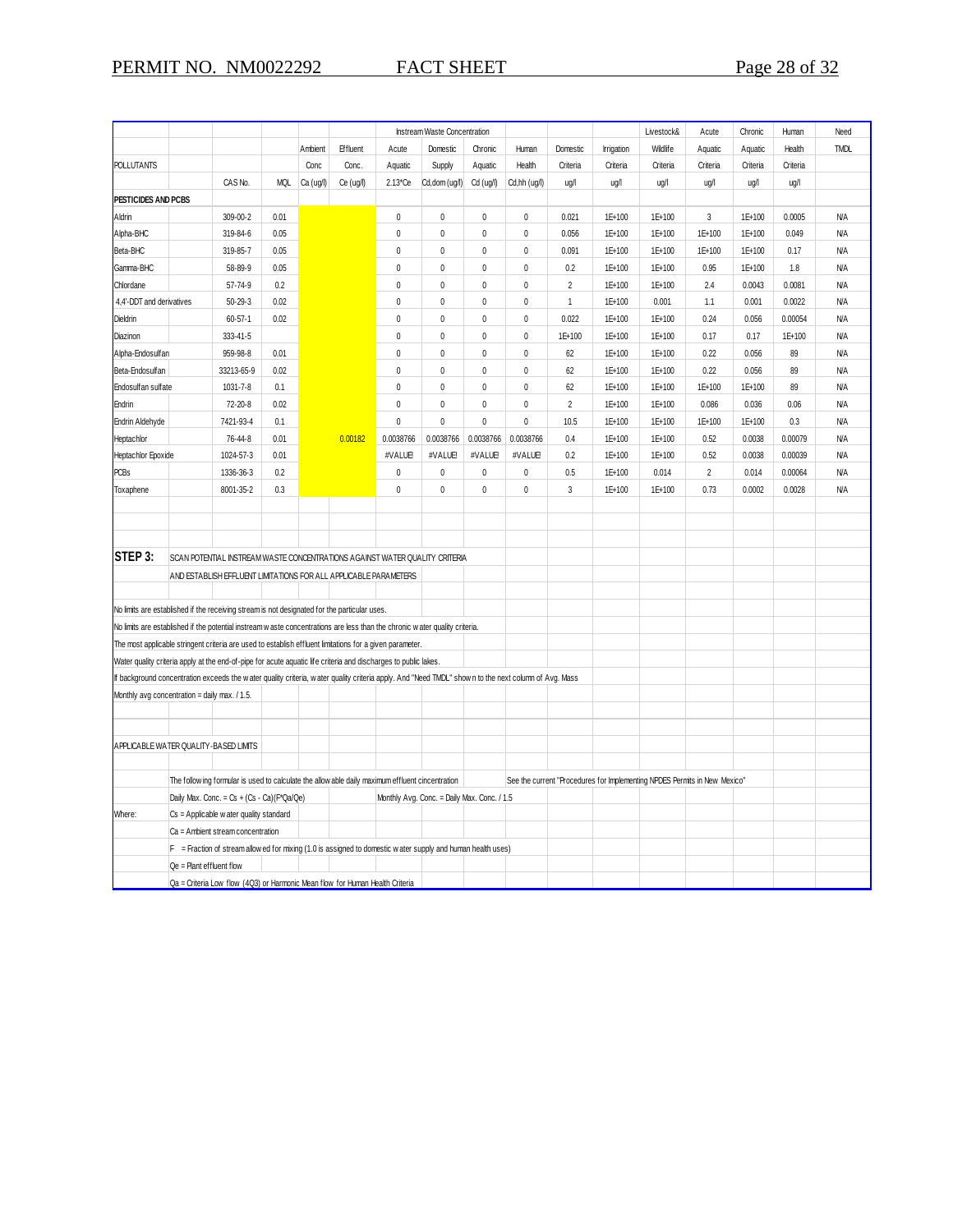|                                                  |               |               |            |                   | Livestock   | Acute      | Chronic    | Human      | Daily      | Monthly                 | Daily Max   | Mon. Avg   | Daily      | Monthly     |
|--------------------------------------------------|---------------|---------------|------------|-------------------|-------------|------------|------------|------------|------------|-------------------------|-------------|------------|------------|-------------|
| POLLUTANTS                                       | CAS No.       | <b>STORET</b> | Domestic   | <b>Irrigation</b> | or Wildlife | Aquatic    | Aquatic    | Health     | Max Conc   | Avg Conc                | Total       | Total      | Max Load   | Avg Load    |
|                                                  |               |               | Limits     | Limits            | Limits      | Limits     | Limits     | Limits     | ug/l       | ug/l                    | ug/l        | ug/l       | lb/day     | lb/day      |
| Radioactivity, Nutrients, and Chlorine, as Total |               |               |            |                   |             |            |            |            |            |                         |             |            |            |             |
| Aluminum, Total                                  | 7429-90-5     | 01105         | <b>N/A</b> | N/A               | <b>N/A</b>  | <b>N/A</b> | <b>N/A</b> | <b>N/A</b> | <b>N/A</b> | <b>N/A</b>              | <b>N/A</b>  | <b>N/A</b> | <b>N/A</b> | <b>N/A</b>  |
| Barium, Total                                    | 7440-39-3     | 01007         | <b>N/A</b> | ΝA                | <b>N/A</b>  | <b>N/A</b> | <b>N/A</b> | <b>N/A</b> | <b>N/A</b> | <b>N/A</b>              | N/A         | <b>N/A</b> | <b>N/A</b> | <b>N/A</b>  |
| Boron, Total                                     | 7440-42-8     | 01022         | <b>N/A</b> | N/A               | <b>N/A</b>  | <b>N/A</b> | <b>N/A</b> | <b>N/A</b> | <b>N/A</b> | <b>N/A</b>              | N/A         | <b>N/A</b> | <b>N/A</b> | <b>N/A</b>  |
| Cobalt, Total                                    | 7440-48-4     | 01037         | <b>N/A</b> | N/A               | <b>N/A</b>  | <b>N/A</b> | <b>N/A</b> | <b>N/A</b> | <b>N/A</b> | <b>N/A</b>              | N/A         | <b>N/A</b> | <b>N/A</b> | <b>N/A</b>  |
| Uranium, Total                                   | 7440-61-1     | 22706         | <b>N/A</b> | <b>N/A</b>        | <b>N/A</b>  | <b>N/A</b> | <b>N/A</b> | <b>N/A</b> | <b>N/A</b> | <b>N/A</b>              | N/A         | <b>N/A</b> | <b>N/A</b> | <b>N/A</b>  |
| Vanadium, Total                                  | 7440-62-2     | 01087         | <b>N/A</b> | <b>N/A</b>        | <b>N/A</b>  | <b>N/A</b> | <b>N/A</b> | <b>N/A</b> | <b>N/A</b> | <b>N/A</b>              | N/A         | <b>N/A</b> | <b>N/A</b> | <b>N/A</b>  |
| Ra-226 and Ra-228 (pCi/l)                        |               | 11503         | <b>N/A</b> | <b>N/A</b>        | <b>N/A</b>  | <b>N/A</b> | <b>N/A</b> | <b>N/A</b> | <b>N/A</b> | <b>N/A</b>              | N/A         | <b>N/A</b> | <b>N/A</b> | <b>N/A</b>  |
| Strontium (pCi/l)                                |               | 13501         | <b>N/A</b> | <b>N/A</b>        | <b>N/A</b>  | <b>N/A</b> | <b>N/A</b> | <b>N/A</b> | <b>N/A</b> | <b>N/A</b>              | N/A         | <b>N/A</b> | <b>N/A</b> | <b>N/A</b>  |
| Tritium (pCi/l)                                  |               | 04124         | <b>N/A</b> | <b>N/A</b>        | <b>N/A</b>  | <b>N/A</b> | <b>N/A</b> | <b>N/A</b> | <b>N/A</b> | <b>N/A</b>              | N/A         | <b>N/A</b> | <b>N/A</b> | <b>N/A</b>  |
| Gross Alpha (pCi/l)                              |               | 80029         | <b>N/A</b> | <b>N/A</b>        | <b>N/A</b>  | <b>N/A</b> | <b>N/A</b> | <b>N/A</b> | <b>N/A</b> | <b>N/A</b>              | N/A         | <b>N/A</b> | <b>N/A</b> | N/A         |
| Asbestos (fibers/l)                              |               |               | <b>N/A</b> | <b>N/A</b>        | <b>N/A</b>  | <b>N/A</b> | <b>N/A</b> | <b>N/A</b> | <b>N/A</b> | <b>N/A</b>              | N/A         | <b>N/A</b> | <b>N/A</b> | <b>N/A</b>  |
| Total Residual Chlorine                          | 7782-50-5     | 50060         | <b>N/A</b> | <b>N/A</b>        | <b>N/A</b>  | <b>N/A</b> | <b>N/A</b> | <b>N/A</b> | <b>N/A</b> | <b>N/A</b>              | N/A         | <b>N/A</b> | <b>N/A</b> | <b>N/A</b>  |
| Nitrate as N (mg/l)                              |               | 00620         | <b>N/A</b> | <b>N/A</b>        | <b>N/A</b>  | <b>N/A</b> | <b>N/A</b> | <b>N/A</b> | <b>N/A</b> | <b>N/A</b>              | <b>N/A</b>  | <b>N/A</b> | <b>N/A</b> | <b>N/A</b>  |
| Nitrite + Nitrate (mg/l)                         |               | 00630         | <b>N/A</b> | <b>N/A</b>        | <b>N/A</b>  | <b>N/A</b> | <b>N/A</b> | <b>N/A</b> | <b>N/A</b> | <b>N/A</b>              | <b>N/A</b>  | <b>N/A</b> | <b>N/A</b> | <b>N/A</b>  |
| METALS AND CYANIDE, as Total                     |               |               |            |                   |             |            |            |            |            |                         |             |            |            |             |
| Antimony, Total (P)                              | 7440-36-0     | 01097         | <b>N/A</b> | N/A               | <b>N/A</b>  | <b>N/A</b> | <b>N/A</b> | <b>N/A</b> | <b>N/A</b> | <b>N/A</b>              | N/A         | <b>N/A</b> | <b>N/A</b> | <b>N/A</b>  |
| Arsenic, Total (P)                               | 7440-38-2     | 1002          | <b>N/A</b> | N/A               | <b>N/A</b>  | <b>N/A</b> | <b>N/A</b> | <b>N/A</b> | <b>N/A</b> | <b>N/A</b>              | N/A         | <b>N/A</b> | <b>N/A</b> | <b>N/A</b>  |
| Beryllium, Total                                 | 7440-41-7     | 01012         | <b>N/A</b> | ΝA                | <b>N/A</b>  | <b>ΝΑ</b>  | <b>N/A</b> | <b>N/A</b> | <b>N/A</b> | <b>N/A</b>              | N/A         | <b>N/A</b> | <b>N/A</b> | <b>N/A</b>  |
| Cadmium, Total                                   | 7440-43-9     | 01027         | <b>N/A</b> | ΝA                | <b>N/A</b>  | <b>N/A</b> | <b>N/A</b> | <b>N/A</b> | <b>N/A</b> | <b>N/A</b>              | N/A         | <b>N/A</b> | <b>N/A</b> | <b>N/A</b>  |
| Chromium (III), dissolved                        | 16065-83-1    | 01033         | <b>N/A</b> | N/A               | <b>N/A</b>  | ΝA         | <b>N/A</b> | <b>N/A</b> | <b>N/A</b> | <b>N/A</b>              | N/A         | <b>N/A</b> | <b>N/A</b> | <b>N/A</b>  |
| Chromium (VI), dissolved                         | 18540-29-9    | 01034         | <b>N/A</b> | N/A               | <b>N/A</b>  | <b>N/A</b> | <b>N/A</b> | <b>N/A</b> | <b>N/A</b> | <b>N/A</b>              | N/A         | <b>N/A</b> | <b>N/A</b> | <b>N/A</b>  |
| Chromium, Total                                  | 7440-47-3     | 01034         | <b>N/A</b> | N/A               | <b>N/A</b>  | <b>N/A</b> | <b>N/A</b> | <b>N/A</b> | <b>N/A</b> | <b>N/A</b>              | N/A         | <b>N/A</b> | <b>N/A</b> | <b>N/A</b>  |
| Copper, Total                                    | 7440-50-8     | 01042         | <b>N/A</b> | <b>N/A</b>        | <b>N/A</b>  | 8.66978225 | 6.01808809 | <b>N/A</b> |            | 6.018088089 6.018088089 | 30.24559917 | 30.245599  | 3.27922786 | 3.279227862 |
| Lead, Total                                      | 7439-92-1     | 01051         | <b>N/A</b> | <b>N/A</b>        | <b>N/A</b>  | <b>N/A</b> | <b>N/A</b> | <b>N/A</b> | <b>N/A</b> | <b>N/A</b>              | <b>N/A</b>  | <b>N/A</b> | <b>N/A</b> | <b>N/A</b>  |
| Manganese, dissovled                             | 7439-96-5     | 01056         | <b>N/A</b> | <b>N/A</b>        | <b>N/A</b>  | <b>N/A</b> | <b>N/A</b> | <b>N/A</b> | <b>N/A</b> | <b>N/A</b>              | <b>N/A</b>  | <b>N/A</b> | <b>N/A</b> | N/A         |
| Mercury, Total                                   | 7439-97-6     | 71900         | <b>N/A</b> | <b>N/A</b>        | <b>N/A</b>  | <b>N/A</b> | <b>N/A</b> | <b>N/A</b> | <b>N/A</b> | <b>N/A</b>              | <b>N/A</b>  | <b>N/A</b> | <b>N/A</b> | N/A         |
| Mercury, Total                                   | 7439-97-6     | 71900         | <b>N/A</b> | N/A               | <b>N/A</b>  | <b>N/A</b> | <b>N/A</b> | <b>N/A</b> | <b>N/A</b> | <b>N/A</b>              | N/A         | <b>N/A</b> | <b>N/A</b> | <b>N/A</b>  |
| Molybdenum, dissolved                            | 7439-98-7     | 1060          | <b>N/A</b> | N/A               | <b>N/A</b>  | <b>N/A</b> | <b>N/A</b> | <b>N/A</b> | <b>N/A</b> | <b>N/A</b>              | <b>N/A</b>  | <b>N/A</b> | <b>N/A</b> | <b>N/A</b>  |
| Molybdenum, total recoverable                    | 7439-98-7     | 01062         | <b>N/A</b> | N/A               | <b>N/A</b>  | <b>N/A</b> | <b>N/A</b> | <b>N/A</b> | <b>N/A</b> | <b>N/A</b>              | N/A         | <b>N/A</b> | <b>N/A</b> | <b>N/A</b>  |
| Nickel, Total (P)                                | 7440-02-0     | 01067         | <b>N/A</b> | N/A               | <b>N/A</b>  | <b>N/A</b> | <b>N/A</b> | <b>N/A</b> | <b>N/A</b> | <b>N/A</b>              | <b>N/A</b>  | <b>N/A</b> | <b>N/A</b> | <b>N/A</b>  |
| Selenium, Total (P)                              | 7782-49-2     | 01147         | <b>N/A</b> | N/A               | <b>N/A</b>  | <b>N/A</b> | <b>N/A</b> | <b>N/A</b> | <b>N/A</b> | <b>N/A</b>              | N/A         | <b>N/A</b> | <b>N/A</b> | <b>N/A</b>  |
| Selenium, Total (SO4 >500 mg/l)                  |               | 01147         | <b>N/A</b> | N/A               | <b>N/A</b>  | <b>N/A</b> | <b>N/A</b> | <b>N/A</b> | <b>N/A</b> | <b>N/A</b>              | <b>N/A</b>  | <b>N/A</b> | <b>N/A</b> | <b>N/A</b>  |
| Selenium, Total recoverable                      | 7782-49-2     | 01147         | <b>N/A</b> | N/A               | <b>N/A</b>  | <b>N/A</b> | <b>N/A</b> | <b>N/A</b> | <b>N/A</b> | <b>N/A</b>              | <b>N/A</b>  | <b>N/A</b> | <b>N/A</b> | <b>N/A</b>  |
| Silver, Total                                    | 7440-22-4     | 01077         | <b>N/A</b> | ΝA                | <b>N/A</b>  | <b>N/A</b> | <b>N/A</b> | <b>N/A</b> | <b>N/A</b> | <b>N/A</b>              | N/A         | <b>N/A</b> | <b>N/A</b> | <b>N/A</b>  |
| Thalllium, Total (P)                             | 7440-28-0     | 01059         | <b>N/A</b> | ΝA                | <b>N/A</b>  | <b>N/A</b> | <b>N/A</b> | <b>N/A</b> | <b>N/A</b> | <b>N/A</b>              | N/A         | <b>N/A</b> | <b>N/A</b> | <b>N/A</b>  |
| Zinc, Total                                      | 7440-66-6     | 1092          | <b>N/A</b> | ΝA                | <b>N/A</b>  | <b>N/A</b> | <b>N/A</b> | <b>N/A</b> | <b>N/A</b> | <b>N/A</b>              | N/A         | <b>N/A</b> | <b>N/A</b> | <b>N/A</b>  |
| Cyanide, total recoverable                       | $57 - 12 - 5$ | 00720         | <b>N/A</b> | N/A               | 5.2         | <b>N/A</b> | 5.2        | <b>N/A</b> | 5.2        | 5.2                     | 5.2         | 5.2        | 0.563784   | 0.563784    |
| DIOXIN                                           |               |               |            |                   |             |            |            |            |            |                         |             |            |            | 0           |
| 2,3,7,8-TCDD                                     | 1764-01-6     | 34675         | <b>N/A</b> | N/A               | <b>N/A</b>  | <b>N/A</b> | <b>N/A</b> | <b>N/A</b> | <b>N/A</b> | <b>N/A</b>              | <b>N/A</b>  | <b>N/A</b> | <b>N/A</b> | <b>N/A</b>  |
| <b>VOLATILE COMPOUNDS</b>                        |               |               |            |                   |             |            |            |            |            |                         |             |            |            |             |
| Acrolein                                         | 107-02-8      | 34210         | <b>N/A</b> | N/A               | <b>N/A</b>  | <b>N/A</b> | <b>N/A</b> | <b>N/A</b> | <b>N/A</b> | <b>N/A</b>              | N/A         | <b>N/A</b> | <b>N/A</b> | <b>N/A</b>  |
| Acrylonitrile                                    | 107-13-0      | 34215         | <b>N/A</b> | N/A               | <b>N/A</b>  | <b>N/A</b> | <b>N/A</b> | <b>N/A</b> | <b>N/A</b> | <b>N/A</b>              | N/A         | <b>N/A</b> | <b>N/A</b> | <b>N/A</b>  |
| Benzene                                          | $71 - 43 - 2$ | 34030         | <b>N/A</b> | <b>N/A</b>        | <b>N/A</b>  | <b>N/A</b> | <b>N/A</b> | <b>N/A</b> | <b>N/A</b> | <b>N/A</b>              | <b>N/A</b>  | <b>N/A</b> | <b>N/A</b> | <b>N/A</b>  |
| Bromoform                                        | $75 - 25 - 2$ | 32104         | <b>N/A</b> | <b>N/A</b>        | <b>N/A</b>  | <b>N/A</b> | <b>N/A</b> | <b>N/A</b> | <b>N/A</b> | <b>N/A</b>              | <b>N/A</b>  | <b>N/A</b> | <b>N/A</b> | <b>N/A</b>  |
| Carbon Tetrachloride                             | $56 - 23 - 5$ | 32102         | <b>N/A</b> | <b>N/A</b>        | ΝA          | <b>N/A</b> | <b>N/A</b> | <b>N/A</b> | <b>N/A</b> | <b>N/A</b>              | <b>N/A</b>  | <b>N/A</b> | <b>N/A</b> | N/A         |
|                                                  |               |               |            |                   |             |            |            |            |            |                         |             |            |            |             |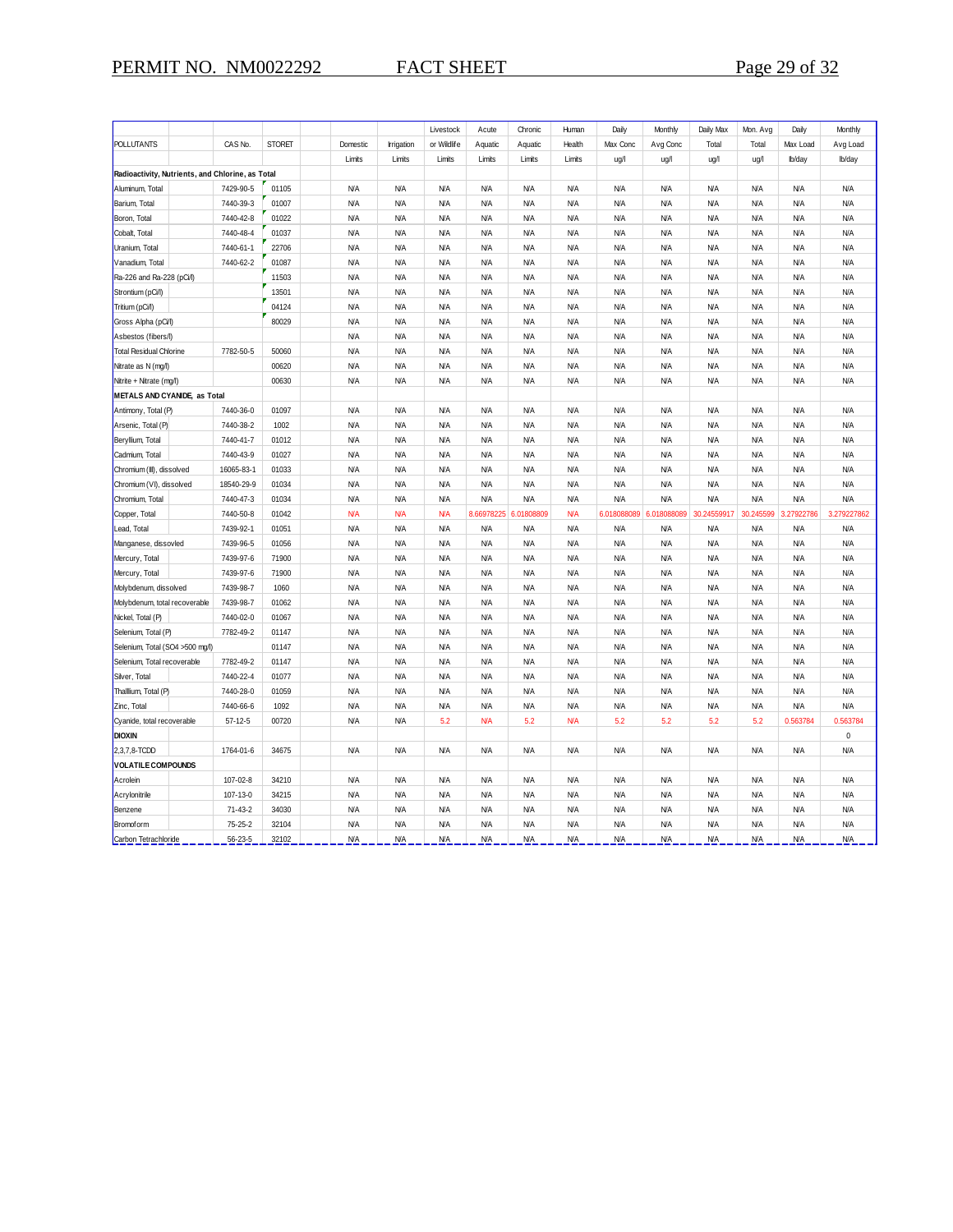|                               |               |               |            |            | Livestock   | Acute      | Chronic    | Human      | Daily      | Monthly    | Daily Max  | Mon. Avg   | Daily      | Monthly    |
|-------------------------------|---------------|---------------|------------|------------|-------------|------------|------------|------------|------------|------------|------------|------------|------------|------------|
| <b>POLLUTANTS</b>             | CAS No.       | <b>STORET</b> | Domestic   | Irrigation | or Wildlife | Aquatic    | Aquatic    | Health     | Max Conc   | Avg Conc   | Total      | Total      | Max Load   | Avg Load   |
|                               |               |               | Limits     | Limits     | Limits      | Limits     | Limits     | Limits     | ug/l       | ug/l       | ug/l       | ug/l       | lb/day     | lb/day     |
| Chlorobenzene                 | 108-90-7      | 34301         | <b>N/A</b> | <b>N/A</b> | <b>N/A</b>  | <b>N/A</b> | <b>N/A</b> | <b>N/A</b> | <b>N/A</b> | <b>N/A</b> | <b>N/A</b> | <b>N/A</b> | <b>N/A</b> | <b>N/A</b> |
| Clorodibromomethane           | 124-48-1      | 32105         | <b>N/A</b> | <b>N/A</b> | N/A         | <b>N/A</b> | <b>N/A</b> | <b>N/A</b> | <b>N/A</b> | <b>N/A</b> | <b>N/A</b> | <b>N/A</b> | <b>N/A</b> | <b>N/A</b> |
| Chloroform                    | 67-66-3       | 32106         | <b>N/A</b> | <b>N/A</b> | <b>N/A</b>  | <b>N/A</b> | <b>N/A</b> | <b>N/A</b> | <b>N/A</b> | <b>N/A</b> | <b>N/A</b> | <b>N/A</b> | <b>N/A</b> | <b>N/A</b> |
| Dichlorobromomethane          | 75-27-4       | 32101         | <b>N/A</b> | <b>N/A</b> | N/A         | <b>N/A</b> | <b>N/A</b> | <b>N/A</b> | <b>N/A</b> | <b>N/A</b> | <b>N/A</b> | <b>N/A</b> | <b>N/A</b> | <b>N/A</b> |
| 1,2-Dichloroethane            | 107-06-2      | 34531         | <b>N/A</b> | N/A        | <b>N/A</b>  | <b>N/A</b> | <b>N/A</b> | <b>N/A</b> | <b>N/A</b> | <b>N/A</b> | <b>N/A</b> | <b>N/A</b> | <b>N/A</b> | <b>N/A</b> |
| 1,1-Dichloroethylene          | 75-35-4       | 34501         | <b>N/A</b> | <b>N/A</b> | <b>N/A</b>  | <b>N/A</b> | <b>N/A</b> | <b>N/A</b> | <b>N/A</b> | <b>N/A</b> | <b>N/A</b> | <b>N/A</b> | <b>N/A</b> | <b>N/A</b> |
| 1,2-Dichloropropane           | 78-87-5       | 34541         | <b>N/A</b> | <b>N/A</b> | <b>N/A</b>  | <b>N/A</b> | <b>N/A</b> | <b>N/A</b> | <b>N/A</b> | <b>N/A</b> | <b>N/A</b> | <b>N/A</b> | <b>N/A</b> | <b>N/A</b> |
| 1,3-Dichloropropylene         | 542-75-6      | 34561         | <b>N/A</b> | <b>N/A</b> | <b>N/A</b>  | <b>N/A</b> | <b>N/A</b> | <b>N/A</b> | ΝA         | <b>N/A</b> | <b>N/A</b> | ΝA         | <b>N/A</b> | <b>N/A</b> |
| Ethylbenzene                  | 100-41-4      | 34371         | ΝA         | N/A        | N/A         | N/A        | <b>N/A</b> | <b>N/A</b> | ΝA         | <b>N/A</b> | <b>N/A</b> | ΝA         | ΝA         | <b>N/A</b> |
| Methyl Bromide                | 74-83-9       | 34413         | <b>N/A</b> | N/A        | N/A         | <b>N/A</b> | <b>N/A</b> | <b>N/A</b> | <b>N/A</b> | <b>N/A</b> | <b>N/A</b> | <b>N/A</b> | <b>N/A</b> | <b>N/A</b> |
| Methylene Chloride            | 75-09-2       | 34423         | <b>N/A</b> | #VALUE!    | #VALUE!     | #VALUE     | #VALUE!    | #VALUE!    | #VALUE!    | #VALUE!    | #VALUE!    | #VALUE     | #VALUE!    | #VALUE     |
| 1,1,2,2-Tetrachloroethane     | 79-34-5       | 34516         | <b>N/A</b> | <b>N/A</b> | <b>N/A</b>  | <b>N/A</b> | <b>N/A</b> | <b>N/A</b> | <b>N/A</b> | <b>N/A</b> | <b>N/A</b> | <b>N/A</b> | <b>N/A</b> | <b>N/A</b> |
| Tetrachloroethylene           | 127-18-4      | 34475         | <b>N/A</b> | <b>N/A</b> | N/A         | <b>N/A</b> | <b>N/A</b> | <b>N/A</b> | <b>N/A</b> | <b>N/A</b> | <b>N/A</b> | <b>N/A</b> | <b>N/A</b> | <b>N/A</b> |
| Tolune                        | 108-88-3      | 34010         | <b>N/A</b> | <b>N/A</b> | <b>N/A</b>  | <b>N/A</b> | <b>N/A</b> | <b>N/A</b> | <b>N/A</b> | <b>N/A</b> | <b>N/A</b> | ΝA         | <b>N/A</b> | <b>N/A</b> |
| 1,2-trans-Dichloroethylene    | 156-60-5      | 34546         | <b>N/A</b> | <b>N/A</b> | <b>N/A</b>  | <b>N/A</b> | <b>N/A</b> | <b>N/A</b> | <b>N/A</b> | <b>N/A</b> | <b>N/A</b> | <b>N/A</b> | <b>N/A</b> | <b>N/A</b> |
| 1,1,1-Trichloroethane         | $71 - 55 - 6$ |               | <b>N/A</b> | <b>N/A</b> | <b>N/A</b>  | <b>N/A</b> | <b>N/A</b> | <b>N/A</b> | <b>N/A</b> | <b>N/A</b> | <b>N/A</b> | <b>N/A</b> | <b>N/A</b> | <b>N/A</b> |
| 1,1,2-Trichloroethane         | 79-00-5       | 34511         | <b>N/A</b> | <b>N/A</b> | <b>N/A</b>  | <b>N/A</b> | <b>N/A</b> | <b>N/A</b> | <b>N/A</b> | <b>N/A</b> | <b>N/A</b> | <b>N/A</b> | <b>N/A</b> | <b>N/A</b> |
| Trichloroethylene             | 79-01-6       | 39180         | <b>N/A</b> | <b>N/A</b> | <b>N/A</b>  | <b>N/A</b> | <b>N/A</b> | <b>N/A</b> | <b>N/A</b> | <b>N/A</b> | <b>N/A</b> | <b>N/A</b> | <b>N/A</b> | <b>N/A</b> |
| Vinyl Chloride                | 75-01-4       | 39175         | <b>N/A</b> | N/A        | N/A         | <b>N/A</b> | <b>N/A</b> | <b>N/A</b> | <b>N/A</b> | <b>N/A</b> | <b>N/A</b> | <b>N/A</b> | <b>N/A</b> | <b>N/A</b> |
| <b>ACID COMPOUNDS</b>         |               |               |            |            |             |            |            |            |            |            |            |            |            |            |
| 2-Chlorophenol                | $95 - 57 - 8$ | 34586         | <b>N/A</b> | N/A        | N/A         | <b>N/A</b> | <b>N/A</b> | <b>N/A</b> | <b>N/A</b> | <b>N/A</b> | <b>N/A</b> | <b>N/A</b> | <b>N/A</b> | <b>N/A</b> |
| 2,4-Dichlorophenol            | 120-83-2      | 34601         | <b>N/A</b> | N/A        | N/A         | <b>N/A</b> | <b>N/A</b> | <b>N/A</b> | <b>N/A</b> | <b>N/A</b> | <b>N/A</b> | <b>N/A</b> | <b>N/A</b> | <b>N/A</b> |
| 2,4-Dimethylphenol            | 105-67-9      | 34606         | <b>N/A</b> | <b>N/A</b> | <b>N/A</b>  | <b>N/A</b> | <b>N/A</b> | <b>N/A</b> | <b>N/A</b> | <b>N/A</b> | <b>N/A</b> | <b>N/A</b> | <b>N/A</b> | <b>N/A</b> |
| 4,6-Dinitro-o-Cresol          | 534-52-1      | 34657         | <b>N/A</b> | <b>N/A</b> | N/A         | <b>N/A</b> | <b>N/A</b> | <b>N/A</b> | <b>N/A</b> | <b>N/A</b> | <b>N/A</b> | <b>N/A</b> | <b>N/A</b> | <b>N/A</b> |
| 2,4-Dinitrophenol             | $51 - 28 - 5$ | 34616         | <b>N/A</b> | <b>N/A</b> | <b>N/A</b>  | <b>N/A</b> | <b>N/A</b> | <b>N/A</b> | <b>N/A</b> | <b>N/A</b> | <b>N/A</b> | ΝA         | <b>N/A</b> | <b>N/A</b> |
| Pentachlorophenol             | 87-86-5       | 39032         | <b>N/A</b> | <b>N/A</b> | <b>N/A</b>  | N/A        | <b>N/A</b> | <b>N/A</b> | <b>N/A</b> | <b>N/A</b> | <b>N/A</b> | ΝA         | <b>N/A</b> | <b>N/A</b> |
| Phenol                        | 108-95-2      | 34694         | <b>N/A</b> | <b>N/A</b> | <b>N/A</b>  | <b>N/A</b> | <b>N/A</b> | <b>N/A</b> | <b>N/A</b> | <b>N/A</b> | <b>N/A</b> | <b>N/A</b> | <b>N/A</b> | <b>N/A</b> |
| 2,4,6-Trichlorophenol         | 88-06-2       | 34621         | <b>N/A</b> | N/A        | N/A         | <b>N/A</b> | <b>N/A</b> | <b>N/A</b> | <b>N/A</b> | <b>N/A</b> | <b>N/A</b> | <b>N/A</b> | <b>N/A</b> | <b>N/A</b> |
| <b>BASE/NEUTRAL</b>           |               |               |            |            |             |            |            |            |            |            |            |            |            |            |
| Acenaphthene                  | 83-32-9       | 34205         | <b>N/A</b> | N/A        | N/A         | <b>N/A</b> | <b>N/A</b> | <b>N/A</b> | <b>N/A</b> | <b>N/A</b> | <b>N/A</b> | <b>N/A</b> | <b>N/A</b> | <b>N/A</b> |
| Anthracene                    | 120-12-7      | 34220         | <b>N/A</b> | <b>N/A</b> | N/A         | <b>N/A</b> | <b>N/A</b> | <b>N/A</b> | <b>N/A</b> | <b>N/A</b> | <b>N/A</b> | <b>N/A</b> | <b>N/A</b> | <b>N/A</b> |
| Benzidine                     | $92 - 87 - 5$ | 39120         | <b>N/A</b> | <b>N/A</b> | <b>N/A</b>  | <b>N/A</b> | <b>N/A</b> | <b>N/A</b> | <b>N/A</b> | <b>N/A</b> | <b>N/A</b> | <b>N/A</b> | <b>N/A</b> | <b>N/A</b> |
| Benzo(a)anthracene            | $56 - 55 - 3$ | 34526         | <b>N/A</b> | <b>N/A</b> | N/A         | <b>N/A</b> | <b>N/A</b> | <b>N/A</b> | <b>N/A</b> | <b>N/A</b> | <b>N/A</b> | <b>N/A</b> | <b>N/A</b> | <b>N/A</b> |
| Benzo(a)pyrene                | $50 - 32 - 8$ | 34247         | <b>N/A</b> | <b>N/A</b> | <b>N/A</b>  | <b>N/A</b> | <b>N/A</b> | 0.18       | 0.18       | 0.18       | 0.18       | 0.18       | 0.0195156  | 0.0195156  |
| 3,4-Benzofluoranthene         | 205-99-2      | 34230         | <b>N/A</b> | <b>N/A</b> | <b>N/A</b>  | <b>N/A</b> | <b>N/A</b> | <b>N/A</b> | <b>N/A</b> | <b>N/A</b> | <b>N/A</b> | <b>N/A</b> | <b>N/A</b> | <b>N/A</b> |
| Benzo(k)fluoranthene          | 207-08-9      | 34242         | ΝA         | <b>N/A</b> | <b>N/A</b>  | <b>N/A</b> | <b>N/A</b> | <b>N/A</b> | <b>N/A</b> | <b>N/A</b> | <b>N/A</b> | <b>N/A</b> | <b>N/A</b> | <b>N/A</b> |
| Bis(2-chloroethyl) Ether      | 111-44-4      | 34273         | <b>N/A</b> | N/A        | N/A         | N/A        | <b>N/A</b> | <b>N/A</b> | <b>N/A</b> | <b>N/A</b> | <b>N/A</b> | ΝA         | <b>N/A</b> | <b>N/A</b> |
| Bis(2-chloroisopropyl) Ether  | 108-60-1      | 34283         | <b>N/A</b> | N/A        | N/A         | <b>N/A</b> | <b>N/A</b> | <b>N/A</b> | <b>N/A</b> | <b>N/A</b> | <b>N/A</b> | <b>N/A</b> | <b>N/A</b> | <b>N/A</b> |
| Bis(2-ethylhexyl)Phthalate    | 117-81-7      | 39100         | <b>N/A</b> | N/A        | N/A         | <b>N/A</b> | <b>N/A</b> | <b>N/A</b> | <b>N/A</b> | <b>N/A</b> | <b>N/A</b> | <b>N/A</b> | <b>N/A</b> | <b>N/A</b> |
| <b>Butyl Benzyl Phthalate</b> | 85-68-7       | 34292         | <b>N/A</b> | <b>N/A</b> | <b>N/A</b>  | <b>N/A</b> | <b>N/A</b> | <b>N/A</b> | <b>N/A</b> | <b>N/A</b> | <b>N/A</b> | <b>N/A</b> | <b>N/A</b> | <b>N/A</b> |
| 2-Chloronapthalene            | $91 - 58 - 7$ | 34581         | <b>N/A</b> | <b>N/A</b> | <b>N/A</b>  | <b>N/A</b> | <b>N/A</b> | <b>N/A</b> | <b>N/A</b> | <b>N/A</b> | <b>N/A</b> | <b>N/A</b> | <b>N/A</b> | <b>N/A</b> |
| Chrysene                      | 218-01-9      | 34320         | <b>N/A</b> | <b>N/A</b> | <b>N/A</b>  | <b>N/A</b> | <b>N/A</b> | <b>N/A</b> | <b>N/A</b> | <b>N/A</b> | <b>N/A</b> | <b>N/A</b> | <b>N/A</b> | <b>N/A</b> |
| Dibenzo(a,h)anthracene        | $53 - 70 - 3$ | 34556         | <b>N/A</b> | <b>N/A</b> | <b>N/A</b>  | <b>N/A</b> | <b>N/A</b> | <b>N/A</b> | <b>N/A</b> | <b>N/A</b> | <b>N/A</b> | <b>N/A</b> | <b>N/A</b> | <b>N/A</b> |
| 1,2-Dichlorobenzene           | $95 - 50 - 1$ | 34536         | <b>N/A</b> | <b>N/A</b> | <b>N/A</b>  | <b>N/A</b> | <b>N/A</b> | <b>N/A</b> | <b>N/A</b> | <b>N/A</b> | <b>N/A</b> | <b>N/A</b> | <b>N/A</b> | <b>N/A</b> |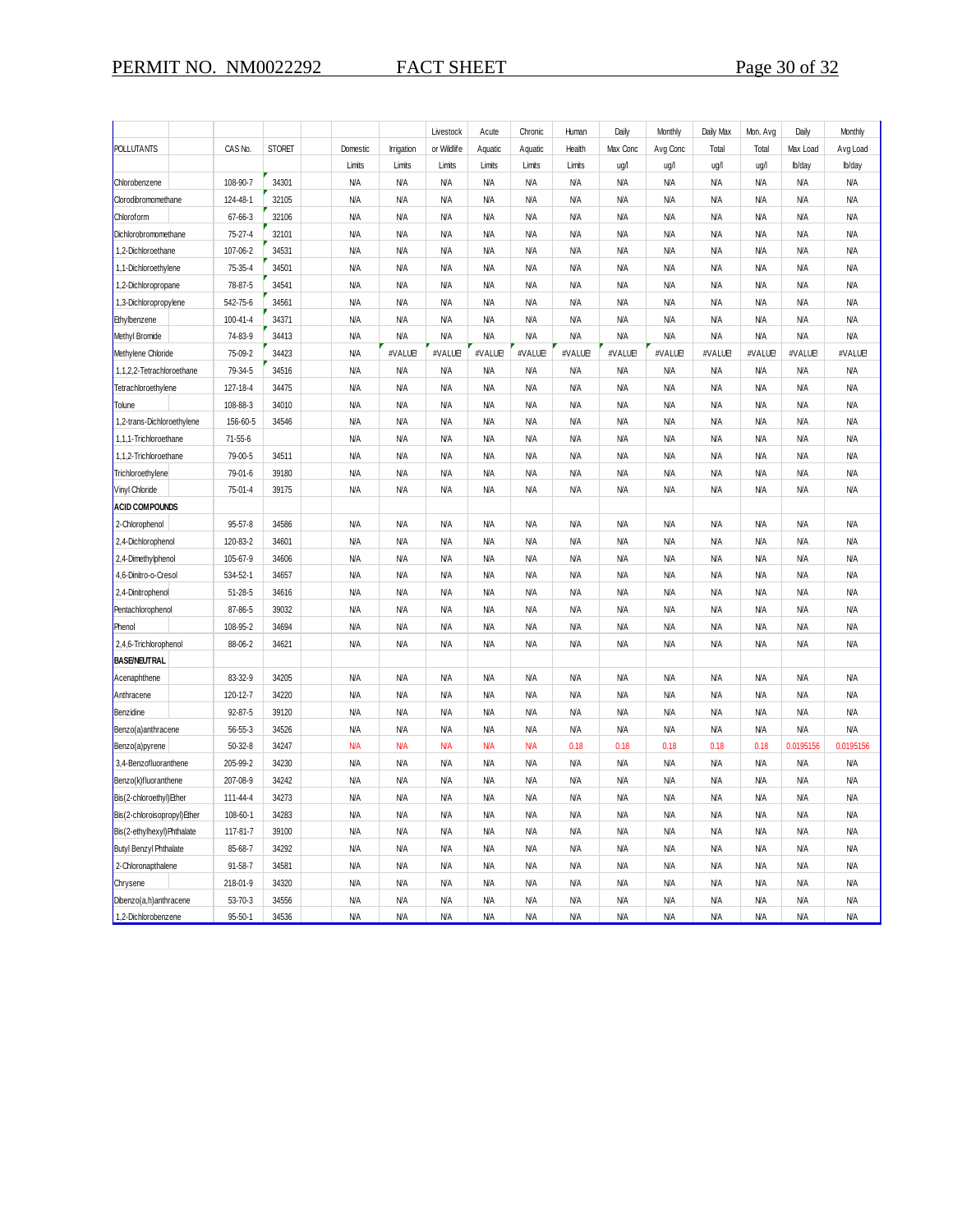|                            |               |               |            |            | Livestock   | Acute      | Chronic    | Human      | Daily      | Monthly    | Daily Max  | Mon. Avg   | Daily      | Daily       |
|----------------------------|---------------|---------------|------------|------------|-------------|------------|------------|------------|------------|------------|------------|------------|------------|-------------|
| POLLUTANTS                 | CAS No.       | <b>STORET</b> | Domestic   | Irrigation | or Wildlife | Aquatic    | Aquatic    | Health     | Max Conc   | Avg Conc   | Total      | Total      | Max Load   | Avg Load    |
|                            |               |               | Limits     | Limits     | Limits      | Limits     | Limits     | Limits     | ug/l       | ug/l       | ug/l       | ug/l       | lb/day     | lb/day      |
| 1,3-Dichlorobenzene        | 541-73-1      | 34566         | <b>N/A</b> | N/A        | <b>N/A</b>  | ΝA         | ΝA         | ΝA         | ΝA         | ΝA         | ΝA         | ΝA         | <b>N/A</b> | <b>N/A</b>  |
| 1,4-Dichlorobenzene        | 106-46-7      | 34571         | <b>N/A</b> | <b>N/A</b> | <b>N/A</b>  | <b>N/A</b> | <b>N/A</b> | <b>N/A</b> | <b>N/A</b> | <b>N/A</b> | <b>N/A</b> | <b>N/A</b> | <b>N/A</b> | <b>N/A</b>  |
| 3,3'-Dichlorobenzidine     | 91-94-1       | 34631         | <b>N/A</b> | <b>N/A</b> | <b>N/A</b>  | <b>N/A</b> | <b>N/A</b> | <b>N/A</b> | <b>N/A</b> | <b>N/A</b> | <b>N/A</b> | <b>N/A</b> | <b>N/A</b> | <b>N/A</b>  |
| <b>Diethyl Phthalate</b>   | 84-66-2       | 34336         | <b>N/A</b> | <b>N/A</b> | <b>N/A</b>  | <b>N/A</b> | <b>N/A</b> | <b>N/A</b> | <b>N/A</b> | <b>N/A</b> | <b>N/A</b> | <b>N/A</b> | <b>N/A</b> | <b>N/A</b>  |
| Dimethyl Phthalate         | 131-11-3      | 34341         | ΝA         | <b>N/A</b> | ΝA          | ΝA         | <b>N/A</b> | ΝA         | ΝA         | <b>N/A</b> | ΝA         | ΝA         | <b>N/A</b> | <b>N/A</b>  |
| Di-n-Butyl Phthalate       | 84-74-2       | 39110         | <b>N/A</b> | <b>N/A</b> | <b>N/A</b>  | <b>N/A</b> | <b>N/A</b> | <b>N/A</b> | <b>N/A</b> | <b>N/A</b> | <b>N/A</b> | <b>N/A</b> | <b>N/A</b> | <b>N/A</b>  |
| 2,4-Dinitrotoluene         | 121-14-2      | 34611         | <b>N/A</b> | <b>N/A</b> | <b>N/A</b>  | <b>N/A</b> | <b>N/A</b> | <b>N/A</b> | <b>N/A</b> | <b>N/A</b> | <b>N/A</b> | <b>N/A</b> | <b>N/A</b> | <b>N/A</b>  |
| 1,2-Diphenylhydrazine      | 122-66-7      | 34346         | <b>N/A</b> | <b>N/A</b> | <b>N/A</b>  | <b>N/A</b> | <b>N/A</b> | <b>N/A</b> | <b>N/A</b> | <b>N/A</b> | <b>N/A</b> | <b>N/A</b> | <b>N/A</b> | <b>N/A</b>  |
| Fluoranthene               | 206-44-0      | 34376         | <b>N/A</b> | <b>N/A</b> | <b>N/A</b>  | <b>N/A</b> | <b>N/A</b> | <b>N/A</b> | <b>N/A</b> | <b>N/A</b> | <b>N/A</b> | <b>N/A</b> | <b>N/A</b> | <b>N/A</b>  |
| Fluorene                   | 86-73-7       | 34381         | ΝA         | N/A        | <b>N/A</b>  | ΝA         | <b>N/A</b> | ΝA         | ΝA         | ΝA         | ΝA         | ΝA         | <b>N/A</b> | ΝA          |
| Hexachlorobenzene          | 118-74-1      | 39700         | <b>N/A</b> | <b>N/A</b> | <b>N/A</b>  | <b>N/A</b> | <b>N/A</b> | <b>N/A</b> | <b>N/A</b> | <b>N/A</b> | <b>N/A</b> | <b>N/A</b> | <b>N/A</b> | <b>N/A</b>  |
| Hexachlorobutadiene        | 87-68-3       | 34391         | <b>N/A</b> | <b>N/A</b> | <b>N/A</b>  | <b>N/A</b> | <b>N/A</b> | <b>N/A</b> | <b>N/A</b> | <b>N/A</b> | <b>N/A</b> | <b>N/A</b> | <b>N/A</b> | <b>N/A</b>  |
| Hexachlorocyclopentadiene  | 77-47-4       | 34386         | <b>N/A</b> | <b>N/A</b> | <b>N/A</b>  | <b>N/A</b> | <b>N/A</b> | <b>N/A</b> | <b>N/A</b> | <b>N/A</b> | <b>N/A</b> | <b>N/A</b> | <b>N/A</b> | <b>N/A</b>  |
| Hexachloroethane           | $67 - 72 - 1$ | 34396         | <b>N/A</b> | <b>N/A</b> | <b>N/A</b>  | <b>N/A</b> | <b>N/A</b> | <b>N/A</b> | <b>N/A</b> | <b>N/A</b> | <b>N/A</b> | <b>N/A</b> | <b>N/A</b> | <b>N/A</b>  |
| Indeno(1,2,3-cd)Pyrene     | 193-39-5      | 34403         | <b>N/A</b> | <b>N/A</b> | <b>N/A</b>  | <b>N/A</b> | <b>N/A</b> | <b>N/A</b> | <b>N/A</b> | <b>N/A</b> | <b>N/A</b> | <b>N/A</b> | <b>N/A</b> | <b>N/A</b>  |
| sophorone                  | 78-59-1       | 34408         | <b>N/A</b> | <b>N/A</b> | <b>N/A</b>  | <b>N/A</b> | <b>N/A</b> | <b>N/A</b> | <b>N/A</b> | <b>N/A</b> | <b>N/A</b> | <b>N/A</b> | <b>N/A</b> | <b>N/A</b>  |
| Nitrobenzene               | 98-95-3       | 34447         | <b>N/A</b> | <b>N/A</b> | <b>N/A</b>  | <b>N/A</b> | <b>N/A</b> | <b>N/A</b> | <b>N/A</b> | <b>N/A</b> | <b>N/A</b> | <b>N/A</b> | <b>N/A</b> | <b>N/A</b>  |
| n-Nitrosodimethylamine     | 62-75-9       | 34438         | <b>N/A</b> | <b>N/A</b> | <b>N/A</b>  | <b>N/A</b> | <b>N/A</b> | <b>N/A</b> | <b>N/A</b> | <b>N/A</b> | <b>N/A</b> | <b>N/A</b> | <b>N/A</b> | <b>N/A</b>  |
| n-Nitrosodi-n-Propylamine  | 621-64-7      | 34428         | <b>N/A</b> | N/A        | <b>N/A</b>  | <b>N/A</b> | <b>N/A</b> | <b>N/A</b> | <b>N/A</b> | <b>N/A</b> | <b>N/A</b> | ΝA         | <b>N/A</b> | <b>N/A</b>  |
| n-Nitrosodiphenylamine     | 86-30-6       | 34433         | <b>N/A</b> | <b>N/A</b> | <b>N/A</b>  | <b>N/A</b> | <b>N/A</b> | <b>N/A</b> | <b>N/A</b> | <b>N/A</b> | <b>N/A</b> | <b>N/A</b> | <b>N/A</b> | <b>N/A</b>  |
| Nonylphenol                | 84852-15-3    |               | <b>N/A</b> | <b>N/A</b> | <b>N/A</b>  | <b>N/A</b> | <b>N/A</b> | <b>N/A</b> | <b>N/A</b> | <b>N/A</b> | <b>N/A</b> | <b>N/A</b> | <b>N/A</b> | <b>N/A</b>  |
| Pyrene                     | 129-00-0      | 34469         | <b>N/A</b> | <b>N/A</b> | <b>N/A</b>  | <b>N/A</b> | <b>N/A</b> | <b>N/A</b> | <b>N/A</b> | <b>N/A</b> | <b>N/A</b> | <b>N/A</b> | <b>N/A</b> | <b>N/A</b>  |
| 1,2,4-Trichlorobenzene     | 120-82-1      | 34551         | <b>N/A</b> | <b>N/A</b> | <b>N/A</b>  | <b>N/A</b> | <b>N/A</b> | <b>N/A</b> | <b>N/A</b> | <b>N/A</b> | <b>N/A</b> | <b>N/A</b> | <b>N/A</b> | <b>N/A</b>  |
| <b>PESTICIDES AND PCBS</b> |               |               |            |            |             |            |            |            |            |            |            |            |            |             |
| Aldrin                     | 309-00-2      | 39330         | <b>N/A</b> | <b>N/A</b> | <b>N/A</b>  | <b>N/A</b> | <b>N/A</b> | <b>N/A</b> | <b>N/A</b> | <b>N/A</b> | <b>N/A</b> | <b>N/A</b> | <b>N/A</b> | <b>N/A</b>  |
| Alpha-BHC                  | 319-84-6      | 39337         | <b>N/A</b> | <b>N/A</b> | <b>N/A</b>  | <b>N/A</b> | <b>N/A</b> | <b>N/A</b> | <b>N/A</b> | <b>N/A</b> | <b>N/A</b> | <b>N/A</b> | <b>N/A</b> | <b>N/A</b>  |
| Beta-BHC                   | 319-85-7      | 39338         | <b>N/A</b> | <b>N/A</b> | <b>N/A</b>  | <b>N/A</b> | <b>N/A</b> | <b>N/A</b> | <b>N/A</b> | <b>N/A</b> | <b>N/A</b> | <b>N/A</b> | <b>N/A</b> | <b>N/A</b>  |
| Gamma-BHC                  | 58-89-9       | 39340         | ΝA         | N/A        | ΝA          | ΝA         | ΝA         | ΝA         | ΝA         | <b>N/A</b> | ΝA         | ΝA         | <b>N/A</b> | <b>N/A</b>  |
| Chlordane                  | 57-74-9       | 39350         | <b>N/A</b> | <b>N/A</b> | <b>N/A</b>  | <b>N/A</b> | <b>N/A</b> | <b>N/A</b> | <b>N/A</b> | <b>N/A</b> | <b>N/A</b> | <b>N/A</b> | <b>N/A</b> | <b>N/A</b>  |
| 4,4'-DDT and derivatives   | $50 - 29 - 3$ | 39300         | <b>N/A</b> | <b>N/A</b> | <b>N/A</b>  | <b>N/A</b> | <b>N/A</b> | <b>N/A</b> | <b>N/A</b> | <b>N/A</b> | <b>N/A</b> | <b>N/A</b> | <b>N/A</b> | <b>N/A</b>  |
| Dieldrin                   | $60 - 57 - 1$ | 39380         | <b>N/A</b> | <b>N/A</b> | <b>N/A</b>  | <b>N/A</b> | <b>N/A</b> | <b>N/A</b> | <b>N/A</b> | <b>N/A</b> | <b>N/A</b> | <b>N/A</b> | <b>N/A</b> | <b>N/A</b>  |
| Diazinon                   | 333-41-5      | 39570         | <b>N/A</b> | <b>N/A</b> | <b>N/A</b>  | <b>N/A</b> | <b>N/A</b> | <b>N/A</b> | <b>N/A</b> | <b>N/A</b> | <b>N/A</b> | <b>N/A</b> | <b>N/A</b> | <b>N/A</b>  |
| Alpha-Endosulfan           | 959-98-8      | 34361         | ΝA         | N/A        | <b>N/A</b>  | ΝA         | <b>N/A</b> | ΝA         | ΝA         | ΝA         | ΝA         | ΝA         | <b>N/A</b> | ΝA          |
| Beta-Endosulfan            | 33213-65-9    | 34356         | <b>N/A</b> | <b>N/A</b> | <b>N/A</b>  | <b>N/A</b> | <b>N/A</b> | <b>N/A</b> | <b>N/A</b> | <b>N/A</b> | <b>N/A</b> | <b>N/A</b> | <b>N/A</b> | <b>N/A</b>  |
| Endosulf an sulfate        | 1031-7-8      | 34351         | <b>N/A</b> | <b>N/A</b> | <b>N/A</b>  | <b>N/A</b> | <b>N/A</b> | <b>N/A</b> | <b>N/A</b> | <b>N/A</b> | <b>N/A</b> | <b>N/A</b> | <b>N/A</b> | <b>N/A</b>  |
| Endrin                     | 72-20-8       | 39390         | <b>N/A</b> | <b>N/A</b> | <b>N/A</b>  | <b>N/A</b> | <b>N/A</b> | <b>N/A</b> | <b>N/A</b> | <b>N/A</b> | <b>N/A</b> | <b>N/A</b> | <b>N/A</b> | <b>N/A</b>  |
| Endrin Aldehyde            | 7421-93-4     | 34366         | <b>N/A</b> | <b>N/A</b> | <b>N/A</b>  | <b>N/A</b> | <b>N/A</b> | <b>N/A</b> | <b>N/A</b> | <b>N/A</b> | <b>N/A</b> | <b>N/A</b> | <b>N/A</b> | <b>N/A</b>  |
| Heptachlor                 | 76-44-8       | 39410         | <b>N/A</b> | <b>N/A</b> | <b>N/A</b>  | <b>N/A</b> | 0.0038     | 0.00079    | 0.00079    | 0.00079    | 0.00079    | 0.00079    | 8.5652E-05 | 8.56518E-05 |
| Heptachlor Epoxide         | 1024-57-3     | 39420         | <b>N/A</b> | #VALUE!    | #VALUE!     | #VALUE!    | #VALUE!    | #VALUE!    | #VALUE!    | #VALUE!    | #VALUE!    | #VALUE!    | #VALUE!    | #VALUE      |
| <b>PCBs</b>                | 1336-36-3     | 39516         | <b>N/A</b> | <b>N/A</b> | <b>N/A</b>  | <b>N/A</b> | <b>N/A</b> | <b>N/A</b> | <b>N/A</b> | <b>N/A</b> | <b>N/A</b> | <b>N/A</b> | <b>N/A</b> | <b>N/A</b>  |
| Toxaphene                  | 8001-35-2     | 39400         | <b>N/A</b> | <b>N/A</b> | <b>N/A</b>  | <b>N/A</b> | <b>N/A</b> | <b>N/A</b> | <b>N/A</b> | <b>N/A</b> | <b>N/A</b> | <b>N/A</b> | <b>N/A</b> | <b>N/A</b>  |